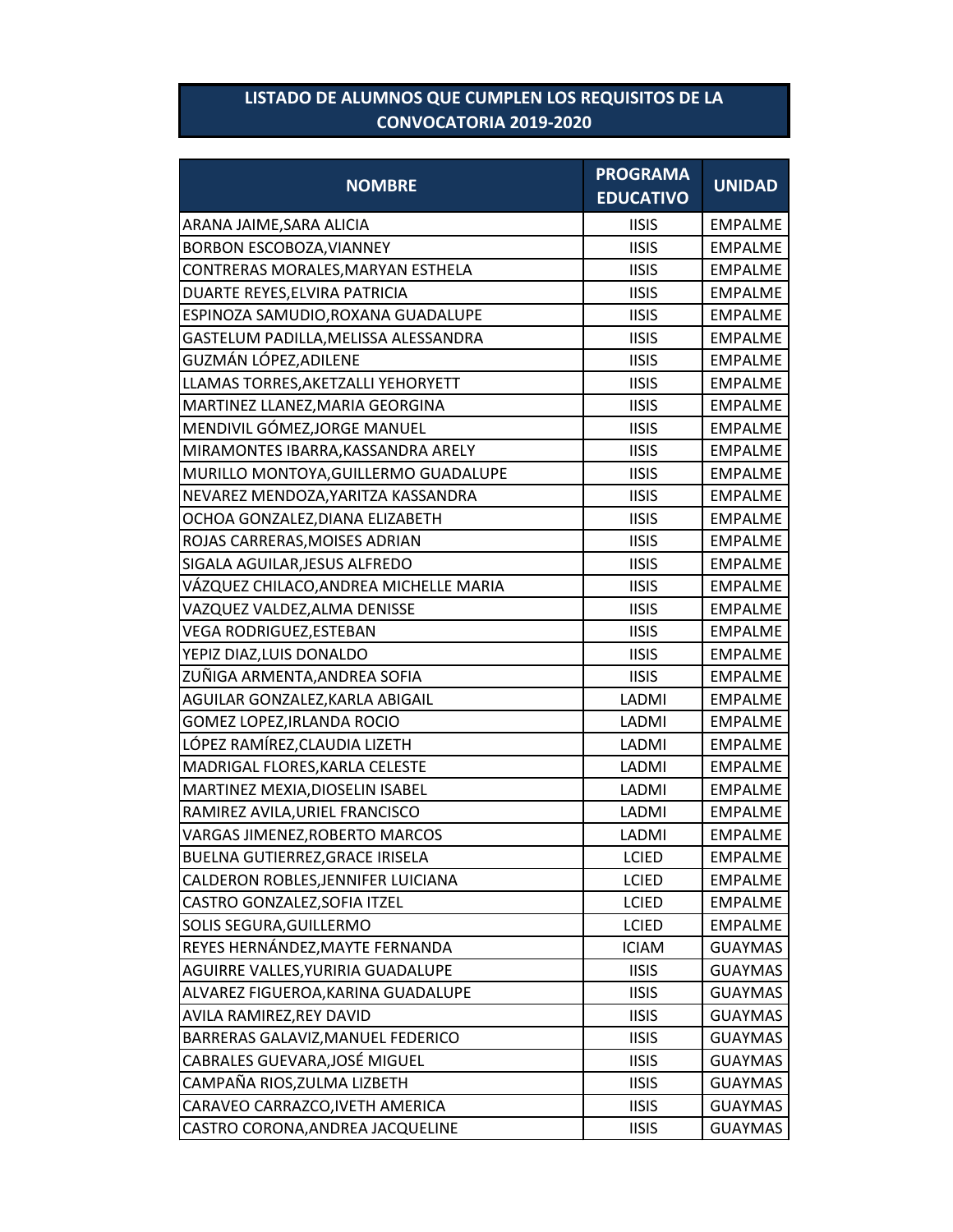| CERÓN JARAMILLO, YOKO KAROLINA             | <b>IISIS</b> | <b>GUAYMAS</b> |
|--------------------------------------------|--------------|----------------|
| CLOUD GUTIÉRREZ, KARLA JULIETT             | <b>IISIS</b> | <b>GUAYMAS</b> |
| COTA ACEVEDO, TISBE SOLEIL                 | <b>IISIS</b> | <b>GUAYMAS</b> |
| FLORES DE SANTIAGO, ANA PATRICIA           | <b>IISIS</b> | <b>GUAYMAS</b> |
| GONZALEZ ALEMAN, CAROLINA ABIGAIL          | <b>IISIS</b> | <b>GUAYMAS</b> |
| GONZALEZ MEDINA, REBECA                    | <b>IISIS</b> | <b>GUAYMAS</b> |
| HERNANDEZ LIMÓN, YOSSY BERENICE            | <b>IISIS</b> | <b>GUAYMAS</b> |
| HERNANDEZ VELAZQUEZ, MARIA FERNANDA        | <b>IISIS</b> | <b>GUAYMAS</b> |
| LOPEZ MARTINEZ, JENNIFER                   | <b>IISIS</b> | <b>GUAYMAS</b> |
| MANCILLAS MOLINA, MARÍA GUADALUPE          | <b>IISIS</b> | <b>GUAYMAS</b> |
| MARQUEZ LUNA, KAREN DANETH                 | <b>IISIS</b> | <b>GUAYMAS</b> |
| MENDEZ RODRIGUEZ, DIANA                    | <b>IISIS</b> | <b>GUAYMAS</b> |
| MORALES RANGEL, ANAYELY                    | <b>IISIS</b> | <b>GUAYMAS</b> |
| OLIVAREZ MARTINEZ, JOSUE                   | <b>IISIS</b> | <b>GUAYMAS</b> |
| OTÁÑEZ FORTE, DANIEL ALEJANDRO             | <b>IISIS</b> | <b>GUAYMAS</b> |
| PALOMARES ESTRADA, BRANDON JESÚS           | <b>IISIS</b> | <b>GUAYMAS</b> |
| PEREZ COTA, FATIMA ESMERALDA               | <b>IISIS</b> | <b>GUAYMAS</b> |
| REYES PIÑON, RUT GRACIELA                  | <b>IISIS</b> | <b>GUAYMAS</b> |
| RODRÍGUEZ ELIZARRARAS, VERÓNICA CONCEPCIÓN | <b>IISIS</b> | <b>GUAYMAS</b> |
| RUIZ PAEZ, ORIANNA GUADALUPE               | <b>IISIS</b> | <b>GUAYMAS</b> |
| SANCHEZ CEBREROS, THELMA LIZBETH           | <b>IISIS</b> | <b>GUAYMAS</b> |
| ZAMORANO LEYVA, GERMAN DANIEL              | <b>IISIS</b> | <b>GUAYMAS</b> |
| CASTILLO RUÍZ, PEDRO SADOT                 | <b>IMAN</b>  | <b>GUAYMAS</b> |
| ECHEVERRÍA RÍOS, ANAHÍ FERNANDA            | <b>IMAN</b>  | <b>GUAYMAS</b> |
| HIGUERA RUIZ, JOSE JULIAN                  | <b>IMAN</b>  | <b>GUAYMAS</b> |
| LOZA WILSON, GILBERTO                      | <b>IMAN</b>  | <b>GUAYMAS</b> |
| MUÑOZ MARTINEZ, JONATAN ROBERTO            | <b>IMAN</b>  | <b>GUAYMAS</b> |
| NAPOLES SERRANO, ALEXIA LIZBETH            | <b>IMAN</b>  | <b>GUAYMAS</b> |
| OSUNA OROS, KEVIN DANIEL                   | <b>IMAN</b>  | <b>GUAYMAS</b> |
| RAVENA MORALES, LIZBETH                    | <b>IMAN</b>  | <b>GUAYMAS</b> |
| RIOS MOLINAR, BRIAN ALFREDO                | <b>IMAN</b>  | <b>GUAYMAS</b> |
| BARRAZA FLORES, OSMAR                      | <b>INSOF</b> | <b>GUAYMAS</b> |
| BOJORQUEZ CORDOVA, GILBERTO DAMIAN         | <b>INSOF</b> | <b>GUAYMAS</b> |
| CANCHOLA RIVERA, HILDA OFELIA              | <b>INSOF</b> | <b>GUAYMAS</b> |
| CASTRO ALVAREZ, JESUS ADOLFO               | <b>INSOF</b> | <b>GUAYMAS</b> |
| FLORES ARISPURO, MISAEL YAHIR              | <b>INSOF</b> | <b>GUAYMAS</b> |
| GARCÍA OSUNA, BRYAN ALEXIS                 | <b>INSOF</b> | <b>GUAYMAS</b> |
| GAXIOLA GAXIOLA, CARLOS DANIEL             | <b>INSOF</b> | <b>GUAYMAS</b> |
| GUTIERREZ URBINA, JESUS RICARDO            | <b>INSOF</b> | <b>GUAYMAS</b> |
| GUZMAN RAMIREZ, RAFAEL IVAN                | <b>INSOF</b> | <b>GUAYMAS</b> |
| LIZÁRRAGA CASTILLO, EDUARDO HUMBERTO       | <b>INSOF</b> | <b>GUAYMAS</b> |
| PARTIDA SÁNCHEZ, HÉCTOR URIEL              | <b>INSOF</b> | <b>GUAYMAS</b> |
| PERAZA RODRÍGUEZ, ALAN OMAR                | <b>INSOF</b> | <b>GUAYMAS</b> |
| RAMÍREZ GODOY, CÉSAR MANUEL                | <b>INSOF</b> | <b>GUAYMAS</b> |
| RAMOS PÉREZ, DANIEL ARCADIO                | <b>INSOF</b> | <b>GUAYMAS</b> |
| RANGEL ACEVEDO, OLIVIA                     | <b>INSOF</b> | <b>GUAYMAS</b> |
| ROMERO AVILA, CESAR AUGUSTO                | <b>INSOF</b> | <b>GUAYMAS</b> |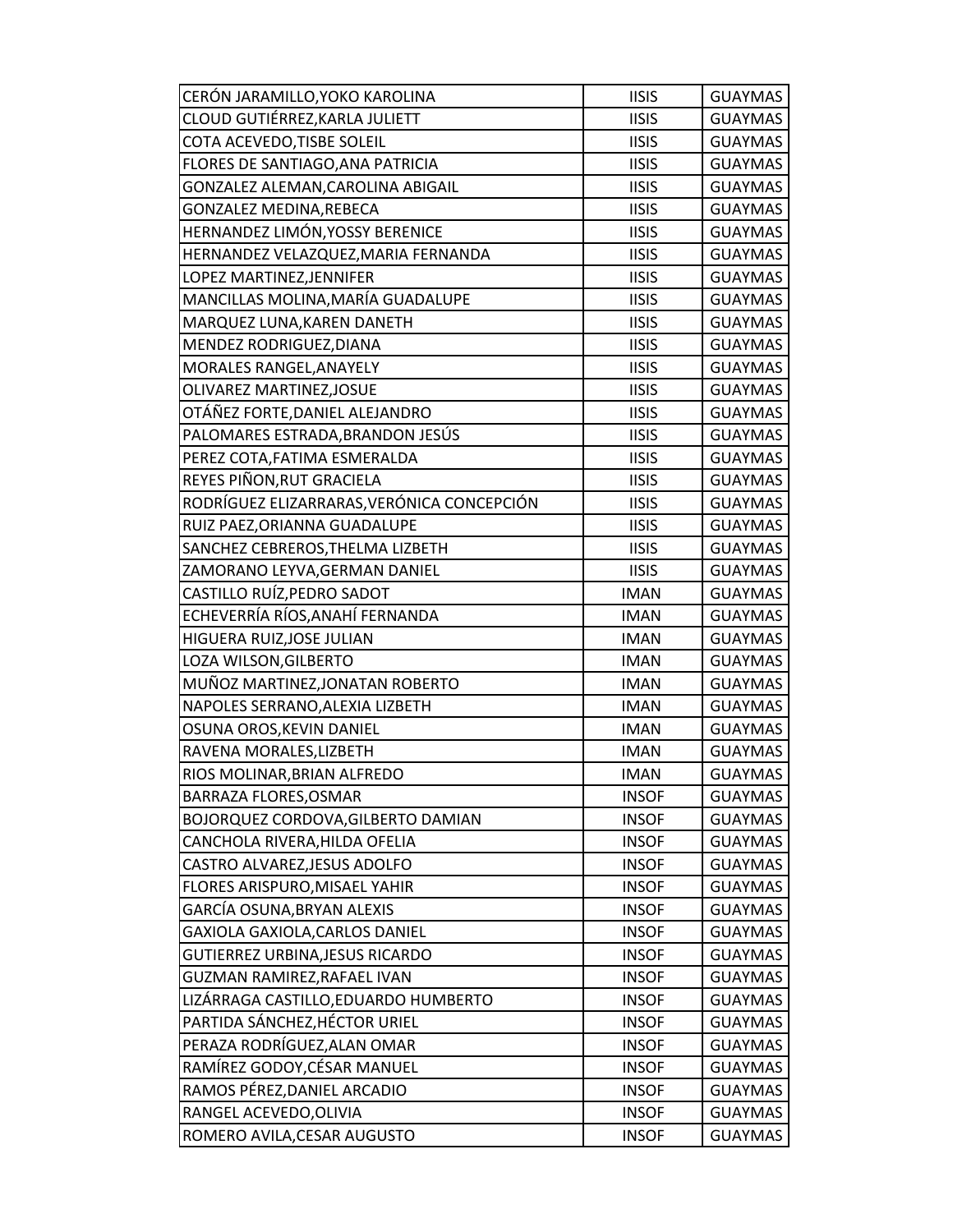| RUIZ GONZALEZ, MARIO JESUS           | <b>INSOF</b> | <b>GUAYMAS</b> |
|--------------------------------------|--------------|----------------|
| SERNA MORALES, MARIO ALBERTO         | <b>INSOF</b> | <b>GUAYMAS</b> |
| VASQUEZ LUCERO, NILCE RUBI           | <b>INSOF</b> | <b>GUAYMAS</b> |
| VELAZQUEZ GUTIERREZ, RUBEN EFRAIN    | <b>INSOF</b> | <b>GUAYMAS</b> |
| VILLEGAS AVALOS, MELISSA             | <b>INSOF</b> | <b>GUAYMAS</b> |
| AQUINO ACOSTA, DEMYAN                | LADMI        | <b>GUAYMAS</b> |
| <b>BOCOBACHI REYES, MARGARITA</b>    | LADMI        | <b>GUAYMAS</b> |
| CERVANTES CASTRO, JAZMIN GUADALUPE   | LADMI        | <b>GUAYMAS</b> |
| CORONADO ARAGÓN,ALEXANDRA NOHEMÍ     | LADMI        | <b>GUAYMAS</b> |
| FELIX MORALES, GLADYS                | LADMI        | <b>GUAYMAS</b> |
| HERNANDEZ TREVIÑO, MARIANA           | LADMI        | <b>GUAYMAS</b> |
| LEYVA REAL, YOSELIN GABRIELA         | LADMI        | <b>GUAYMAS</b> |
| LOPEZ PEREZ, MARIANA                 | LADMI        | <b>GUAYMAS</b> |
| MARQUEZ BELTRAN, FRANCISCO JAVIER    | LADMI        | <b>GUAYMAS</b> |
| ORTIZ HUERTA, KARINA GUADALUPE       | LADMI        | <b>GUAYMAS</b> |
| OSUNA GRAJEDA, DANIELA EUNICE        | LADMI        | <b>GUAYMAS</b> |
| PONCE GARCIA, LIZBETH                | LADMI        | <b>GUAYMAS</b> |
| RAMIREZ CAMPA, JOSELINNE GABRIELA    | LADMI        | <b>GUAYMAS</b> |
| TRUJILLO RASCÓN, ANGEL               | LADMI        | <b>GUAYMAS</b> |
| FIOL MACHADO, CYNTHIA DE JESÚS       | LADTU        | <b>GUAYMAS</b> |
| SOSA RASCÓN, MARÍA JOSÉ              | LADTU        | <b>GUAYMAS</b> |
| CONTRERAS MIRANDA, TANIA ALEJANDRA   | <b>LCIED</b> | <b>GUAYMAS</b> |
| FELIX CARRASCO, PERLA ISABEL         | <b>LCIED</b> | <b>GUAYMAS</b> |
| HERNANDEZ BERDEJA, JOSE ADRIAN       | <b>LCIED</b> | <b>GUAYMAS</b> |
| LIZARRAGA BARCO, MARIA ALEJANDRA     | <b>LCIED</b> | <b>GUAYMAS</b> |
| MENDOZA LOZANO, BIANCA ESMERALDA     | <b>LCIED</b> | <b>GUAYMAS</b> |
| RODRIGUEZ SIU, EVELYN LORENA         | <b>LCIED</b> | <b>GUAYMAS</b> |
| SAUCEDO CATALÁN, VERA GUADALUPE      | <b>LCIED</b> | <b>GUAYMAS</b> |
| AGUIAR QUIROA, DENNIS RICARDO        | <b>LCOPU</b> | <b>GUAYMAS</b> |
| AGUNDEZ FLORES, JORGE ALBERTO        | <b>LCOPU</b> | <b>GUAYMAS</b> |
| ATONDO HERNÁNDEZ, FLERIDA BALVANERA  | <b>LCOPU</b> | <b>GUAYMAS</b> |
| CASTILLO LEÓN, LYTZIA LORENA         | <b>LCOPU</b> | <b>GUAYMAS</b> |
| CASTRO SANCHEZ, GLADYS ANAHI         | <b>LCOPU</b> | <b>GUAYMAS</b> |
| LUCERO LUCERO, JENNIFER LIZBETH      | <b>LCOPU</b> | <b>GUAYMAS</b> |
| MENDOZA GALVEZ, MICHELLE YUZIMIT     | <b>LCOPU</b> | <b>GUAYMAS</b> |
| MORENO GARCIA, ALEJANDRO             | <b>LCOPU</b> | <b>GUAYMAS</b> |
| NORIEGA ARCE, OSCAR MANUEL           | <b>LCOPU</b> | <b>GUAYMAS</b> |
| PASTRANA GONZALEZ, GABRIEL           | <b>LCOPU</b> | <b>GUAYMAS</b> |
| PONCE JAQUEZ, LIBIA ISABEL           | <b>LCOPU</b> | <b>GUAYMAS</b> |
| RAMIREZ NAVARRO, CYNTHIA CASANDRA    | <b>LCOPU</b> | <b>GUAYMAS</b> |
| TORRES DÍAZ,JOSÉ RICARDO             | <b>LCOPU</b> | <b>GUAYMAS</b> |
| VEGA VALENZUELA, DANIELA ESTEPHANIE  | <b>LCOPU</b> | <b>GUAYMAS</b> |
| RAMÍREZ ALCÁNTARA, BRIANA CAROLINA   | <b>LDIGR</b> | <b>GUAYMAS</b> |
| RAMÍREZ ALVAREZ, EVELIN GISSELLE     | <b>LDIGR</b> | <b>GUAYMAS</b> |
| CAMPA JIMENEZ, JENIFFER JAMILET      | <b>LPSIC</b> | <b>GUAYMAS</b> |
| CASTILLO RAMOS, TANIA DENISSE        | <b>LPSIC</b> | <b>GUAYMAS</b> |
| CORONADO TALAMANTES, ERICKA MICHELLE | <b>LPSIC</b> | <b>GUAYMAS</b> |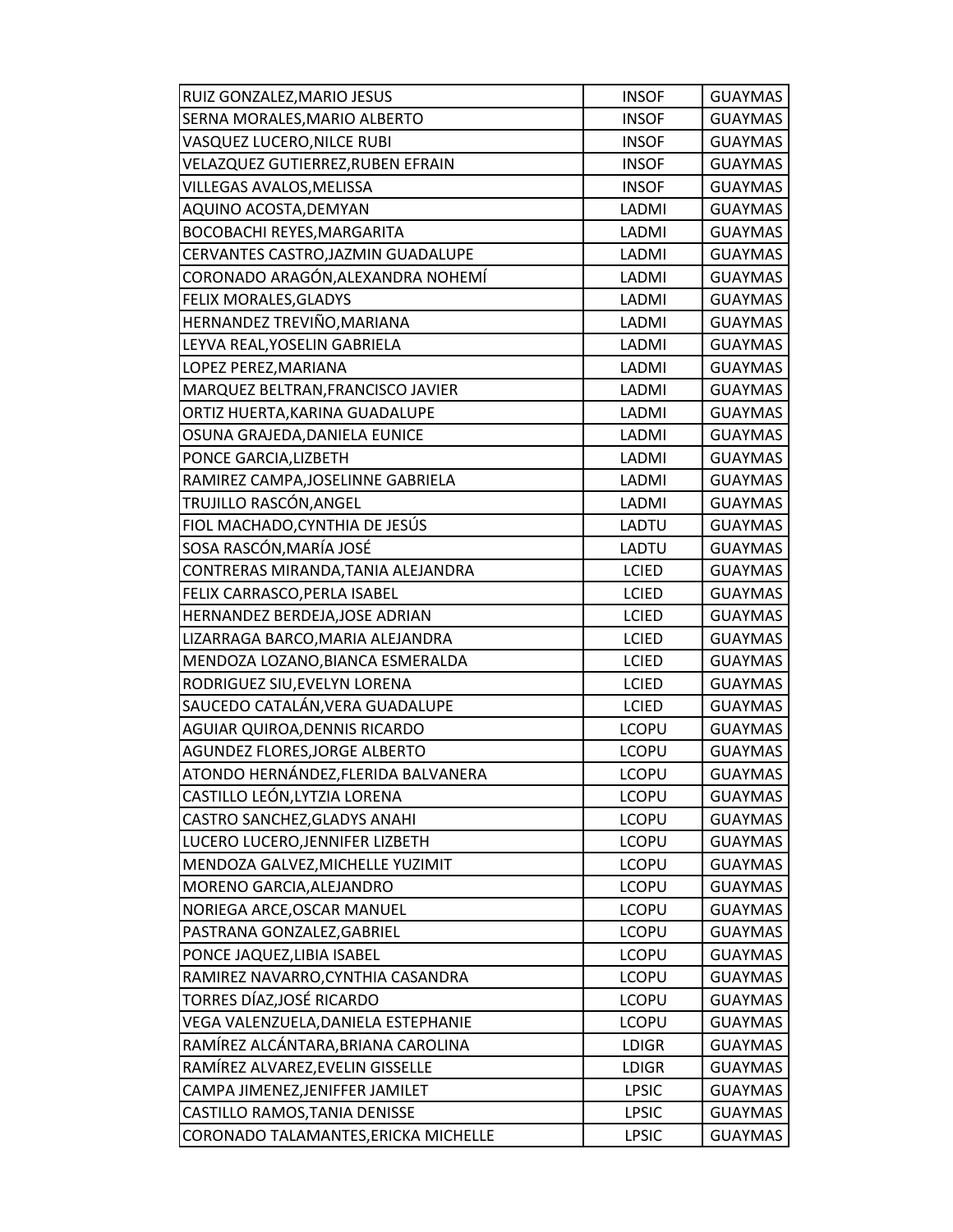| CORONEL OLEA, LEILANI                  | <b>LPSIC</b> | <b>GUAYMAS</b> |
|----------------------------------------|--------------|----------------|
| HEREDIA MONTES, MARLENE ANTONIA        | <b>LPSIC</b> | <b>GUAYMAS</b> |
| LIMON CAMA, FELIPE                     | <b>LPSIC</b> | <b>GUAYMAS</b> |
| PALAFOX LIO, NANCY GABRIELA            | <b>LPSIC</b> | <b>GUAYMAS</b> |
| RIVERA GARCIA, KEVIN OSVALDO           | <b>LPSIC</b> | <b>GUAYMAS</b> |
| ROBLES ACOSTA, AILYN FERNANDA          | <b>LPSIC</b> | <b>GUAYMAS</b> |
| SALAZAR CARRILLO, SANDRA CORAL         | <b>LPSIC</b> | <b>GUAYMAS</b> |
| SANDOVAL SERRANO, YAZMIN ELIZABETH     | <b>LPSIC</b> | <b>GUAYMAS</b> |
| ULLOA GALINDO, MARIA DEL CIELO         | <b>LPSIC</b> | <b>GUAYMAS</b> |
| ACATITLA MENDÍVIL, ANDREA              | <b>IISIS</b> | <b>NAVOJOA</b> |
| AGUILAR AYALA, ALEXA ARISVE            | <b>IISIS</b> | NAVOJOA        |
| ALVARADO ANDALON, NOÉ JESÚS            | <b>IISIS</b> | <b>NAVOJOA</b> |
| ANAYA FELIX, JULIAN ALFONSO            | <b>IISIS</b> | <b>NAVOJOA</b> |
| ARRIZON SUAREZ, CARLOS FERNANDO        | <b>IISIS</b> | <b>NAVOJOA</b> |
| BARRERAS MANJARREZ, JOSUE HERIBERTO    | <b>IISIS</b> | <b>NAVOJOA</b> |
| CAMARGO JOCOBI, JESÚS MARIO            | <b>IISIS</b> | NAVOJOA        |
| CANO INSUNZA, FRANCISCO ALBERTO        | <b>IISIS</b> | NAVOJOA        |
| CANTUA CAMPOY, JESUS BELEM             | <b>IISIS</b> | <b>NAVOJOA</b> |
| CANTUA OSUNA, LUZ DANIELA              | <b>IISIS</b> | <b>NAVOJOA</b> |
| CONTRERAS LÓPEZ, DEAYANIRA LILIANA     | <b>IISIS</b> | <b>NAVOJOA</b> |
| CONTRERAS SEPULVEDA, KAREN GUADALUPE   | <b>IISIS</b> | <b>NAVOJOA</b> |
| CONTRERAS VALENZUELA, OSCAR ARMANDO    | <b>IISIS</b> | NAVOJOA        |
| CORDOVA MENDOZA, HIGINIA MARBELLA      | <b>IISIS</b> | <b>NAVOJOA</b> |
| CORRAL ALCANTAR, YESICA ESMERALDA      | <b>IISIS</b> | <b>NAVOJOA</b> |
| ENRIQUEZ TIRADO, JESUS FRANCISCO       | <b>IISIS</b> | <b>NAVOJOA</b> |
| ESCOBAR BARRERAS, ELSA GUADALUPE       | <b>IISIS</b> | <b>NAVOJOA</b> |
| ESPINOZA CORRAL, ALEJANDRA YAMILETH    | <b>IISIS</b> | <b>NAVOJOA</b> |
| <b>ESQUER CORDOVA, ERICK</b>           | <b>IISIS</b> | NAVOJOA        |
| FUENTES AGUILAR, FRANCISCO JAVIER      | <b>IISIS</b> | <b>NAVOJOA</b> |
| GASTELUM RABAGO, XIMENA GUADALUPE      | <b>IISIS</b> | NAVOJOA        |
| <b>GONZALEZ CORRAL, ERICK ARNOLDO</b>  | <b>IISIS</b> | <b>NAVOJOA</b> |
| <b>GRACIA TEPURI, GUADALUPE KARELY</b> | <b>IISIS</b> | <b>NAVOJOA</b> |
| HERNANDEZ GUTIERREZ, KARLA MARINA      | <b>IISIS</b> | NAVOJOA        |
| HOYOS MILLAN, ALEJANDRO                | <b>IISIS</b> | <b>NAVOJOA</b> |
| IBARRA CORNEJO, BEATRIZ AMAIRANI       | <b>IISIS</b> | NAVOJOA        |
| LARA GONZALEZ, IRMA ALEJANDRA          | <b>IISIS</b> | <b>NAVOJOA</b> |
| LEON RAMIREZ, MIM HELIZAMA             | <b>IISIS</b> | NAVOJOA        |
| MACHIRE ROBLES, GISELA YAMILETH        | <b>IISIS</b> | <b>NAVOJOA</b> |
| MATHAN COTA, JUAN FRANCISCO            | <b>IISIS</b> | NAVOJOA        |
| MIRANDA IMAY, NOÉ                      | <b>IISIS</b> | NAVOJOA        |
| MOLINA FELIX, LYDIA NEYRETH            | <b>IISIS</b> | NAVOJOA        |
| MONTIEL GALINDO, ANDREA                | <b>IISIS</b> | NAVOJOA        |
| MONTIEL VELAZCO, ELLEN LIZETH          | <b>IISIS</b> | NAVOJOA        |
| MORALES MENDIVIL, LUIS ANGEL           | <b>IISIS</b> | NAVOJOA        |
| NAVARRETE GIL, EMMY PAULINA            | <b>IISIS</b> | <b>NAVOJOA</b> |
| ORTIZ VALDEZ, MARTHA ELENA             | <b>IISIS</b> | NAVOJOA        |
| QUEZADA BAÑUELOS, FERNANDO ISAAC       | <b>IISIS</b> | <b>NAVOJOA</b> |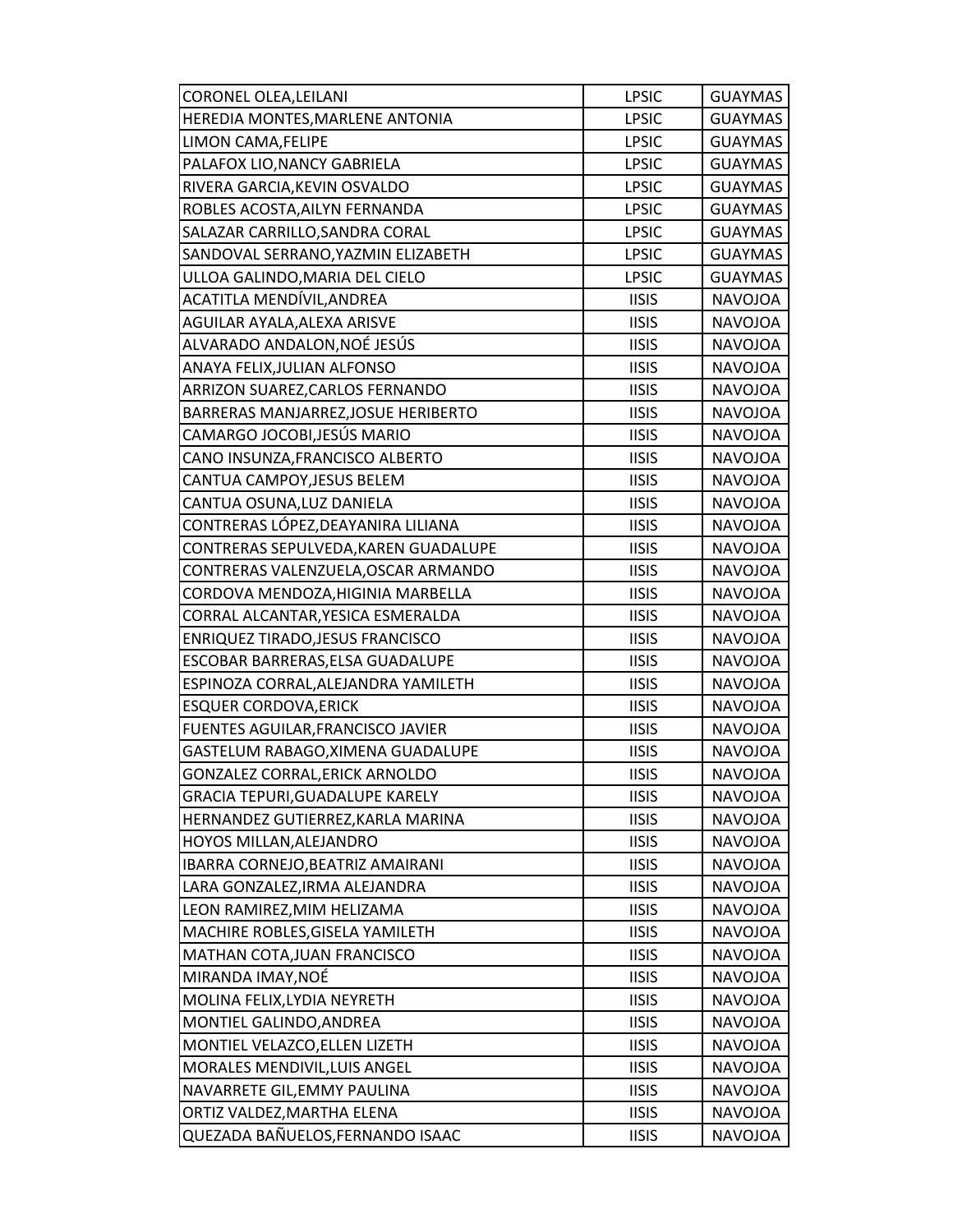| ROBLES ANTELO, LINDA NAYELI              | <b>IISIS</b> | <b>NAVOJOA</b> |
|------------------------------------------|--------------|----------------|
| RODRÍGUEZ ENRIQUEZ, ALBERTO              | <b>IISIS</b> | <b>NAVOJOA</b> |
| RODRIGUEZ ENRIQUEZ, LIZETH               | <b>IISIS</b> | <b>NAVOJOA</b> |
| RODRIGUEZ MARTINEZ, KITZIA JANETH        | <b>IISIS</b> | <b>NAVOJOA</b> |
| RODRIGUEZ SALAZAR, JONATHAN ORLANDO      | <b>IISIS</b> | <b>NAVOJOA</b> |
| ROMERO GUZMÁN, MIRYAM PATRICIA           | <b>IISIS</b> | <b>NAVOJOA</b> |
| ROSAS LARA, JESUS SARAHI                 | <b>IISIS</b> | <b>NAVOJOA</b> |
| SALAS SOTO, MADEYLENE                    | <b>IISIS</b> | <b>NAVOJOA</b> |
| VALENZUELA YUCUPICIO, FERNANDA GUADALUPE | <b>IISIS</b> | <b>NAVOJOA</b> |
| VEGA RAMOS, LIZBETH                      | <b>IISIS</b> | NAVOJOA        |
| VELDERRAIN CONTRERAS, LORENZO ANTONIO    | <b>IISIS</b> | NAVOJOA        |
| YOCUPICIO ALCANTAR, GEORGINA             | <b>IISIS</b> | <b>NAVOJOA</b> |
| ZAZUETA VALENZUELA, KARLA GUADALUPE      | <b>IISIS</b> | <b>NAVOJOA</b> |
| CANTÚ SALINAS, JESÚS RAMIRO              | <b>INSOF</b> | <b>NAVOJOA</b> |
| CÓRDOVA AMPARÁN, VÍCTOR ALEJANDRO        | <b>INSOF</b> | <b>NAVOJOA</b> |
| <b>GARCIA AYALA, MARCOS RUBEN</b>        | <b>INSOF</b> | <b>NAVOJOA</b> |
| GOMEZ CECEÑA,LUIS ANGEL                  | <b>INSOF</b> | NAVOJOA        |
| MORENO FLORES, LUIS EMILIO               | <b>INSOF</b> | <b>NAVOJOA</b> |
| PEÑA VALENZUELA, LUIS ROBERTO            | <b>INSOF</b> | <b>NAVOJOA</b> |
| SILVA ESPINOZA, JESUS ANTONIO            | <b>INSOF</b> | <b>NAVOJOA</b> |
| TOBON MARTINEZ, EDGARDO                  | <b>INSOF</b> | <b>NAVOJOA</b> |
| VALLE ESQUER, NAHIM HEBERTO              | <b>INSOF</b> | <b>NAVOJOA</b> |
| COTA ZAZUETA, ARACELY                    | LADMI        | <b>NAVOJOA</b> |
| DELGADO RAMOS, JESSICA ADIRAHI           | LADMI        | <b>NAVOJOA</b> |
| GAMEZ FELIX, MARIA FERNANDA              | LADMI        | NAVOJOA        |
| GAMEZ ORDUÑO,DIANA ISABEL                | LADMI        | <b>NAVOJOA</b> |
| GARCIA VIZCARRA, TANIA JOCELIN           | LADMI        | <b>NAVOJOA</b> |
| KIRK SERRANO, JULIO CESAR                | LADMI        | NAVOJOA        |
| LEY SANTIAGO, PAOLA GUADALUPE            | LADMI        | NAVOJOA        |
| MILLANES LAGUNA, LESLIE YADIRA           | LADMI        | <b>NAVOJOA</b> |
| MOJICA ALCANTAR, JESUS RUBEN             | LADMI        | <b>NAVOJOA</b> |
| MOLINA FELIX, DANIELA MELISSA            | LADMI        | <b>NAVOJOA</b> |
| NAVARRO MEDINA, MIRIAM GUADALUPE         | LADMI        | <b>NAVOJOA</b> |
| RAMOS CERVANTES, FRANCISCO               | LADMI        | <b>NAVOJOA</b> |
| ROSAS MADERO, DENISSE AYDALI             | LADMI        | NAVOJOA        |
| SILVA SALIDO, DANIEL GERARDO             | LADMI        | NAVOJOA        |
| URBANO PADILLA, JAQUELINE DE JESÚS       | LADMI        | NAVOJOA        |
| VALENZUELA GAMEZ,LENIKA MARIA            | LADMI        | <b>NAVOJOA</b> |
| VALENZUELA PACHECO, DANIELA              | LADMI        | NAVOJOA        |
| VELIZ CASTRO, OBDULIA ANAHI              | LADMI        | <b>NAVOJOA</b> |
| ACUÑA ALCARAZ,ALEJANDRA GUADALUPE        | LADTU        | NAVOJOA        |
| ACUÑA ALCARAZ,ANDREA GUADALUPE           | LADTU        | NAVOJOA        |
| ALCANTAR MORENO, BRIZEIDA                | LADTU        | NAVOJOA        |
| AYALA YANAJARA, CAROLINA MARIA           | LADTU        | NAVOJOA        |
| BAJECA VELDERRAIN, MARIA JOSELIN         | LADTU        | <b>NAVOJOA</b> |
| CEBREROS ESQUER, MARIA JOSE              | LADTU        | NAVOJOA        |
| COTA VALDEZ, LUIS ANGEL                  | LADTU        | NAVOJOA        |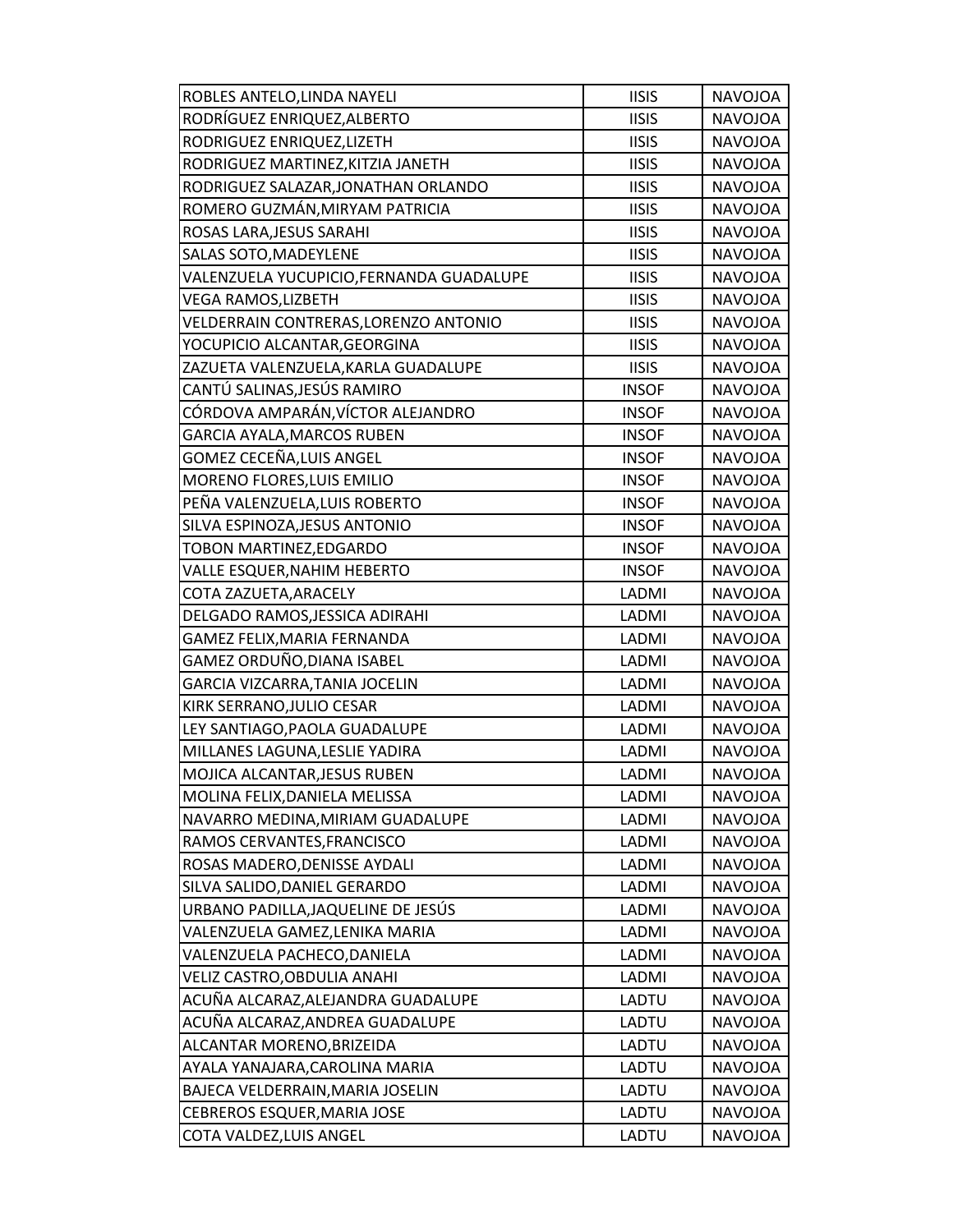| CRUZ GARCIA, SANDRA GUADALUPE          | LADTU        | <b>NAVOJOA</b> |
|----------------------------------------|--------------|----------------|
| GARCIA FELIX, MARIA FERNANDA           | LADTU        | NAVOJOA        |
| HERRERA FIGUEROA, KEVIN ALAIN          | LADTU        | NAVOJOA        |
| <b>ISLAS RODRIGUEZ, REY DAVID</b>      | LADTU        | <b>NAVOJOA</b> |
| JORDAN JIMENEZ, KARLA ESMERALDA        | LADTU        | <b>NAVOJOA</b> |
| MILLAN SÁNCHEZ, JOSELINE GABRIELA      | LADTU        | <b>NAVOJOA</b> |
| NAVARRO DUARTE, DIANA LAURA            | LADTU        | <b>NAVOJOA</b> |
| PORTUGAL ALVAREZ, LIZETH ALEJANDRA     | LADTU        | <b>NAVOJOA</b> |
| RAMIREZ FIMBRES, MARIA JOSE            | LADTU        | <b>NAVOJOA</b> |
| RAMIREZ RAMOS, ROSA CAROLINA           | LADTU        | NAVOJOA        |
| RAMOS PALOMARES, ANA PAULA             | LADTU        | NAVOJOA        |
| SALOMÓN RUÍZ, GUILLELY MARGARITA       | LADTU        | <b>NAVOJOA</b> |
| VALERA FOX, ANA MARIA                  | LADTU        | <b>NAVOJOA</b> |
| ANGUIS ESQUER, JOSE CARLOS             | <b>LCIED</b> | <b>NAVOJOA</b> |
| AYALA RODRÍGUEZ,FRANCISCO ANTONIO      | <b>LCIED</b> | <b>NAVOJOA</b> |
| BARRERAS GARCÍA, GLADYS DANIELA        | <b>LCIED</b> | NAVOJOA        |
| CASTAÑEDA CAMPOY, CARMEN VANESSA       | <b>LCIED</b> | NAVOJOA        |
| CASTILLO AYON, DORALY GABRIELA         | <b>LCIED</b> | <b>NAVOJOA</b> |
| CHAIRES PALOMARES, JOSE IGNACIO        | <b>LCIED</b> | <b>NAVOJOA</b> |
| DÍAZ BORQUEZ, JESÚS ERNESTO            | <b>LCIED</b> | <b>NAVOJOA</b> |
| DOMINGUEZ RAMIREZ, GUADALUPE           | <b>LCIED</b> | NAVOJOA        |
| ESPINOZA BORBON, KARLA DANIELA         | <b>LCIED</b> | NAVOJOA        |
| ESTRELLA LOPEZ, ILIANA MERARY          | <b>LCIED</b> | <b>NAVOJOA</b> |
| <b>GUALITO ROMERO, CARMEN GABRIELA</b> | <b>LCIED</b> | <b>NAVOJOA</b> |
| QUIÑONES GARCIA,CLAUDIA ARACELI        | <b>LCIED</b> | NAVOJOA        |
| REYNOSO MARTINEZ, MARIA FERNANDA       | <b>LCIED</b> | <b>NAVOJOA</b> |
| RODRÍGUEZ BENÍTEZ, DIEGO ENRIQUE       | LCIED        | <b>NAVOJOA</b> |
| SALAS CASTRO, JHOSELYN GUADALUPE       | <b>LCIED</b> | NAVOJOA        |
| SIARI VIZCARRA, CARMEN DANIELA         | <b>LCIED</b> | <b>NAVOJOA</b> |
| VELASQUEZ CASTRO, ANEL YAUDIEL         | <b>LCIED</b> | NAVOJOA        |
| VELDERRAIN RODRIGUEZ, BALVANERA        | <b>LCIED</b> | <b>NAVOJOA</b> |
| VILCHES NAVARRO, FRANCISCO ANTONIO     | <b>LCIED</b> | <b>NAVOJOA</b> |
| BELTRAN AMADOR, LUISA FERNANDA         | <b>LCIEF</b> | NAVOJOA        |
| DOMINGUEZ RAMIREZ, VIRIDIANA           | <b>LCIEF</b> | NAVOJOA        |
| GÓMEZ CECEÑA, ROBERTO CARLOS           | <b>LCIEF</b> | NAVOJOA        |
| LEDESMA SARABIA, NANCY MARIA           | <b>LCIEF</b> | <b>NAVOJOA</b> |
| RUVALCABA ALCARAZ, MARTHA PAOLA        | <b>LCIEF</b> | NAVOJOA        |
| AGUILAR VEGA, MARIANA LOURDES          | <b>LCOPU</b> | <b>NAVOJOA</b> |
| ARMENTA OSUNA, MARBELLA                | <b>LCOPU</b> | NAVOJOA        |
| BELTRÁN MOLINA, BRISEIDA ESTHER        | <b>LCOPU</b> | NAVOJOA        |
| CHON OSUNA, PAULINA                    | <b>LCOPU</b> | NAVOJOA        |
| FELIX BORQUEZ, AGUSTIN ADOLFO          | <b>LCOPU</b> | NAVOJOA        |
| FLORES GIL, MIRSA MICHELLE             | <b>LCOPU</b> | NAVOJOA        |
| HERNANDEZ GASTELUM, JOCELYN PAOLA      | <b>LCOPU</b> | NAVOJOA        |
| HINOSTROZA DÍAZ, VANESSA GUADALUPE     | <b>LCOPU</b> | <b>NAVOJOA</b> |
| LÓPEZ DUARTE, GLENDA NOHEMI            | <b>LCOPU</b> | NAVOJOA        |
| LOPEZ VALENZUELA, RICARDO ANGEL        | <b>LCOPU</b> | NAVOJOA        |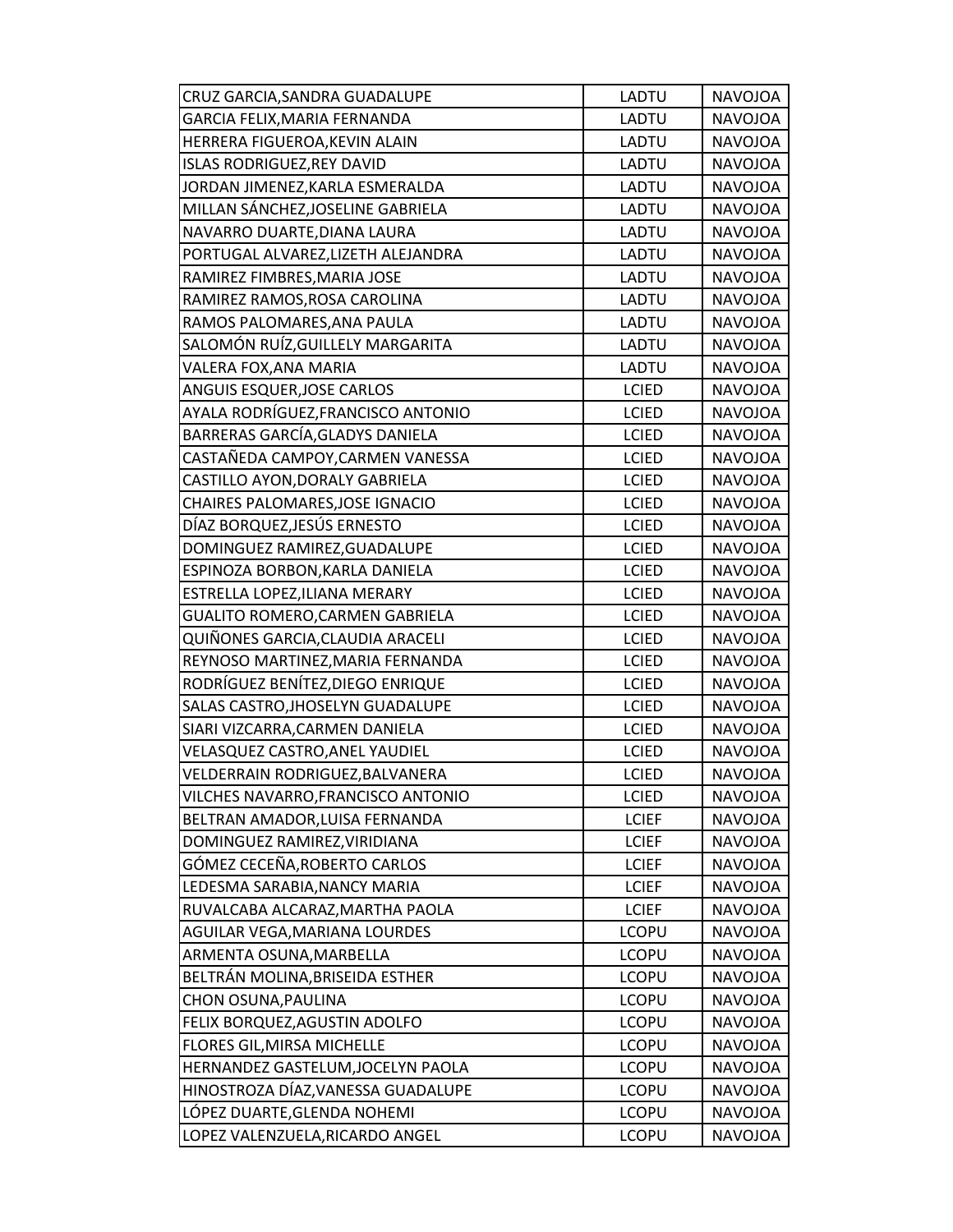| OSUNA GIL,AYERIM MARÍA                | <b>LCOPU</b> | <b>NAVOJOA</b> |
|---------------------------------------|--------------|----------------|
| PIÑA AGUILERA,MARIA ISABEL            | <b>LCOPU</b> | NAVOJOA        |
| TABARDILLO BALDENEBRO,BELEN ALONDRA   | <b>LCOPU</b> | <b>NAVOJOA</b> |
| VALENZUELA CORONADO, MELISSA PAOLA    | <b>LCOPU</b> | <b>NAVOJOA</b> |
| AGUILERA GARCIA, MARIA DOLORES        | <b>LECFI</b> | <b>NAVOJOA</b> |
| AISPURO RUIZ,ESMERALDA                | <b>LECFI</b> | NAVOJOA        |
| <b>BURGOS RAMOS, STEFANY</b>          | <b>LECFI</b> | <b>NAVOJOA</b> |
| DOMINGUEZ AUSTIN, JUAN PABLO          | <b>LECFI</b> | <b>NAVOJOA</b> |
| GODOY MOROYOQUI, BRISSA MARIA         | <b>LECFI</b> | <b>NAVOJOA</b> |
| LEONARDO HURTADO, ALANIS ANAHI        | <b>LECFI</b> | NAVOJOA        |
| NUÑEZ LEONARDO,ANDREA                 | <b>LECFI</b> | <b>NAVOJOA</b> |
| QUINTERO NAVARRO, MARIA ALEJANDRA     | <b>LECFI</b> | <b>NAVOJOA</b> |
| RASCON VARGAS, DAYANA MICHAEL         | <b>LECFI</b> | <b>NAVOJOA</b> |
| SANTI VALDÉZ, DANIELA                 | <b>LECFI</b> | <b>NAVOJOA</b> |
| AGUILAR URIAS, ILSA NALLELY           | LEI          | <b>NAVOJOA</b> |
| AGUILERA ZAZUETA, MAYRA JAZMIN        | LEI          | <b>NAVOJOA</b> |
| ALCANTAR SALIDO, ERIKA GUADALUPE      | LEI          | NAVOJOA        |
| ALDACO CARO, INGRID ABIGAIL           | LEI          | <b>NAVOJOA</b> |
| ANDUAGA ALCORCHA, MHARISIE DE LOURDES | LEI          | <b>NAVOJOA</b> |
| AYALA SAINZ, GRISELDA GUADALUPE       | LEI          | <b>NAVOJOA</b> |
| BARRERAS COTA, GUADALUPE MARÍA        | LEI          | <b>NAVOJOA</b> |
| BUSTILLOS ALCÁNTAR, YOMIRA YULENT     | LEI          | <b>NAVOJOA</b> |
| CAMPAS GUTIÉRREZ,LIZBETH              | LEI          | <b>NAVOJOA</b> |
| CASTRO LEANDRO, GRISELDA              | LEI          | <b>NAVOJOA</b> |
| CORRAL MORALES, ALMA GABRIELA         | LEI          | NAVOJOA        |
| ESPINOZA PULIDO,ROSA ANGÉLICA         | LEI          | <b>NAVOJOA</b> |
| ESTRELLA OCHOA, SUSANA                | LEI          | <b>NAVOJOA</b> |
| GARCIA BORBON, CLAUDIA ARACELY        | LEI          | NAVOJOA        |
| GARCIA VALENZUELA, GLORIA ELENA       | LEI          | NAVOJOA        |
| LOPEZ VERDUGO, ANGELICA YANETH        | LEI          | <b>NAVOJOA</b> |
| MEDINA OROZCO, MARIA NICOLLE          | LEI          | <b>NAVOJOA</b> |
| MOLINA ESPINOZA, GUADALUPE MILAGROS   | LEI          | NAVOJOA        |
| NAVARRO MARTÍNEZ, SALMA ALEJANDRA     | LEI          | NAVOJOA        |
| PIERRE GOMEZ, JULISSA CECILIA         | LEI          | <b>NAVOJOA</b> |
| ROBLES MATUS, RAMONA ARACELI          | LEI          | <b>NAVOJOA</b> |
| VEGA VELDERRAIN, LUBITZIA DALLELY     | LEI          | NAVOJOA        |
| <b>VERDUGO GRACIA, FAUSTO</b>         | LEI          | NAVOJOA        |
| ZAZUETA CARRIZOSA, BRENDA JOSEFINA    | LEI          | <b>NAVOJOA</b> |
| ALCÁZAR ESQUER,CECILIA GUADALUPE      | <b>LPSIC</b> | <b>NAVOJOA</b> |
| BARRERAS ACOSTA, CASSANDRA VIANEY     | <b>LPSIC</b> | NAVOJOA        |
| BARRERAS LUGO, CARLOS DANIEL          | <b>LPSIC</b> | <b>NAVOJOA</b> |
| CASTRO ESTRADA, MARITZA               | <b>LPSIC</b> | NAVOJOA        |
| CORRAL BUITIMEA, MARCOS FRANCISCO     | <b>LPSIC</b> | NAVOJOA        |
| COTA CORONADO, GABRIELA               | <b>LPSIC</b> | NAVOJOA        |
| DOMINGUEZ MARTINEZ, TERESA DE JESUS   | <b>LPSIC</b> | NAVOJOA        |
| ENRIQUEZ RAMOS, NICOLE BEATRIZ        | <b>LPSIC</b> | NAVOJOA        |
| FELIX BALLESTEROS, GUADALUPE MARIA    | <b>LPSIC</b> | NAVOJOA        |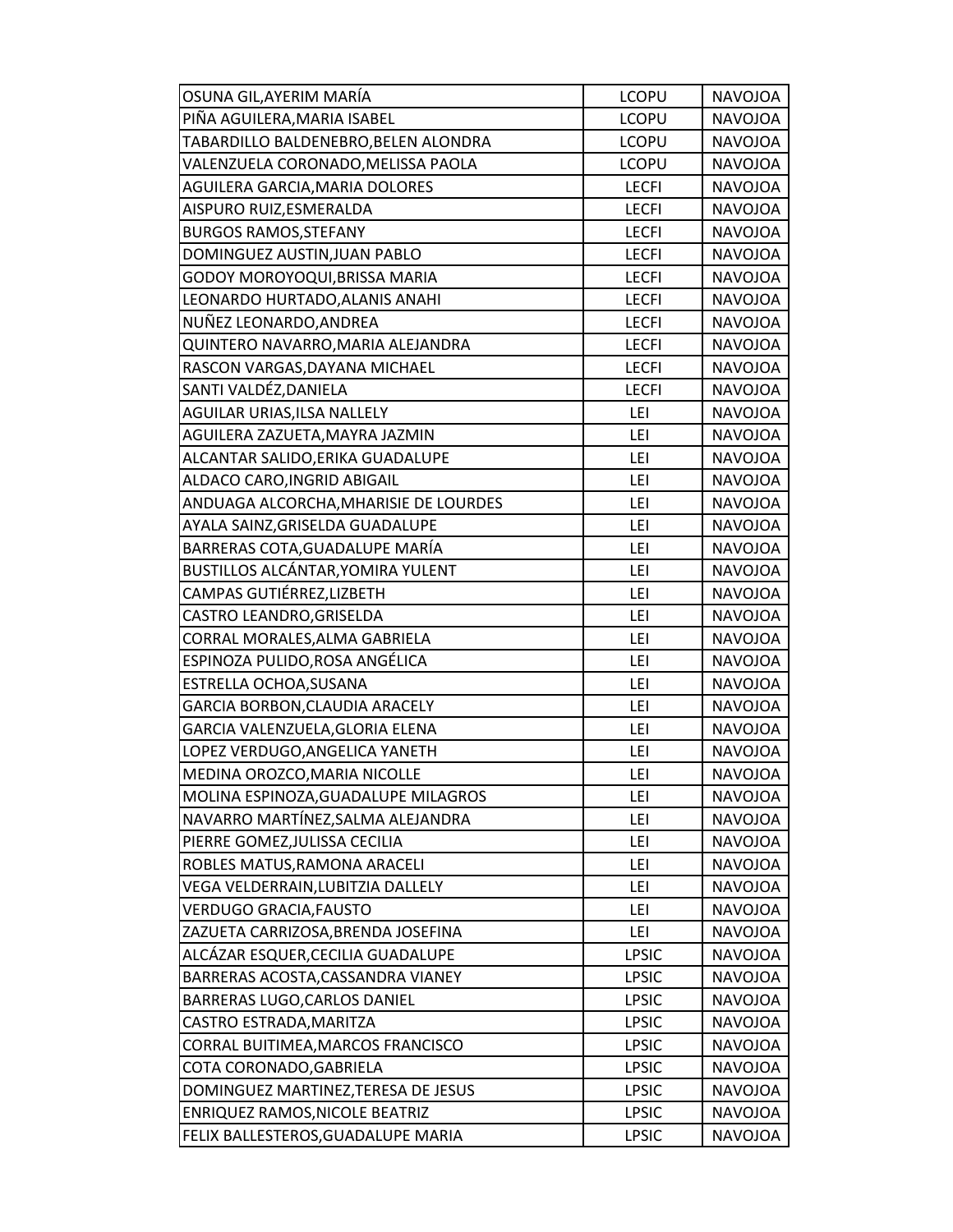| FLORES RUELAS, LINETTE VALERIA       | <b>LPSIC</b> | <b>NAVOJOA</b> |
|--------------------------------------|--------------|----------------|
| FLORES RUELAS, YURI GERARDO          | <b>LPSIC</b> | <b>NAVOJOA</b> |
| FUENTES RAMIREZ, MARIA CONSUELO      | <b>LPSIC</b> | <b>NAVOJOA</b> |
| GARZA PADILLA, GABRIELA ARACELY      | <b>LPSIC</b> | <b>NAVOJOA</b> |
| <b>GUIRADO CRUZ, ANA LUCIA</b>       | <b>LPSIC</b> | <b>NAVOJOA</b> |
| <b>GUZMAN SOTELO, ALEXA</b>          | <b>LPSIC</b> | NAVOJOA        |
| JIMENEZ VIZCARRA, MELISSA FERNANDA   | <b>LPSIC</b> | <b>NAVOJOA</b> |
| LAGARDA BARRERAS, NAYELY ALEJANDRINA | <b>LPSIC</b> | <b>NAVOJOA</b> |
| LEY ESQUER, YAZMIN LUCERO            | <b>LPSIC</b> | <b>NAVOJOA</b> |
| LEYVA ENRÍQUEZ, MARÍA GUADALUPE      | <b>LPSIC</b> | NAVOJOA        |
| LOPEZ ROBLES, CAROLINA               | <b>LPSIC</b> | NAVOJOA        |
| MARQUEZ GRACIA, ALONDRA GUADALUPE    | <b>LPSIC</b> | <b>NAVOJOA</b> |
| MILLAN RODRIGUEZ, LIZETH GABRIELA    | <b>LPSIC</b> | <b>NAVOJOA</b> |
| MIRANDA LUGO, JAVIER EDUARDO         | <b>LPSIC</b> | <b>NAVOJOA</b> |
| MORALES GUZMÁN, SARAI ESMERALDA      | <b>LPSIC</b> | <b>NAVOJOA</b> |
| PACHECO PARTIDA, MARIA JOSE          | <b>LPSIC</b> | <b>NAVOJOA</b> |
| PARRA FÉLIX, CRISTELL ADILENE        | <b>LPSIC</b> | NAVOJOA        |
| ROSS AGRAMÓN, VANESSA FERNANDA       | <b>LPSIC</b> | <b>NAVOJOA</b> |
| RUIZ RAMIREZ, MARTIN ALEJANDRO       | <b>LPSIC</b> | <b>NAVOJOA</b> |
| SANCHEZ JOHNSTON, MARIA ISABEL       | <b>LPSIC</b> | <b>NAVOJOA</b> |
| SANTANA ZAMORA, ANA CAROLINA         | <b>LPSIC</b> | <b>NAVOJOA</b> |
| SOTO TALLA, CAROLINA VIANEY          | <b>LPSIC</b> | <b>NAVOJOA</b> |
| VALENZUELA NORIEGA, MIGDALIA         | <b>LPSIC</b> | <b>NAVOJOA</b> |
| VALENZUELA SOTO, ARCELIA MARVELLA    | <b>LPSIC</b> | <b>NAVOJOA</b> |
| VILLASEÑOR MARTINEZ,CAROLA MARÍA     | <b>LPSIC</b> | NAVOJOA        |
| CAMARENA MARTINEZ, PEDRO JESUS       | <b>IBIOS</b> | <b>OBREGÓN</b> |
| GARCÍA MONTOYA,JESÚS ALBERTO         | <b>IBIOS</b> | OBREGÓN        |
| ITO MORENO, EVELYN DEL CARMEN        | <b>IBIOS</b> | OBREGÓN        |
| MORALES VALDEZ, JAVIER RAMIRO        | <b>IBIOS</b> | OBREGÓN        |
| OXIMEA VERDUGO, SAUL EDUARDO         | <b>IBIOS</b> | OBREGÓN        |
| PADILLA GUTIERREZ, ALEJANDRO         | <b>IBIOS</b> | OBREGÓN        |
| SAÑUDO DUARTE,GLADYS ESPERANZA       | <b>IBIOS</b> | OBREGÓN        |
| TORRES MILLAN, CLAUDIA ALICIA        | <b>IBIOS</b> | <b>OBREGÓN</b> |
| VALENZUELA RIVERA, SEBASTIAN         | <b>IBIOS</b> | OBREGÓN        |
| VALENZUELA ROSS, JESUS ROBERTO       | <b>IBIOS</b> | OBREGÓN        |
| VELEZ BECERRA, MARICARMEN            | <b>IBIOS</b> | OBREGÓN        |
| VERDUGO RUBIO, MYRNA ANGÉLICA        | <b>IBIOS</b> | OBREGÓN        |
| AGUILERA IBARRA, JAQUELYN            | <b>IBIOT</b> | OBREGÓN        |
| AGUIRRE FÉLIX, AZALEA FERNANDA       | <b>IBIOT</b> | OBREGÓN        |
| ALEMÁN ISLAS, MARIANA                | <b>IBIOT</b> | <b>OBREGÓN</b> |
| ALMADA ORTEGA, ROSA MARIANA          | <b>IBIOT</b> | OBREGÓN        |
| ANGULO GUZMAN, ANDRES MISAEL         | <b>IBIOT</b> | OBREGÓN        |
| ARMENTA MORENO, EMMANUEL DE JESÚS    | <b>IBIOT</b> | OBREGÓN        |
| ARMENTA ROJO, DANIELA                | <b>IBIOT</b> | OBREGÓN        |
| ARREDONDO JUÁREZ, ELISA              | <b>IBIOT</b> | OBREGÓN        |
| ARREDONDO OSUNA, LAURA GABRIELA      | <b>IBIOT</b> | OBREGÓN        |
| AYALA MAGALLANES, ANA LAURA          | <b>IBIOT</b> | OBREGÓN        |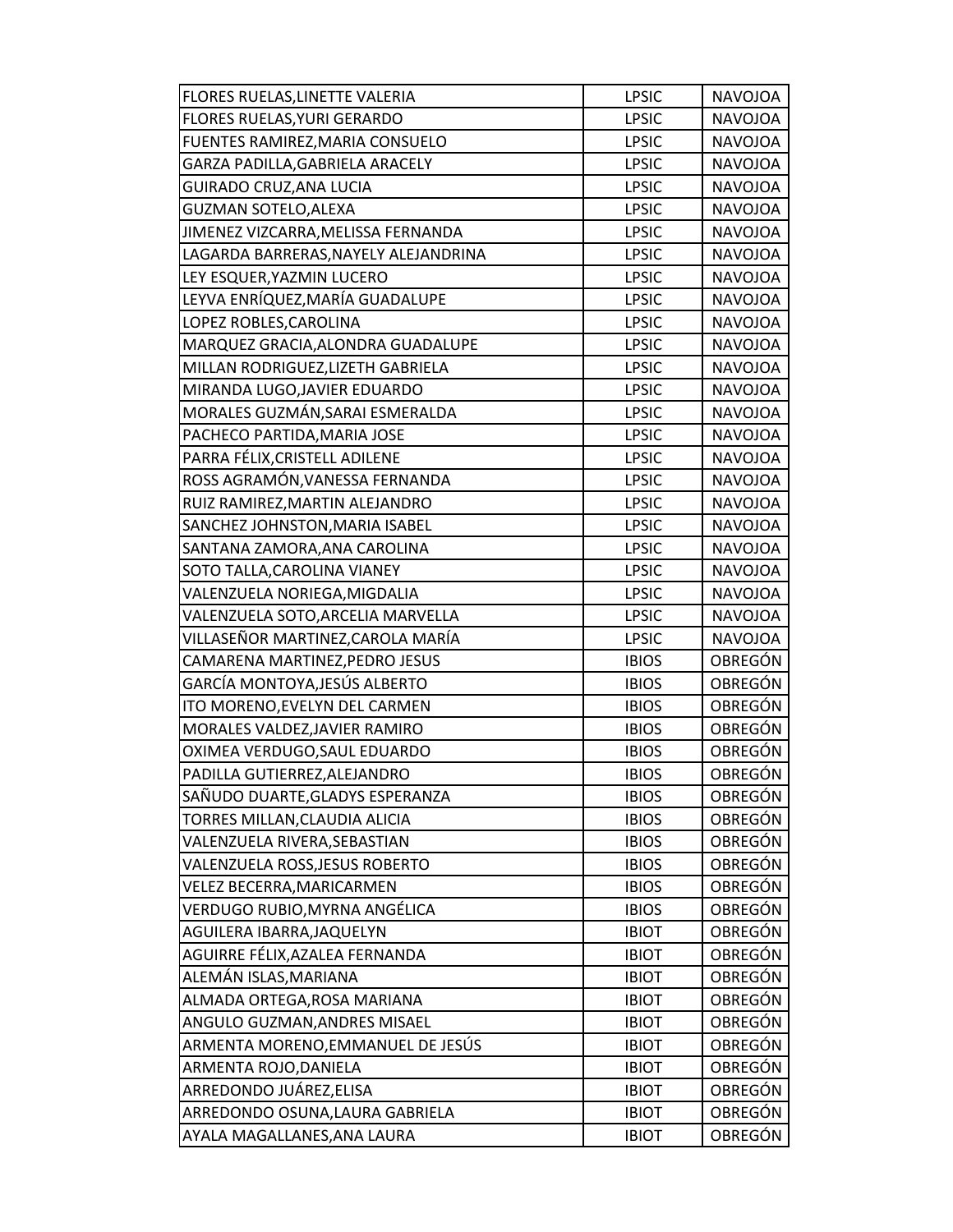| AYALA ZAVALA,JESÚS                      | <b>IBIOT</b> | OBREGÓN        |
|-----------------------------------------|--------------|----------------|
| AYON VALENZUELA, CARMEN SUJEY           | <b>IBIOT</b> | <b>OBREGÓN</b> |
| BADILLA RUIZ, ALMA MARISOL              | <b>IBIOT</b> | OBREGÓN        |
| BARRIOS RASCON, JESUS RODOLFO           | <b>IBIOT</b> | OBREGÓN        |
| BELTRÁN VALENZUELA, CECILIA             | <b>IBIOT</b> | OBREGÓN        |
| BOJORQUEZ ALCALA, EDITH NAYELI          | <b>IBIOT</b> | OBREGÓN        |
| BOJORQUEZ SANCHEZ, ANA MARIA            | <b>IBIOT</b> | <b>OBREGÓN</b> |
| <b>BOJORQUEZ VEGA, YUBIA DANEY</b>      | <b>IBIOT</b> | <b>OBREGÓN</b> |
| BORBOA GUILLÉN,LILIAN ALEJANDRA         | <b>IBIOT</b> | <b>OBREGÓN</b> |
| CAMACHO AGUILAR, PALOMA                 | <b>IBIOT</b> | OBREGÓN        |
| CAMPOS RASCON, NICOLAS                  | <b>IBIOT</b> | OBREGÓN        |
| CASTRO SANCHEZ, ANA LAURA               | <b>IBIOT</b> | OBREGÓN        |
| CASTRO TARIN, MARIAN                    | <b>IBIOT</b> | OBREGÓN        |
| CEBREROS VALENZUELA, ANDREA EDELMIRA    | <b>IBIOT</b> | OBREGÓN        |
| CHÁVEZ LUZANIA,ROEL ALEJANDRO           | <b>IBIOT</b> | OBREGÓN        |
| CONTRERAS INZUNZA, AZUL NAHOMI          | <b>IBIOT</b> | OBREGÓN        |
| COTA BARRERAS, LUIS ANGEL               | <b>IBIOT</b> | OBREGÓN        |
| COTA BOJORQUEZ, CINTHYA ELENA           | <b>IBIOT</b> | OBREGÓN        |
| COTA GALVAN, MELISSA                    | <b>IBIOT</b> | OBREGÓN        |
| CRUZ HERAS, REBECA                      | <b>IBIOT</b> | <b>OBREGÓN</b> |
| CURIEL CASTRO, ANNIA IRAZEMA            | <b>IBIOT</b> | <b>OBREGÓN</b> |
| DELGADO GALAVIZ, OMAR ANTONIO           | <b>IBIOT</b> | OBREGÓN        |
| EGUINO MONDACA, DIANA ELISA             | <b>IBIOT</b> | OBREGÓN        |
| ENCINAS BELTRAN, DANIA PAOLA            | <b>IBIOT</b> | OBREGÓN        |
| FÉLIX ENRÍQUEZ, CAROLINA                | <b>IBIOT</b> | OBREGÓN        |
| FELIX PABLOS, CARMEN MARIA              | <b>IBIOT</b> | <b>OBREGÓN</b> |
| FÉLIX SASTRÉ, ANGEL JOSUÉ               | <b>IBIOT</b> | OBREGÓN        |
| FIGUEROA AGUIRRE, KARLA GISELA          | <b>IBIOT</b> | OBREGÓN        |
| FLORES BURGOS, BERNARDO LEIRER          | <b>IBIOT</b> | OBREGÓN        |
| FLORES VALENZUELA, GABRIEL ISRAEL       | <b>IBIOT</b> | OBREGÓN        |
| GARCÍA CASTRO,ELIA YENIVA               | <b>IBIOT</b> | OBREGÓN        |
| GARCIA RENDON, SOFIA DINORAH            | <b>IBIOT</b> | OBREGÓN        |
| GONZALEZ ARMENTA, LOURDES MILITZA       | <b>IBIOT</b> | <b>OBREGÓN</b> |
| HERNÁNDEZ MÉNDEZ,ITZEL ABIGAIL          | <b>IBIOT</b> | OBREGÓN        |
| HERNÁNDEZ OLIVERA,ERIKA ANELY           | <b>IBIOT</b> | OBREGÓN        |
| <b>IGLESIAS ENCINAS, DANIEL ROBERTO</b> | <b>IBIOT</b> | OBREGÓN        |
| JUAREZ SAINZ, FERNANDA                  | <b>IBIOT</b> | OBREGÓN        |
| KINIJARA MORALES, JESÚS ROBERTO         | <b>IBIOT</b> | OBREGÓN        |
| LEYVA CAZARES, MICHELLE ALEJANDRA       | <b>IBIOT</b> | OBREGÓN        |
| LEZAMA BALDERRAMA, DAYNE DARLEN         | <b>IBIOT</b> | <b>OBREGÓN</b> |
| LÓPEZ CÁZAREZ,CAROLINA                  | <b>IBIOT</b> | OBREGÓN        |
| LOPEZ LOPEZ, AURORA ASTRID              | <b>IBIOT</b> | OBREGÓN        |
| LÓPEZ MONTOYA,SOBEIDA MARÍA             | <b>IBIOT</b> | OBREGÓN        |
| LOPEZ PEREZ, AMELIA ALEJANDRA           | <b>IBIOT</b> | OBREGÓN        |
| LUNA RUBIO, LUIS CARLOS                 | <b>IBIOT</b> | <b>OBREGÓN</b> |
| MARQUEZ OLEA, IZA MARGOT                | <b>IBIOT</b> | OBREGÓN        |
| MEDRANO MÁRQUEZ, ANDRÉS                 | <b>IBIOT</b> | OBREGÓN        |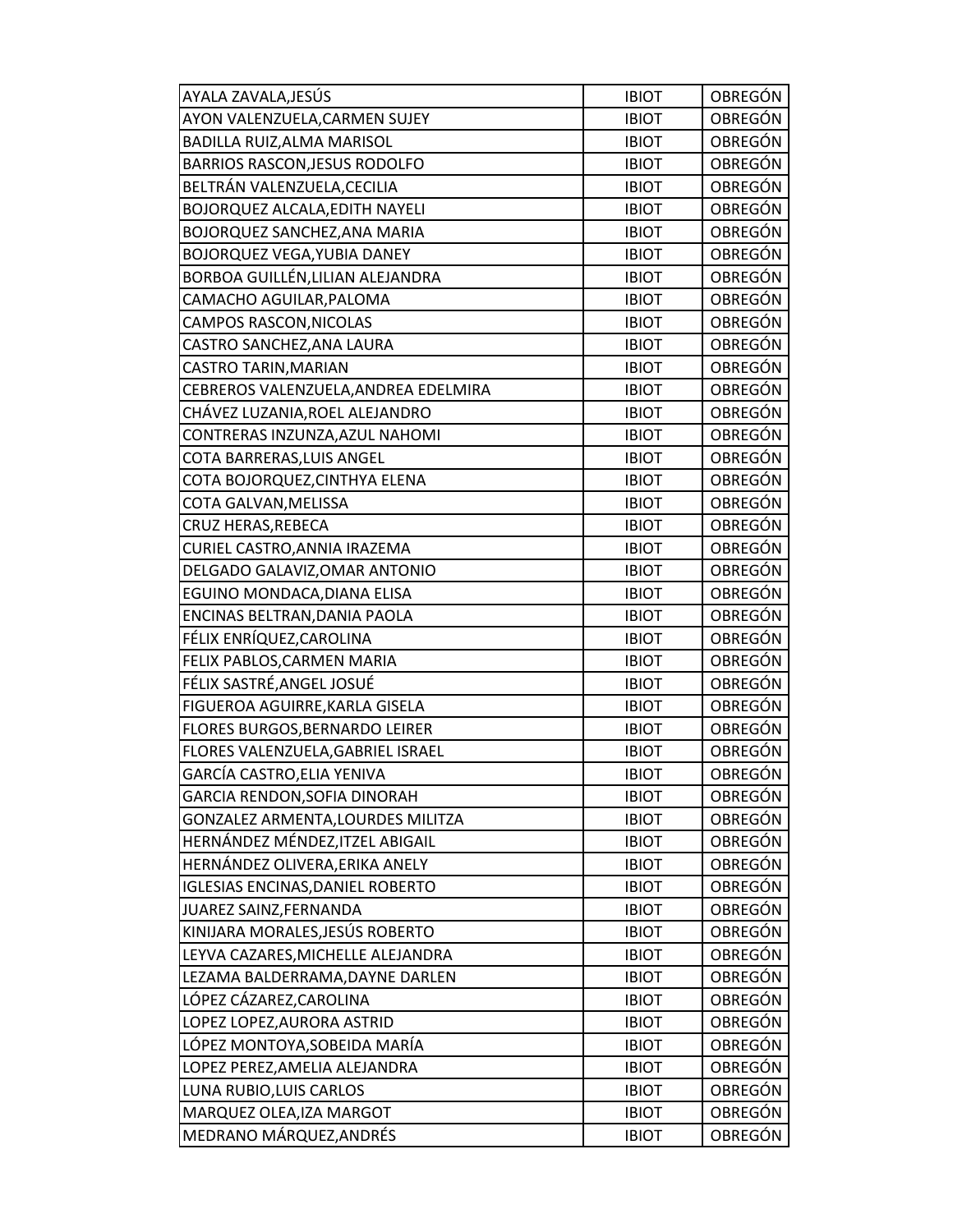| MÉNDEZ CORRALES, ROSA ALEJANDRA        | <b>IBIOT</b> | OBREGÓN        |
|----------------------------------------|--------------|----------------|
| MENDIVIL ARMENTA, MARIA JOSE           | <b>IBIOT</b> | OBREGÓN        |
| MORENO GARCÍA, MARÍA RITA              | <b>IBIOT</b> | OBREGÓN        |
| OLIVAS SOLIS, JESUS ALBERTO            | <b>IBIOT</b> | <b>OBREGÓN</b> |
| ONTIVEROS ZÚÑIGA, LUISA FERNANDA       | <b>IBIOT</b> | OBREGÓN        |
| OROZCO MEZA, ROMINA ALISSA             | <b>IBIOT</b> | OBREGÓN        |
| ORTIZ CUEVAS, ANA CECILIA              | <b>IBIOT</b> | <b>OBREGÓN</b> |
| PADILLA GARCIA, JOHANA                 | <b>IBIOT</b> | OBREGÓN        |
| PEÑUELAS ANGULO, JULISSA               | <b>IBIOT</b> | OBREGÓN        |
| PEREZ MELENDREZ, KARLA YOCIRA          | <b>IBIOT</b> | OBREGÓN        |
| PÉREZ SOTO, NARDA                      | <b>IBIOT</b> | OBREGÓN        |
| PINEDA GAMEZ, MIRIAM ARELY             | <b>IBIOT</b> | <b>OBREGÓN</b> |
| PRECIADO CABALLERO, DANIELA IVETT      | <b>IBIOT</b> | OBREGÓN        |
| QUINTERO DOURIET, CAROLINA             | <b>IBIOT</b> | <b>OBREGÓN</b> |
| RAMBAO LÓPEZ, MARCELA MARIELA          | <b>IBIOT</b> | OBREGÓN        |
| RAMIREZ PEREZ, ROXANA                  | <b>IBIOT</b> | OBREGÓN        |
| RAMOS VALENZUELA, JESUS ENRIQUE        | <b>IBIOT</b> | OBREGÓN        |
| RIVERA MARTINEZ, KYZAIRY DANIELA       | <b>IBIOT</b> | OBREGÓN        |
| ROBLES CASTRO, ANA LUCIA               | <b>IBIOT</b> | <b>OBREGÓN</b> |
| ROBLES RONAO, TERESITA DE JESÚS        | <b>IBIOT</b> | OBREGÓN        |
| RODRÍGUEZ GÓMEZ, JAQUELINE             | <b>IBIOT</b> | OBREGÓN        |
| RUBIO BOJÓRQUEZ,ALEXA MYLEVA           | <b>IBIOT</b> | OBREGÓN        |
| RUELAS RAMIREZ, EDITH OLIVIA           | <b>IBIOT</b> | <b>OBREGÓN</b> |
| SALMON SANTOS, JAVIER                  | <b>IBIOT</b> | OBREGÓN        |
| SÁNCHEZ DELGADO, FRYDA ELIZABETH       | <b>IBIOT</b> | OBREGÓN        |
| SOTO RODRIGUEZ, EDUARDO                | <b>IBIOT</b> | <b>OBREGÓN</b> |
| TABAREZ VALDEZ,LIDIA DENISSE           | <b>IBIOT</b> | OBREGÓN        |
| TORRES CECEÑA, KAREN MONSERRAT         | <b>IBIOT</b> | OBREGÓN        |
| TORRES CECEÑA, KARIME ALEJANDRA        | <b>IBIOT</b> | <b>OBREGÓN</b> |
| TORRES VILLA, HÉCTOR ARMANDO           | <b>IBIOT</b> | OBREGÓN        |
| VALDEZ VALDEZ, MARIA JOSE              | <b>IBIOT</b> | OBREGÓN        |
| VALENZUELA GONZALEZ, KARLA PATRICIA    | <b>IBIOT</b> | OBREGÓN        |
| VALENZUELA LIOGON, JESUS SALVADOR      | <b>IBIOT</b> | <b>OBREGÓN</b> |
| VALENZUELA MUNGARRO, JOSE DANIEL       | <b>IBIOT</b> | OBREGÓN        |
| VALENZUELA PALOMARES, KARLA LILIAN     | <b>IBIOT</b> | OBREGÓN        |
| VALENZUELA RAMIREZ, FERNANDA ESTEFANIA | <b>IBIOT</b> | OBREGÓN        |
| VALENZUELA RUIZ, CARLOS DANIEL         | <b>IBIOT</b> | OBREGÓN        |
| VASQUEZ LLAMAS, BEATRIZ IRENE          | <b>IBIOT</b> | OBREGÓN        |
| VEGA VEGA, HILDELIZA GUADALUPE         | <b>IBIOT</b> | OBREGÓN        |
| VILLA OCHOA, ALEJANDRA                 | <b>IBIOT</b> | OBREGÓN        |
| VILLEGAS ESTRADA, KENIA KARINA         | <b>IBIOT</b> | OBREGÓN        |
| YOCUPICIO REYES, ADILENE               | <b>IBIOT</b> | OBREGÓN        |
| ARELLANES VEGA, ANA ALEJANDRA          | <b>ICIAM</b> | OBREGÓN        |
| BÁEZ GAXIOLA, CINTHIA LIZBETH          | <b>ICIAM</b> | OBREGÓN        |
| BUSTILLOS NIEBLAS, PAULINA GUADALUPE   | <b>ICIAM</b> | <b>OBREGÓN</b> |
| CELAYA DE LA MORA, DIANA PAOLA         | <b>ICIAM</b> | OBREGÓN        |
| ESCAMILLA BARCELO, ARTURO ALEJANDRO    | <b>ICIAM</b> | OBREGÓN        |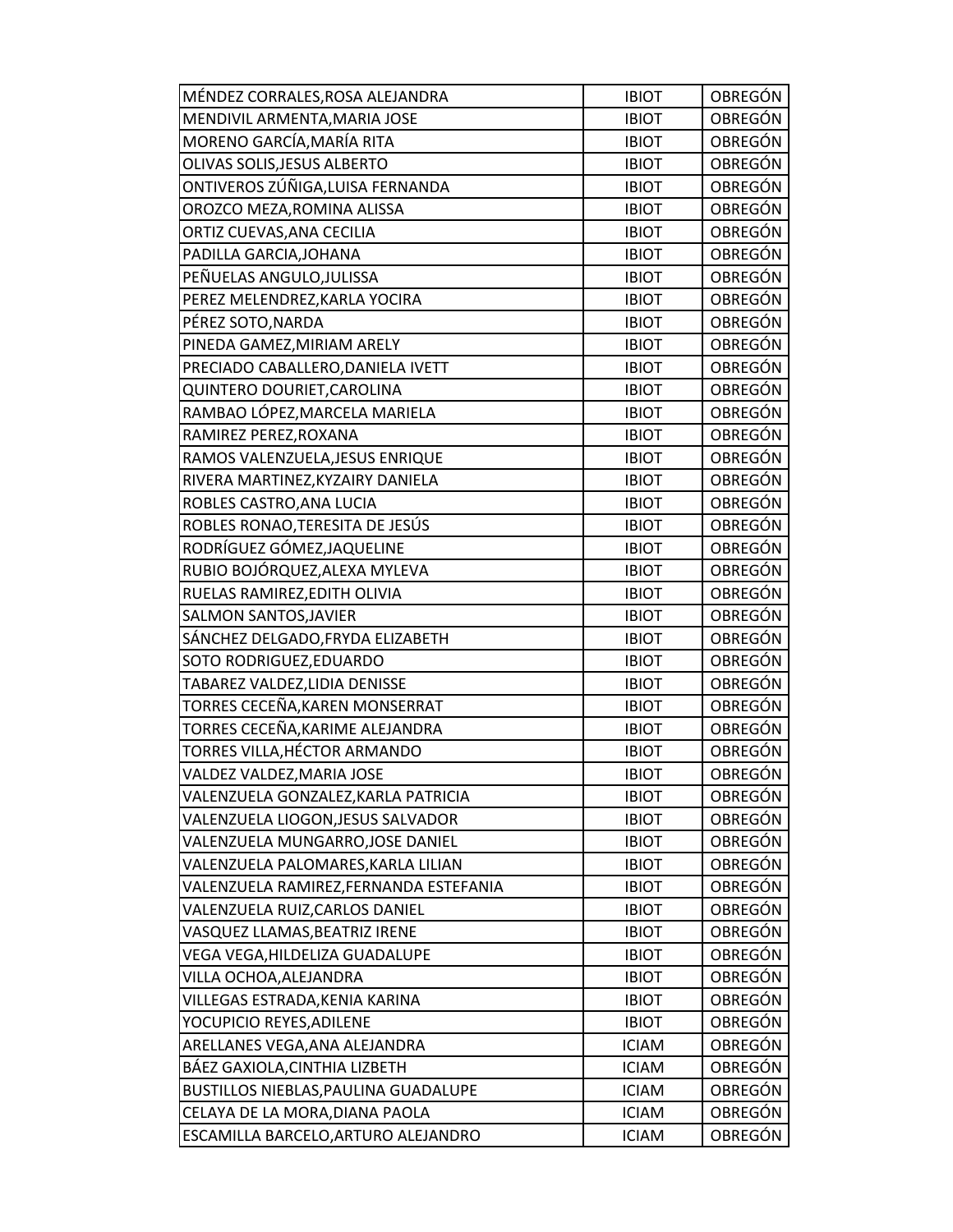| FERNÁNDEZ MENESES, DANIELA              | <b>ICIAM</b> | OBREGÓN        |
|-----------------------------------------|--------------|----------------|
| GALAVIZ VALENCIA, DANIEL ALBERTO        | <b>ICIAM</b> | <b>OBREGÓN</b> |
| GALAVIZ YOCUPICIO, MONICA ALEJANDRA     | <b>ICIAM</b> | OBREGÓN        |
| GALLEGOS MÁYNEZ, LAURA LUCIA            | <b>ICIAM</b> | OBREGÓN        |
| GUTIÉRREZ MENDÍVIL, CLARISSA ISABEL     | <b>ICIAM</b> | <b>OBREGÓN</b> |
| JURADO MÉNDEZ, MARINA                   | <b>ICIAM</b> | OBREGÓN        |
| LOPEZ OSUNA, LILY DANIELA               | <b>ICIAM</b> | <b>OBREGÓN</b> |
| MANIG IÑIGUEZ, AGUSTÍN                  | <b>ICIAM</b> | OBREGÓN        |
| NUÑO MOLINA, ERIKA FERNANDA             | <b>ICIAM</b> | <b>OBREGÓN</b> |
| OCEGUEDA PINTADO, GUILLERMO ALEJANDRO   | <b>ICIAM</b> | OBREGÓN        |
| PONCE LEYVA, KASSANDRA                  | <b>ICIAM</b> | OBREGÓN        |
| REYNOSO VARELA, JOSÉ ALEJANDRO          | <b>ICIAM</b> | OBREGÓN        |
| RIZO GONZALEZ, GLORIA JANETH            | <b>ICIAM</b> | OBREGÓN        |
| ROBLES LAGARDA, YESICA MARIA            | <b>ICIAM</b> | OBREGÓN        |
| ROMAN RIOS, KARINA FABIOLA              | <b>ICIAM</b> | OBREGÓN        |
| SOTELO AMAVIZCA, KAREN                  | <b>ICIAM</b> | OBREGÓN        |
| VASQUEZ MARTINEZ, ANA SOPHIA            | <b>ICIAM</b> | OBREGÓN        |
| VEGA LOPEZ, MARIA DANIELA               | <b>ICIAM</b> | OBREGÓN        |
| ZACARÍAS GONZÁLEZ, MARÍA FERNANDA       | <b>ICIAM</b> | <b>OBREGÓN</b> |
| ACOSTA OLIVAS, GUILLERMO AMADO          | <b>ICIVI</b> | <b>OBREGÓN</b> |
| ALDAY MEZA, YOSELYN                     | <b>ICIVI</b> | <b>OBREGÓN</b> |
| AMARILLAS BELTRAN, ADRIANA GUADALUPE    | <b>ICIVI</b> | OBREGÓN        |
| CAMARGO PINEDA, ZORAIDA MARÍA           | <b>ICIVI</b> | OBREGÓN        |
| CARLON DUARTE, ARTEMISA AZUCENA         | <b>ICIVI</b> | OBREGÓN        |
| CASILLAS VERDEJO, FERNANDO ISIDRO       | <b>ICIVI</b> | OBREGÓN        |
| CERVANTES ESPINOZA, ALEJANDRA GUADALUPE | <b>ICIVI</b> | <b>OBREGÓN</b> |
| CHAVEZ GARCIA, RAMON GILDARDO           | <b>ICIVI</b> | OBREGÓN        |
| CONTRERAS CORONADO, FERNANDA            | <b>ICIVI</b> | OBREGÓN        |
| CONTRERAS QUINTANAR, CESAR ALEJANDRO    | <b>ICIVI</b> | OBREGÓN        |
| COTA CRUZ, JESUS DANIEL                 | <b>ICIVI</b> | OBREGÓN        |
| DELGADO SANCHEZ, JESUS DAVID            | <b>ICIVI</b> | <b>OBREGÓN</b> |
| ESPINOZA RIVERA, RUBEN                  | <b>ICIVI</b> | OBREGÓN        |
| GOMEZ DIAZ, ISAAC                       | <b>ICIVI</b> | <b>OBREGÓN</b> |
| <b>GONZALEZ GARCIA, JOSE RAMON</b>      | <b>ICIVI</b> | OBREGÓN        |
| ICEDO VERDUGO, CESAR OSWALDO            | <b>ICIVI</b> | OBREGÓN        |
| LIZARRAGA QUIJADA, MARA GUADALUPE       | <b>ICIVI</b> | OBREGÓN        |
| LIZARRAGA TIRADO, JESUS RODOLFO         | <b>ICIVI</b> | OBREGÓN        |
| LOMAS GUEVARA, SAMUEL                   | <b>ICIVI</b> | OBREGÓN        |
| LUNA GASTELUM, JOSE LORENZO             | <b>ICIVI</b> | OBREGÓN        |
| MARTINEZ CRUZ, FREYMAN JAIR             | <b>ICIVI</b> | OBREGÓN        |
| MARTÍNEZ RODRIGUEZ, JUAN CARLOS         | <b>ICIVI</b> | OBREGÓN        |
| MEDINA NEVAREZ, ANA ROCIO               | <b>ICIVI</b> | OBREGÓN        |
| MORALES AYALA, AARON ORLANDO            | <b>ICIVI</b> | OBREGÓN        |
| NIEBLAS URQUIDEZ, JULIO ALFONSO         | <b>ICIVI</b> | OBREGÓN        |
| ORTIZ VALDEZ, FRANCISCO JAVIER          | <b>ICIVI</b> | <b>OBREGÓN</b> |
| OSUNA CORONA, JESÚS RAMÓN               | <b>ICIVI</b> | OBREGÓN        |
| PARRA DUARTE, ROLANDO ULISES            | <b>ICIVI</b> | OBREGÓN        |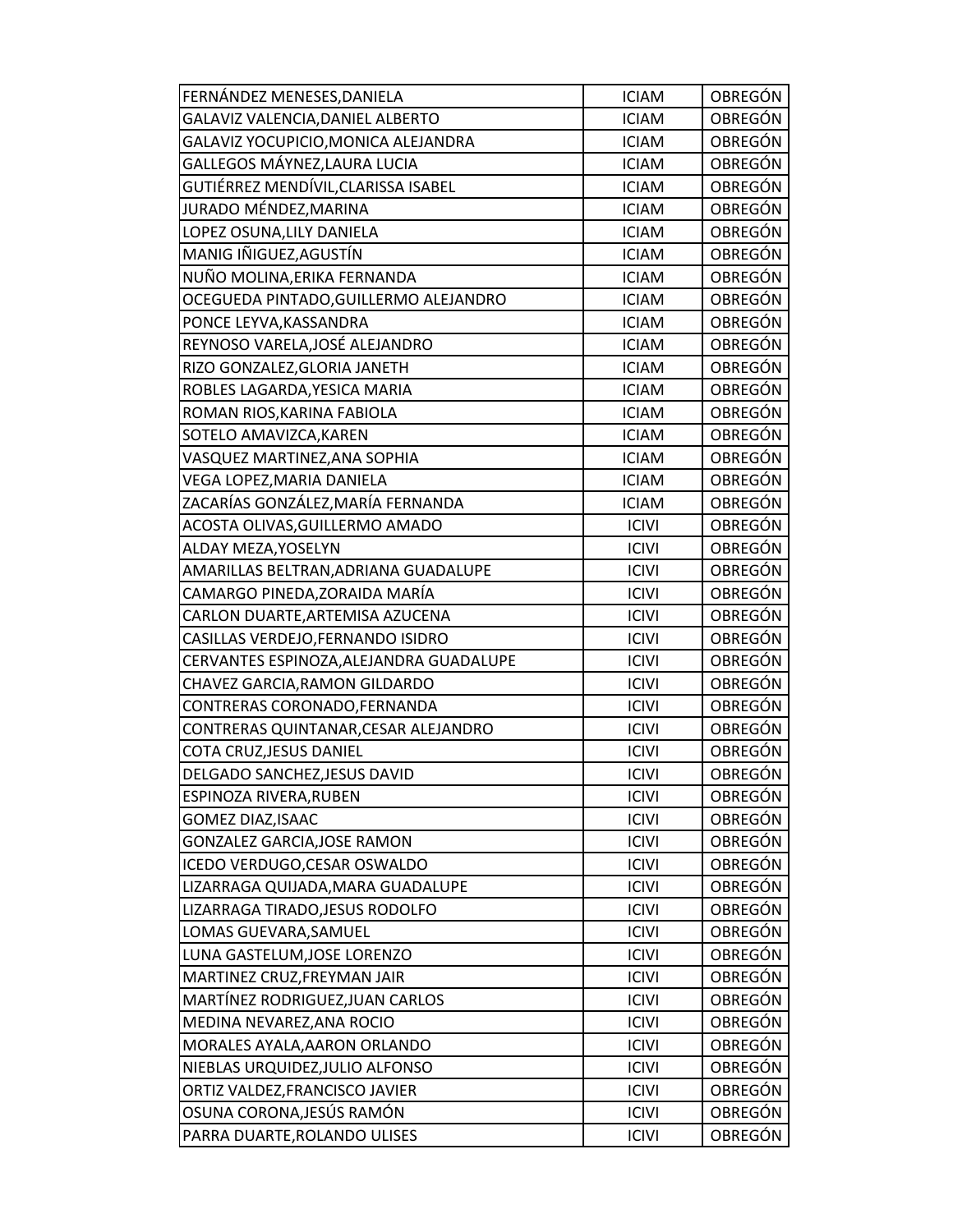| PÉREZ, DANIA NOEMI                         | <b>ICIVI</b> | OBREGÓN        |
|--------------------------------------------|--------------|----------------|
| PORTILLO SILVA, DIEGO IVÁN                 | <b>ICIVI</b> | <b>OBREGÓN</b> |
| RAMIREZ RAMOS, MARCO ANTONIO               | <b>ICIVI</b> | OBREGÓN        |
| RICO WILSON, GERMAN ARON                   | <b>ICIVI</b> | <b>OBREGÓN</b> |
| RODRIGUEZ ENCINAS, RODRIGO                 | <b>ICIVI</b> | <b>OBREGÓN</b> |
| SOBARZO BERNAL, ALEJANDRO                  | <b>ICIVI</b> | OBREGÓN        |
| TÁNORI RODRÍGUEZ,MARITZA ALEJANDRA         | <b>ICIVI</b> | <b>OBREGÓN</b> |
| VALENZUELA DELGADO, CRUZ YAMILETH          | <b>ICIVI</b> | <b>OBREGÓN</b> |
| VALENZUELA NAVARRO, ALDO DANIEL            | <b>ICIVI</b> | <b>OBREGÓN</b> |
| VAZQUEZ FELIX, GABRIEL EDUARDO             | <b>ICIVI</b> | OBREGÓN        |
| VEGA VALENZUELA, FRANYA GUADALUPE          | <b>ICIVI</b> | OBREGÓN        |
| VELAZQUEZ LUGO, MARSHELL IZAMAR            | <b>ICIVI</b> | OBREGÓN        |
| VERDUGO CORCHADO, DANIEL EDUARDO           | <b>ICIVI</b> | OBREGÓN        |
| <b>BOJORQUEZ PEREZ, JESUS IVAN</b>         | <b>IELME</b> | <b>OBREGÓN</b> |
| <b>BOJORQUEZ SANCHEZ, JOSE ROBERTO</b>     | <b>IELME</b> | <b>OBREGÓN</b> |
| BORQUEZ SANCHEZ, JUAN DANIEL               | <b>IELME</b> | OBREGÓN        |
| CAMPOS RENDON, CARLOS DANIEL               | <b>IELME</b> | <b>OBREGÓN</b> |
| CORONADO ROBLES, VANESA MICHEL             | <b>IELME</b> | <b>OBREGÓN</b> |
| COTA SOTO, FELIPE DE JESUS                 | <b>IELME</b> | <b>OBREGÓN</b> |
| FELIX BOJORQUEZ, CARLOS                    | <b>IELME</b> | <b>OBREGÓN</b> |
| FRIAS ARMENTA, JULIO ALFONSO               | <b>IELME</b> | <b>OBREGÓN</b> |
| GARCÍA BECERRA, GEMA NASHELLY              | <b>IELME</b> | OBREGÓN        |
| GASTELUM MALTOS, GENARO                    | <b>IELME</b> | OBREGÓN        |
| <b>GUERRERO RUIZ, ENRIQUE</b>              | <b>IELME</b> | OBREGÓN        |
| HEREDIA ORDOÑEZ, HÉCTOR DAVID              | <b>IELME</b> | <b>OBREGÓN</b> |
| HERRERA FRAGOZO, MANUEL ANTONIO            | <b>IELME</b> | <b>OBREGÓN</b> |
| HINOJOZA MORENO, ADRIANA SARAHI            | <b>IELME</b> | <b>OBREGÓN</b> |
| LEYVA TREJO, MARTÍN ANTONIO                | <b>IELME</b> | OBREGÓN        |
| LOPEZ QUINTERO, ALAN ALBERTO               | <b>IELME</b> | OBREGÓN        |
| LOPEZ QUINTERO, OSCAR IRAM                 | <b>IELME</b> | OBREGÓN        |
| MARQUEZ ZAPATA, ALLAN GEOVANNY             | <b>IELME</b> | <b>OBREGÓN</b> |
| PADILLA GRACIA, FERNANDO                   | <b>IELME</b> | OBREGÓN        |
| PARRA GAXIOLA, AGUSTIN MAURICIO            | <b>IELME</b> | <b>OBREGÓN</b> |
| RASCON OLIVAS, LUIS OMAR                   | <b>IELME</b> | OBREGÓN        |
| ROSAS CASTRO, KEVIN YAMIL                  | <b>IELME</b> | <b>OBREGÓN</b> |
| SANDOVAL PLATT, MARIO ENRIQUE              | <b>IELME</b> | OBREGÓN        |
| SOTO ZAZUETA, JUAN FRANCISCO               | <b>IELME</b> | OBREGÓN        |
| VALENZUELA CERVANTES, VICTOR MANUEL        | <b>IELME</b> | <b>OBREGÓN</b> |
| VILLA TORRES, DANIEL ENRIQUE               | <b>IELME</b> | OBREGÓN        |
| <b>AGUILAR RUIZ, ALONSO</b>                | <b>IETRO</b> | <b>OBREGÓN</b> |
| CAZAREZ SOBERANES, JANETH ADRIANA DE JESÚS | <b>IETRO</b> | OBREGÓN        |
| GONZÁLEZ OCHOA, GERARDO JAVIER             | <b>IETRO</b> | OBREGÓN        |
| GUTIÉRREZ ROJAS, SEBASTIÁN ALEJANDRO       | <b>IETRO</b> | OBREGÓN        |
| MALDONADO AMÉZAGA, EDUARDO                 | <b>IETRO</b> | OBREGÓN        |
| MANZANARES MUCIÑO, ANDREA ANGÉLICA         | <b>IETRO</b> | <b>OBREGÓN</b> |
| MILLANES JIMENEZ, EDGARDO ALBERTO          | <b>IETRO</b> | <b>OBREGÓN</b> |
| QUIJADA PEREZ, JESUS OMAR                  | <b>IETRO</b> | OBREGÓN        |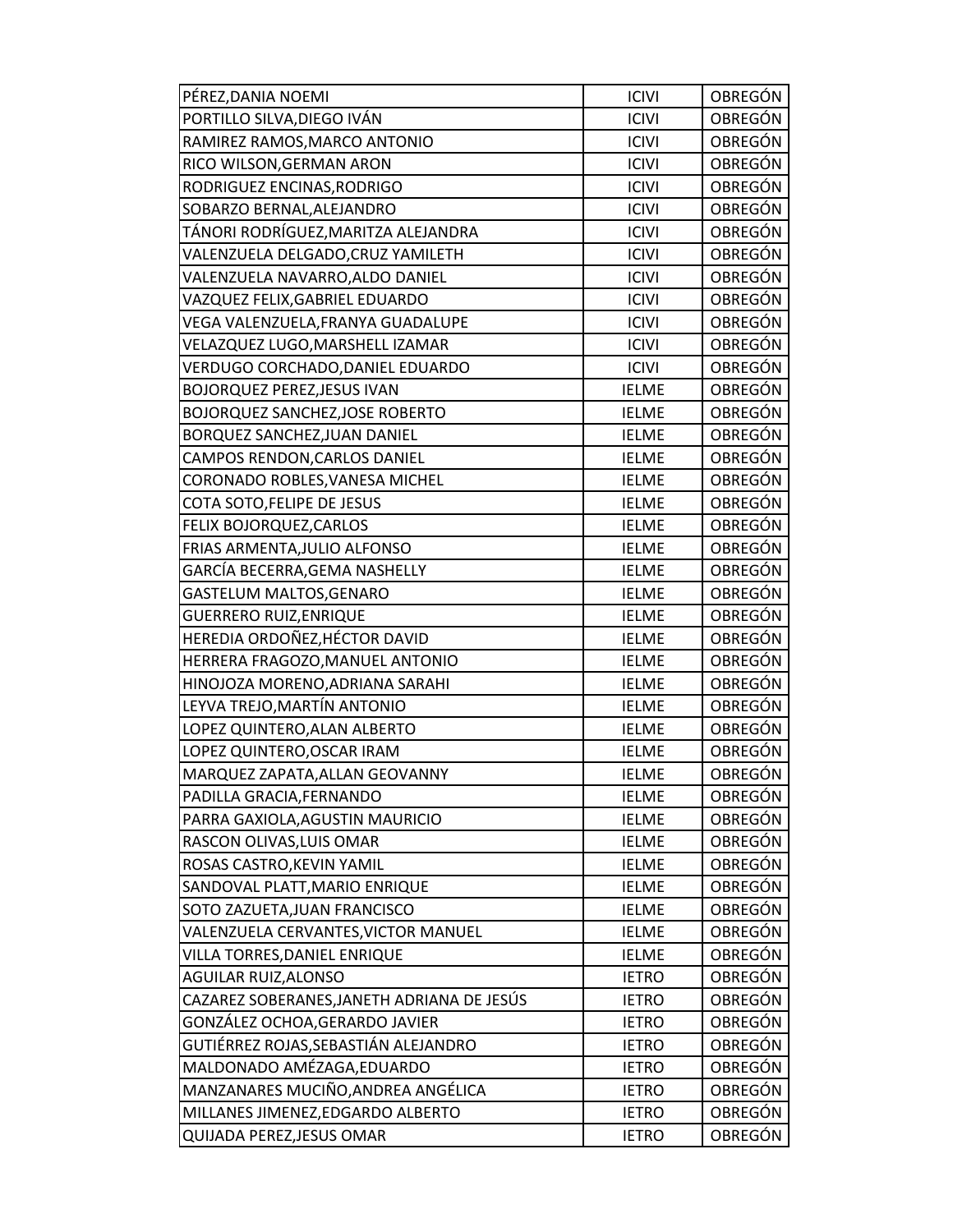| RUIZ GARCÍA, LUIS CARLOS           | <b>IETRO</b> | OBREGÓN        |
|------------------------------------|--------------|----------------|
| SOTO CRUZ, JESÚS ALEJANDRO         | <b>IETRO</b> | <b>OBREGÓN</b> |
| VALENZUELA PÁEZ,JESÚS ELÍ          | <b>IETRO</b> | OBREGÓN        |
| ZAMORA SOTO, JAIME EDUARDO         | <b>IETRO</b> | <b>OBREGÓN</b> |
| AHUMADA ARMENTA, ABIGAIL           | <b>IISIS</b> | OBREGÓN        |
| AHUMADA MARTÍNEZ, ALMA LETICIA     | <b>IISIS</b> | OBREGÓN        |
| ALCANTAR FIGUEROA, LIZBETH DANIELA | <b>IISIS</b> | <b>OBREGÓN</b> |
| ALVAREZ CARLON, ALONDRA            | <b>IISIS</b> | OBREGÓN        |
| ALVAREZ PORTILLO, JOSE RAFAEL      | <b>IISIS</b> | OBREGÓN        |
| ANGULO CORDOVA, EDGAR EDUARDO      | <b>IISIS</b> | OBREGÓN        |
| ARANA PEDRAZA, ANA KARINA          | <b>IISIS</b> | <b>OBREGÓN</b> |
| ARANDA ALVAREZ, CINDY LIZZETH      | <b>IISIS</b> | OBREGÓN        |
| ARMENTA CAMPOS, HILDA ROSARIO      | <b>IISIS</b> | <b>OBREGÓN</b> |
| ARMENTA PEÑUELAS, MARIO ALBERTO    | <b>IISIS</b> | <b>OBREGÓN</b> |
| AVENDAÑO COKER, DAMIAN             | <b>IISIS</b> | <b>OBREGÓN</b> |
| AYALA ALVARADO, JESÚS ANTONIO      | <b>IISIS</b> | OBREGÓN        |
| BARRIGA GONZALEZ, ESTEFANIA        | <b>IISIS</b> | OBREGÓN        |
| BETANCOURT PALACIOS, ALEJANDRO     | <b>IISIS</b> | OBREGÓN        |
| BOJORQUEZ ALVARADO, ANA LUCIA      | <b>IISIS</b> | OBREGÓN        |
| BOLAÑOS LARA, ISTHAR YOSODARA      | <b>IISIS</b> | <b>OBREGÓN</b> |
| CABEZA DE VACA SANCHEZ, SOFIA      | <b>IISIS</b> | <b>OBREGÓN</b> |
| CAMPAÑA LOYO, SONORA LIZBETH       | <b>IISIS</b> | OBREGÓN        |
| CARDENAS AGUILAR, KARLA LILIAN     | <b>IISIS</b> | OBREGÓN        |
| CASTRO FLORES, EDITH ALEJANDRA     | <b>IISIS</b> | OBREGÓN        |
| CORRAL FLORES, JOSÉ MARÍA          | <b>IISIS</b> | OBREGÓN        |
| <b>CORTEZ LEAL, MARIA JOSE</b>     | <b>IISIS</b> | <b>OBREGÓN</b> |
| COTA VALDEZ, EVA MARIA             | <b>IISIS</b> | OBREGÓN        |
| COVARRUBIAS OZUNA, PABLO           | <b>IISIS</b> | OBREGÓN        |
| DELGADILLO MACÍAS, LUIS ALBERTO    | <b>IISIS</b> | OBREGÓN        |
| DIAZ SOTO, MARIA DOLORES           | <b>IISIS</b> | <b>OBREGÓN</b> |
| DOMINGUEZ MORAN, MARIA MAGDALENA   | <b>IISIS</b> | OBREGÓN        |
| DUARTE ARMENTA, MARIA DE LA LUZ    | <b>IISIS</b> | OBREGÓN        |
| ENCINAS CANO, CARLOS ALAN          | <b>IISIS</b> | <b>OBREGÓN</b> |
| ESPINOZA VALLE, CAROLINA           | <b>IISIS</b> | OBREGÓN        |
| FABELA VALENZUELA, SERGIO          | <b>IISIS</b> | OBREGÓN        |
| FELIX CERVANTES, LUIS ANTONIO      | <b>IISIS</b> | OBREGÓN        |
| FELIX ESPINOZA, LICCY GABRIELA     | <b>IISIS</b> | OBREGÓN        |
| FELIX LOPEZ, DARIANA DORINDA       | <b>IISIS</b> | OBREGÓN        |
| FERNANDEZ DE LA CRUZ, SANDRA       | <b>IISIS</b> | OBREGÓN        |
| FIMBRES RAMIREZ, RODRIGO VICTOR    | <b>IISIS</b> | OBREGÓN        |
| FRANCO VERDUGO, GILDA LORENIA      | <b>IISIS</b> | OBREGÓN        |
| GALLEGOS DORAME, CARLOS JAIR       | <b>IISIS</b> | <b>OBREGÓN</b> |
| GARCIA CAMARGO, DAVID FERNANDO     | <b>IISIS</b> | OBREGÓN        |
| <b>GARCIA CRUZ, ROSA MARIA</b>     | <b>IISIS</b> | OBREGÓN        |
| GARCIA CUEVAS, ANA MARIA           | <b>IISIS</b> | OBREGÓN        |
| <b>GARCIA FLORES, PAULINA</b>      | <b>IISIS</b> | OBREGÓN        |
| GARCÍA VALENZUELA, ANA ISABEL      | <b>IISIS</b> | OBREGÓN        |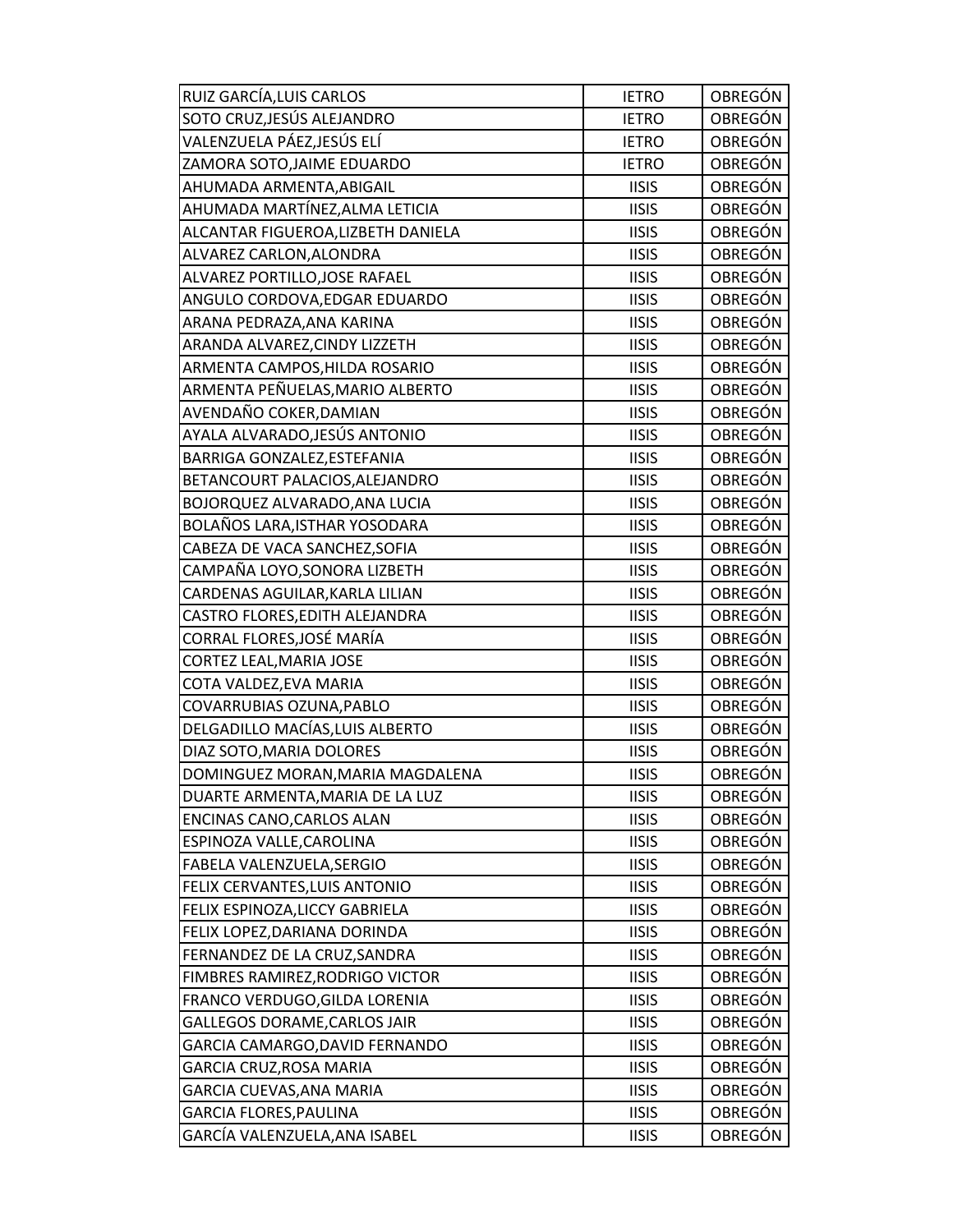| GAXIOLA AGRAMON, ORLANDO             | <b>IISIS</b> | <b>OBREGÓN</b> |
|--------------------------------------|--------------|----------------|
| GÓMEZ COTA,JESÚS MANUEL              | <b>IISIS</b> | <b>OBREGÓN</b> |
| GRAJEDA GRACIA, DAMARIS GUADALUPE    | <b>IISIS</b> | OBREGÓN        |
| GUERRERO CORONADO, PALOMA            | <b>IISIS</b> | <b>OBREGÓN</b> |
| GUTIÉRREZ DELGADO,PATRICIA JACQUELIN | <b>IISIS</b> | <b>OBREGÓN</b> |
| HERNANDEZ VALDEZ, LIZETH DANYRA      | <b>IISIS</b> | OBREGÓN        |
| JUÁREZ DELIRA,JESÚS SEBASTIÁN        | <b>IISIS</b> | <b>OBREGÓN</b> |
| LAGARDA LUJAN, ARTURO LEONEL         | <b>IISIS</b> | <b>OBREGÓN</b> |
| LOPEZ ESQUER, ARHELY                 | <b>IISIS</b> | <b>OBREGÓN</b> |
| LÓPEZ FIERRO,JOSÉ BENITO             | <b>IISIS</b> | OBREGÓN        |
| LOPEZ RAMOS,ISRAHÍ ANTONIO           | <b>IISIS</b> | <b>OBREGÓN</b> |
| LOPEZ SERRANO, KAREN LIZBETH         | <b>IISIS</b> | OBREGÓN        |
| LUDERS SIGNORET, RICARDO             | <b>IISIS</b> | <b>OBREGÓN</b> |
| MADRID MELENDREZ, LIZBETH MARÍA      | <b>IISIS</b> | <b>OBREGÓN</b> |
| MARTÍNEZ ARMENTA, JESÚS ANTONIO      | <b>IISIS</b> | <b>OBREGÓN</b> |
| MASCAREÑO VALENZUELA, RAMÓN EDUARDO  | <b>IISIS</b> | <b>OBREGÓN</b> |
| MEZA CONTRERAS, DIANA JAQUELINE      | <b>IISIS</b> | OBREGÓN        |
| MEZA VALLE, ANA KAREN                | <b>IISIS</b> | <b>OBREGÓN</b> |
| MIRANDA LENDO, PERLA EVANGELINA      | <b>IISIS</b> | <b>OBREGÓN</b> |
| MOLINA MARTINEZ, PAULINA MARIBEL     | <b>IISIS</b> | <b>OBREGÓN</b> |
| MONTOYA OSHIMA, MELISSA              | <b>IISIS</b> | <b>OBREGÓN</b> |
| MORA BARRIGA, YESICA                 | <b>IISIS</b> | OBREGÓN        |
| MORA SÁNCHEZ, YULISSA ISABEL         | <b>IISIS</b> | OBREGÓN        |
| MORENO PADILLA, ANNA ELSA            | <b>IISIS</b> | <b>OBREGÓN</b> |
| MORENO RUELAS, BRIAN RAUL            | <b>IISIS</b> | <b>OBREGÓN</b> |
| MUHECH ALVAREZ, KALED ANDRES         | <b>IISIS</b> | <b>OBREGÓN</b> |
| MURAKAMI MONTIEL, MARIO HIDEKI       | <b>IISIS</b> | <b>OBREGÓN</b> |
| NISHIMOTO COTA, ALEJANDRA            | <b>IISIS</b> | OBREGÓN        |
| OCHOA DÍAZ,DANIA EILEEN              | <b>IISIS</b> | OBREGÓN        |
| OLIVAS BÁEZ, MARÍA MAGDALENA         | <b>IISIS</b> | <b>OBREGÓN</b> |
| ORTEGA GUERRERO, JANITSA LIZBETH     | <b>IISIS</b> | <b>OBREGÓN</b> |
| PACHECO VALENCIA, LUIS GUSTAVO       | <b>IISIS</b> | OBREGÓN        |
| PALAFOX FISHER, JULISSA FERNANDA     | <b>IISIS</b> | <b>OBREGÓN</b> |
| PATRÓN ARVAYO, BERENICE              | <b>IISIS</b> | OBREGÓN        |
| PEDRAZA COELLO, ADY                  | <b>IISIS</b> | <b>OBREGÓN</b> |
| PÉREZ DELGADILLO,ANGÉLICA ABIGAIL    | <b>IISIS</b> | OBREGÓN        |
| QUINTERO JAIME, ZULEYKA JOCELYN      | <b>IISIS</b> | OBREGÓN        |
| RAMIREZ BARRAZA, GARDENIA            | <b>IISIS</b> | <b>OBREGÓN</b> |
| RIVAS MARQUEZ, DANIELA               | <b>IISIS</b> | <b>OBREGÓN</b> |
| RIVERA GALINDO, LITZY ANAHI          | <b>IISIS</b> | <b>OBREGÓN</b> |
| RIVERA MOLINA, GLORIA ANAHI          | <b>IISIS</b> | OBREGÓN        |
| ROBLES ARMENTA, CESAR GUILLERMO      | <b>IISIS</b> | OBREGÓN        |
| ROBLES ESPINOZA, RAMIRO ALBERTO      | <b>IISIS</b> | OBREGÓN        |
| RODRIGUEZ BELTRAN, KARLA ANGELICA    | <b>IISIS</b> | OBREGÓN        |
| RODRIGUEZ CECEÑA, LAURA SOFIA        | <b>IISIS</b> | <b>OBREGÓN</b> |
| ROSS PACHECO,MARÍA JENNIFER          | <b>IISIS</b> | <b>OBREGÓN</b> |
| RUELAS JARAMILLO, JOSÉ               | <b>IISIS</b> | OBREGÓN        |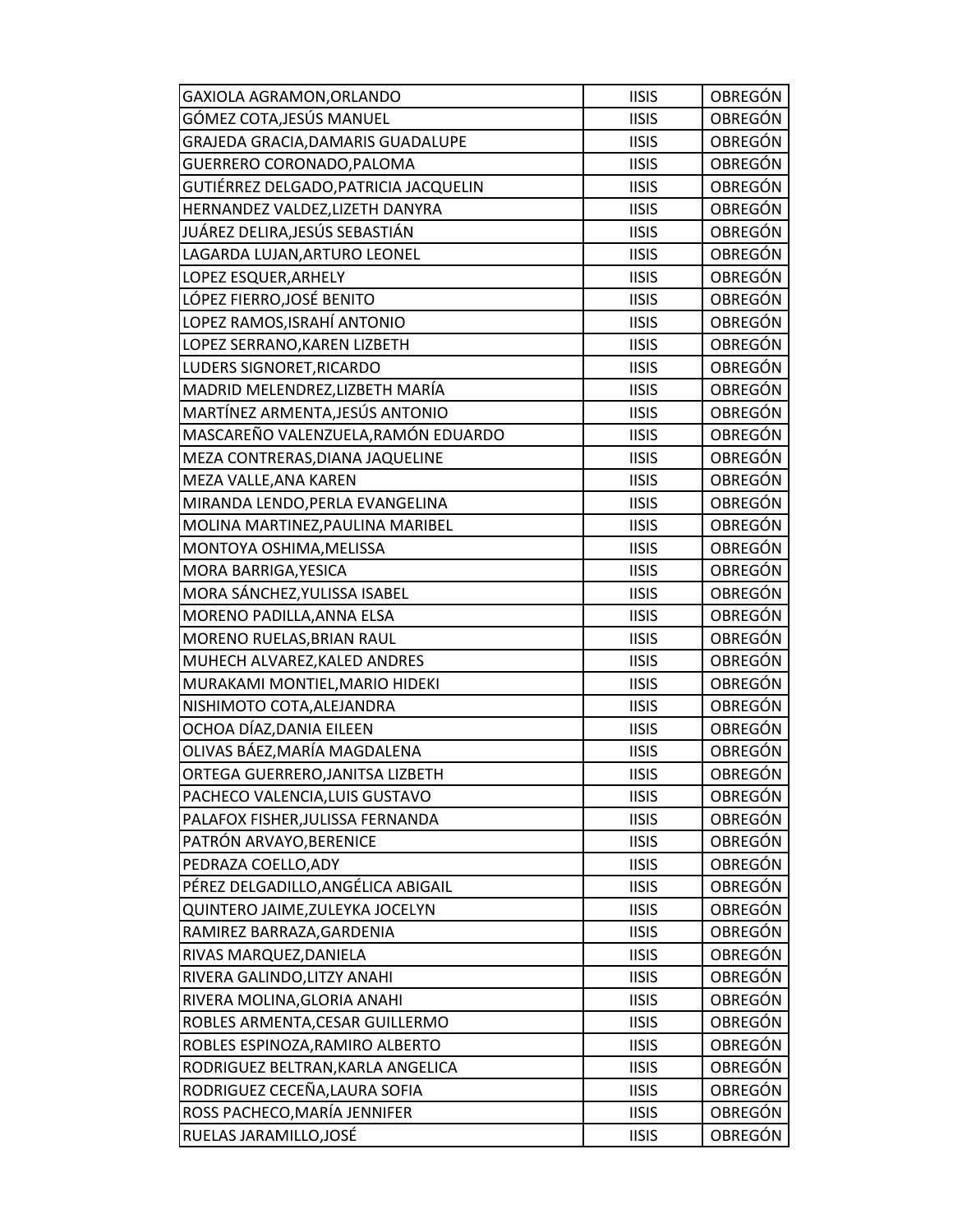| SALAZAR ARENAS, ANDREA PAULINA          | <b>IISIS</b> | OBREGÓN        |
|-----------------------------------------|--------------|----------------|
| SALIDO SAUCEDA, FRANCISCO XAVIER        | <b>IISIS</b> | <b>OBREGÓN</b> |
| SANCHEZ BECERRA, MARÍA DEL ROSARIO      | <b>IISIS</b> | OBREGÓN        |
| SANDOVAL AGUILAR, JORGE                 | <b>IISIS</b> | <b>OBREGÓN</b> |
| SANDOVAL LÓPEZ, LEONEL ALEJANDRO        | <b>IISIS</b> | OBREGÓN        |
| SANDOVAL SAUCEDA, FERNANDO              | <b>IISIS</b> | <b>OBREGÓN</b> |
| SEAMAN LERMA, DENZEL JOSUE              | <b>IISIS</b> | <b>OBREGÓN</b> |
| SILVA ROMERO, PATRICIA                  | <b>IISIS</b> | <b>OBREGÓN</b> |
| SIQUEIROS PEREZ, ADRIANA                | <b>IISIS</b> | <b>OBREGÓN</b> |
| SIXTOS GUTIÉRREZ, JOSÉ ALBERTO          | <b>IISIS</b> | <b>OBREGÓN</b> |
| SOLÓRZANO SAUCEDA, RENÉ GERARDO         | <b>IISIS</b> | OBREGÓN        |
| TREJO CASTRO, DORA NATALIA              | <b>IISIS</b> | <b>OBREGÓN</b> |
| VALDEZ TAPIA, MARIA LAURA               | <b>IISIS</b> | <b>OBREGÓN</b> |
| VALENCIA VALENZUELA, ALEJANDRO          | <b>IISIS</b> | <b>OBREGÓN</b> |
| VALENZUELA ARMENTA,ARATH JESÚS          | <b>IISIS</b> | <b>OBREGÓN</b> |
| VALENZUELA SANTA ROSA, MARLENE          | <b>IISIS</b> | OBREGÓN        |
| VALENZUELA VALENZUELA, FRANCISCO JAVIER | <b>IISIS</b> | <b>OBREGÓN</b> |
| VEGA BERNAL, MARTÍN                     | <b>IISIS</b> | <b>OBREGÓN</b> |
| VEGA MARTINEZ, JOHANNA LIZBETH          | <b>IISIS</b> | OBREGÓN        |
| VEGA RODRIGUEZ, KARYME GUADALUPE        | <b>IISIS</b> | <b>OBREGÓN</b> |
| VELDERRAIN VALENZUELA, PABLO DOMINGO    | <b>IISIS</b> | OBREGÓN        |
| VERDUGO PEREZ, MARIA INES               | <b>IISIS</b> | OBREGÓN        |
| VILLEGAS SANDOVAL, JENIFFER             | <b>IISIS</b> | <b>OBREGÓN</b> |
| WU WU, PABLO BENG HAU                   | <b>IISIS</b> | OBREGÓN        |
| YBARRA PARRA,ELBA MARÍA                 | <b>IISIS</b> | <b>OBREGÓN</b> |
| ZAMORA RUELAS, JOSE RENE                | <b>IISIS</b> | <b>OBREGÓN</b> |
| BELTRÁN SAINZ, LIDIA JANET              | <b>IMAN</b>  | <b>OBREGÓN</b> |
| CAZARES OCHOA, FRANCISCO JAVIER         | <b>IMAN</b>  | <b>OBREGÓN</b> |
| CORTEZ CANIZALEZ, AYLIN VERONICA        | <b>IMAN</b>  | <b>OBREGÓN</b> |
| ESPINOZA BRICEÑO, DANIEL HERIBERTO      | <b>IMAN</b>  | OBREGÓN        |
| ESTRELLA MARTIN, BRYAN ALEXIS           | <b>IMAN</b>  | <b>OBREGÓN</b> |
| GARCIA AGUILAR, LARITZA NAYELI          | <b>IMAN</b>  | OBREGÓN        |
| MORENO ESQUER, JORGE                    | <b>IMAN</b>  | <b>OBREGÓN</b> |
| RAMOS FLORES, JOSÉ MIGUEL               | <b>IMAN</b>  | OBREGÓN        |
| SOTO ENCINAS, CARLOS                    | <b>IMAN</b>  | OBREGÓN        |
| URIAS HERRERA, FAUSTO                   | <b>IMAN</b>  | OBREGÓN        |
| VALENZUELA EVARISTO, AIMEE              | <b>IMAN</b>  | OBREGÓN        |
| ZAVALA BELTRAN, LAURA MARYNETH          | <b>IMAN</b>  | OBREGÓN        |
| ACOSTA ROBLES, FRANCISCO JAVIER         | <b>IMECA</b> | OBREGÓN        |
| ACUÑA SOTO, MANUEL FRANCISCO            | <b>IMECA</b> | OBREGÓN        |
| AGUILAR ISLAS, JESUS ALBERTO            | <b>IMECA</b> | OBREGÓN        |
| ARELLANO DURAN, EFRAIN                  | <b>IMECA</b> | OBREGÓN        |
| ARELLANO MOLINA, ALAN EMMANUEL          | <b>IMECA</b> | OBREGÓN        |
| AYALA MENDOZA, JULIO CESAR              | <b>IMECA</b> | OBREGÓN        |
| BARRERAS ESPINOZA, JUAN DANIEL          | <b>IMECA</b> | <b>OBREGÓN</b> |
| BELTRÁN JAVALERA, LUIS MARIO            | <b>IMECA</b> | OBREGÓN        |
| BELTRÁN VERDUZCO, LUIS ANDRÉS           | <b>IMECA</b> | OBREGÓN        |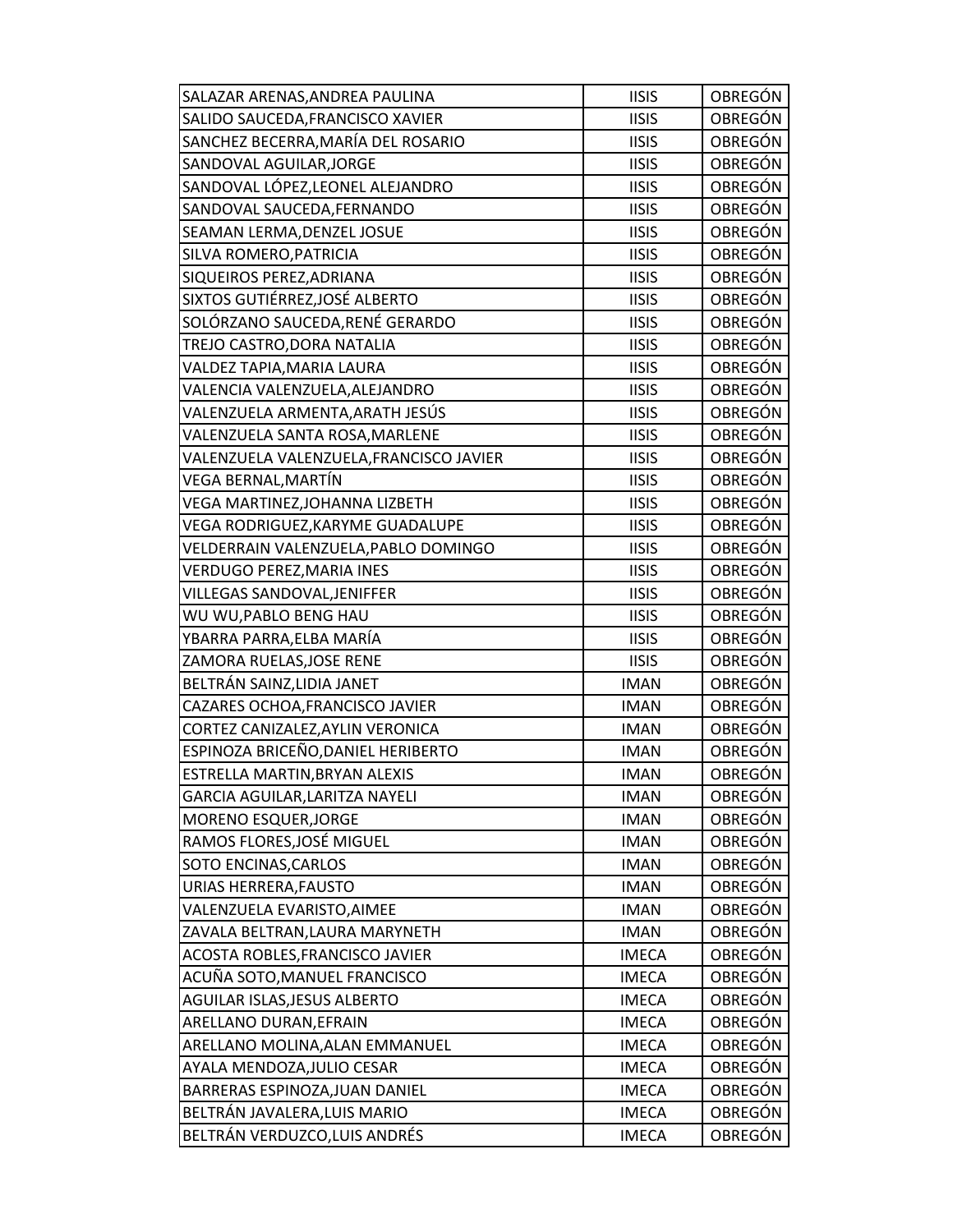| BERRELLEZA FLORES, OSVALDO             | <b>IMECA</b> | OBREGÓN        |
|----------------------------------------|--------------|----------------|
| BOJÓRQUEZ ROMERO, JAIME                | <b>IMECA</b> | <b>OBREGÓN</b> |
| BURGUEÑO ENRÍQUEZ, AARÓN SEBASTIÁN     | <b>IMECA</b> | OBREGÓN        |
| CABANILLAS URIAS, JOSE ISMAEL          | <b>IMECA</b> | <b>OBREGÓN</b> |
| CARRAZCO RIVERA, JOSE RAMIRO           | <b>IMECA</b> | OBREGÓN        |
| CARRAZCO TREJO, DIEGO                  | <b>IMECA</b> | OBREGÓN        |
| CARRIZOSA MARTINEZ, RAMON GUADALUPE    | <b>IMECA</b> | OBREGÓN        |
| <b>CASTRO CHAVEZ, RUBEN</b>            | <b>IMECA</b> | OBREGÓN        |
| CASTRO LÓPEZ,BRYAN ARED                | <b>IMECA</b> | OBREGÓN        |
| CASTRO OCHOA, HECTOR MANUEL            | <b>IMECA</b> | OBREGÓN        |
| CASTRO ORDUÑO, DAVID ISAAC             | <b>IMECA</b> | OBREGÓN        |
| CEBREROS ARELLANO, KENYA FERNANDA      | <b>IMECA</b> | OBREGÓN        |
| CITAL DUARTE, ABDEL HIRAM              | <b>IMECA</b> | <b>OBREGÓN</b> |
| COLUNGA URÍAS, PEDRO ADRIÁN            | <b>IMECA</b> | OBREGÓN        |
| COTA RODRIGUEZ, KEVIN ROSARIO          | <b>IMECA</b> | OBREGÓN        |
| DEL RIO CARRILLO, ANDREA DENISSE       | <b>IMECA</b> | OBREGÓN        |
| DOMÍNGUEZ ROMÁN,RUBÉN DARÍO            | <b>IMECA</b> | OBREGÓN        |
| ESCOBEDO VALDEZ, FRANCISCO RAMÓN       | <b>IMECA</b> | <b>OBREGÓN</b> |
| ESPINOZA LÓPEZ, HORACIO                | <b>IMECA</b> | <b>OBREGÓN</b> |
| <b>ESQUER QUIÑONES, JOSE FRANCISCO</b> | <b>IMECA</b> | <b>OBREGÓN</b> |
| FÉLIX RODRÍGUEZ, NATALIA SCARLETT      | <b>IMECA</b> | OBREGÓN        |
| FERNÁNDEZ ARVIZU, CÉSAR DANIEL         | <b>IMECA</b> | OBREGÓN        |
| FIERRO MEDINA, ALEJANDRO               | <b>IMECA</b> | OBREGÓN        |
| FIERRO MENDIVIL, DIANA LAURA           | <b>IMECA</b> | OBREGÓN        |
| <b>FLORES CRUZ, JANET</b>              | <b>IMECA</b> | OBREGÓN        |
| GARATUZA HERNÁNDEZ,JOAQUÍN ALEJANDRO   | <b>IMECA</b> | <b>OBREGÓN</b> |
| GARCÍA GARCÍA, LUIS MARIO              | <b>IMECA</b> | OBREGÓN        |
| GASTÉLUM HERNÁNDEZ,GUSTAVO ARNOLDO     | <b>IMECA</b> | OBREGÓN        |
| GODOY TORRERO, CARLOS FRANCISCO        | <b>IMECA</b> | OBREGÓN        |
| GUTIERREZ CORRAL, CHRISTIAN ALEJANDRO  | <b>IMECA</b> | OBREGÓN        |
| HENRIQUEZ SANDOVAL, LUIS ALEJANDRO     | <b>IMECA</b> | <b>OBREGÓN</b> |
| HEREDIA SALAZAR, JOSE LUIS             | <b>IMECA</b> | OBREGÓN        |
| HERNÁNDEZ INZUNZA, DANIEL              | <b>IMECA</b> | <b>OBREGÓN</b> |
| LEYVA HERRERA, HECTOR EDUARDO          | <b>IMECA</b> | OBREGÓN        |
| LOPEZ ANAYA, MARCO ANTONIO             | <b>IMECA</b> | OBREGÓN        |
| LOPEZ ASTORGA, JOSE DANIEL             | <b>IMECA</b> | OBREGÓN        |
| LÓPEZ BUGARÍN, JOSÉ EDUARDO            | <b>IMECA</b> | OBREGÓN        |
| LOPEZ CAMPAS, RUBEN ALEJANDRO          | <b>IMECA</b> | OBREGÓN        |
| LÓPEZ HERNÁNDEZ, CARLOS HOMOBONO       | <b>IMECA</b> | OBREGÓN        |
| LOPEZ HERRAN, HIBRAN GERONIMO          | <b>IMECA</b> | OBREGÓN        |
| LÓPEZ LIERA, JESÚS MANUEL              | <b>IMECA</b> | OBREGÓN        |
| LUNA RUIZ, JOEL GERARDO                | <b>IMECA</b> | OBREGÓN        |
| MACHI ORTEGA, GIOVANNA AYLIN           | <b>IMECA</b> | OBREGÓN        |
| MASCAREÑO CAMACHO, EMANUEL             | <b>IMECA</b> | OBREGÓN        |
| MILLAN MARTINEZ, JESUS MANUEL          | <b>IMECA</b> | <b>OBREGÓN</b> |
| MONTOYA TEJEDA, LUIS ESTEBAN           | <b>IMECA</b> | OBREGÓN        |
| MORALES HERNANDEZ, JOSÉ DE JESUS       | <b>IMECA</b> | OBREGÓN        |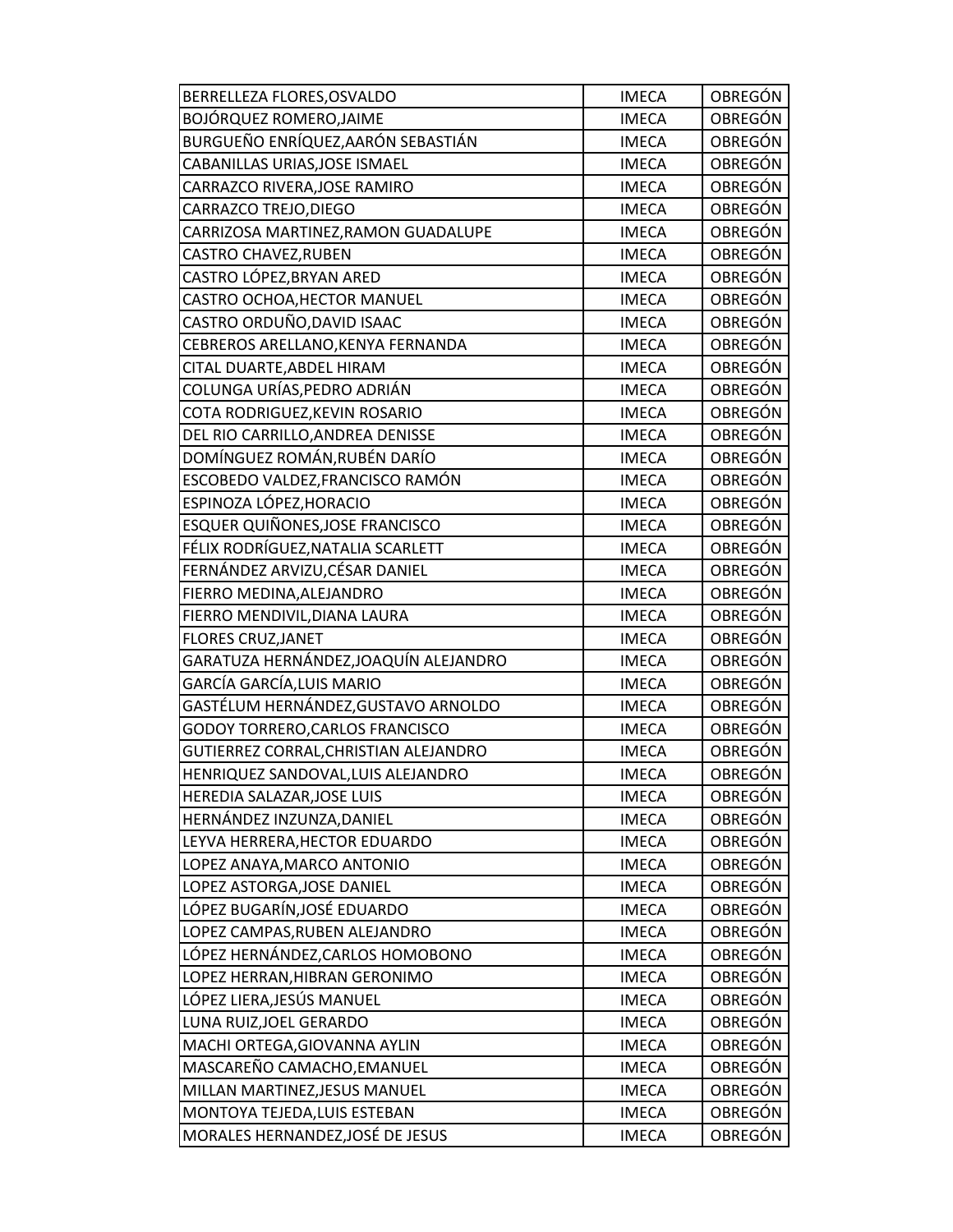| MORALES HOLGUIN, JOSE ANDRES           | <b>IMECA</b> | OBREGÓN        |
|----------------------------------------|--------------|----------------|
| NÁVAREZ ESPINOZA, KAREN AIDÉ           | <b>IMECA</b> | OBREGÓN        |
| OLIVAS ARMENTA, OSCAR ANDRES           | <b>IMECA</b> | OBREGÓN        |
| OROZ GARTNER, OMAR ERNESTO             | <b>IMECA</b> | <b>OBREGÓN</b> |
| OROZCO RODRÍGUEZ, SEBASTIÁN            | <b>IMECA</b> | OBREGÓN        |
| ORTIZ GUZMÁN, MARTÍN GUILLERMO         | <b>IMECA</b> | <b>OBREGÓN</b> |
| PELLEGRINI MORAN, ALFONSO              | <b>IMECA</b> | <b>OBREGÓN</b> |
| PEÑA GERARDO, ESTEFANIA                | <b>IMECA</b> | OBREGÓN        |
| PERALTA AVILA, ELIZABETH               | <b>IMECA</b> | <b>OBREGÓN</b> |
| PÉREZ RUIZ, OMAR ALBERTO               | <b>IMECA</b> | OBREGÓN        |
| RIVERA MÁRQUEZ, ANDRÉS                 | <b>IMECA</b> | OBREGÓN        |
| RIVERA MARTINEZ, CARLOS ORLANDO        | <b>IMECA</b> | <b>OBREGÓN</b> |
| ROJAS OCHOA, JOSUE ISAI                | <b>IMECA</b> | OBREGÓN        |
| ROJO DIAZ, JOEL ABIEZER                | <b>IMECA</b> | <b>OBREGÓN</b> |
| SANCHEZ DIAZ, JOSE CARLOS              | <b>IMECA</b> | <b>OBREGÓN</b> |
| SANCHEZ GARCIA, JOSE MIGUEL            | <b>IMECA</b> | OBREGÓN        |
| SÁNCHEZ MARTÍNEZ, SHELMA OLIVIA        | <b>IMECA</b> | OBREGÓN        |
| SÁNCHEZ ORBE, DANIEL                   | <b>IMECA</b> | <b>OBREGÓN</b> |
| SANTOS CASTRO, CLAUDIA DANIELA         | <b>IMECA</b> | <b>OBREGÓN</b> |
| SOLÓRZANO SAUCEDA, RENÉ GERARDO        | <b>IMECA</b> | OBREGÓN        |
| URIAS ESPINOZA, JOSE ALAN              | <b>IMECA</b> | OBREGÓN        |
| VALDEZ MEZA, RAMON ALBERTO             | <b>IMECA</b> | OBREGÓN        |
| VALDEZ RIVERA, JAVIER ALBERTO          | <b>IMECA</b> | <b>OBREGÓN</b> |
| VALDEZ VALDEZ, JULIO CÉSAR             | <b>IMECA</b> | <b>OBREGÓN</b> |
| VALENZUELA LÓPEZ, MANUEL ALEJANDRO     | <b>IMECA</b> | <b>OBREGÓN</b> |
| VERDUGO BELTRAN, MARCOS VINICIO        | <b>IMECA</b> | <b>OBREGÓN</b> |
| VILLEGAS ALVAREZ, JOCELYN              | <b>IMECA</b> | OBREGÓN        |
| ZAMUDIO AYALA, MARIANA                 | <b>IMECA</b> | <b>OBREGÓN</b> |
| ACOSTA GUTIERREZ, ROBERTO CARLOS       | <b>INSOF</b> | OBREGÓN        |
| ACOSTA PÉREZ, GIBRÁN YAIR              | <b>INSOF</b> | OBREGÓN        |
| ARCE SEMPOALT, JESUS ALFONSO           | <b>INSOF</b> | <b>OBREGÓN</b> |
| ARREDONDO CÁZARES, DIEGO ARMANDO       | <b>INSOF</b> | OBREGÓN        |
| AVILES MARTINEZ, ANGEL ARMANDO         | <b>INSOF</b> | OBREGÓN        |
| BELTRÁN DANIEL, PABLO                  | <b>INSOF</b> | OBREGÓN        |
| BELTRAN JAVALERA, MIGUEL SAHI          | <b>INSOF</b> | OBREGÓN        |
| BLANCO CASTRO, CRISTINA AIDEÉ          | <b>INSOF</b> | OBREGÓN        |
| <b>CAMBRON TAPIA, JESUS MANUEL</b>     | <b>INSOF</b> | OBREGÓN        |
| CERVANTES CARRILLO, JONATAN YAEL       | <b>INSOF</b> | OBREGÓN        |
| CHAVEZ MEJIA, JENNIFER GISSEL          | <b>INSOF</b> | OBREGÓN        |
| CONTRERAS ISLAS, JULIO CÉSAR           | <b>INSOF</b> | OBREGÓN        |
| DÍAZ GUTIERREZ, ANDREA                 | <b>INSOF</b> | OBREGÓN        |
| FÉLIX LOPEZ, ALFONSO NEIL              | <b>INSOF</b> | OBREGÓN        |
| FERRA MARTINEZ SAMANIEGO, MIGUEL ANGEL | <b>INSOF</b> | OBREGÓN        |
| FONSECA AHUMADA, WIL GABRIEL           | <b>INSOF</b> | OBREGÓN        |
| GALINDO COVARRUBIAS, ALEJANDRO         | <b>INSOF</b> | <b>OBREGÓN</b> |
| GÁMEZ ELIZALDE, ANA GABRIELA           | <b>INSOF</b> | OBREGÓN        |
| JIMÉNEZ MARÍN,ENRIQUE                  | <b>INSOF</b> | OBREGÓN        |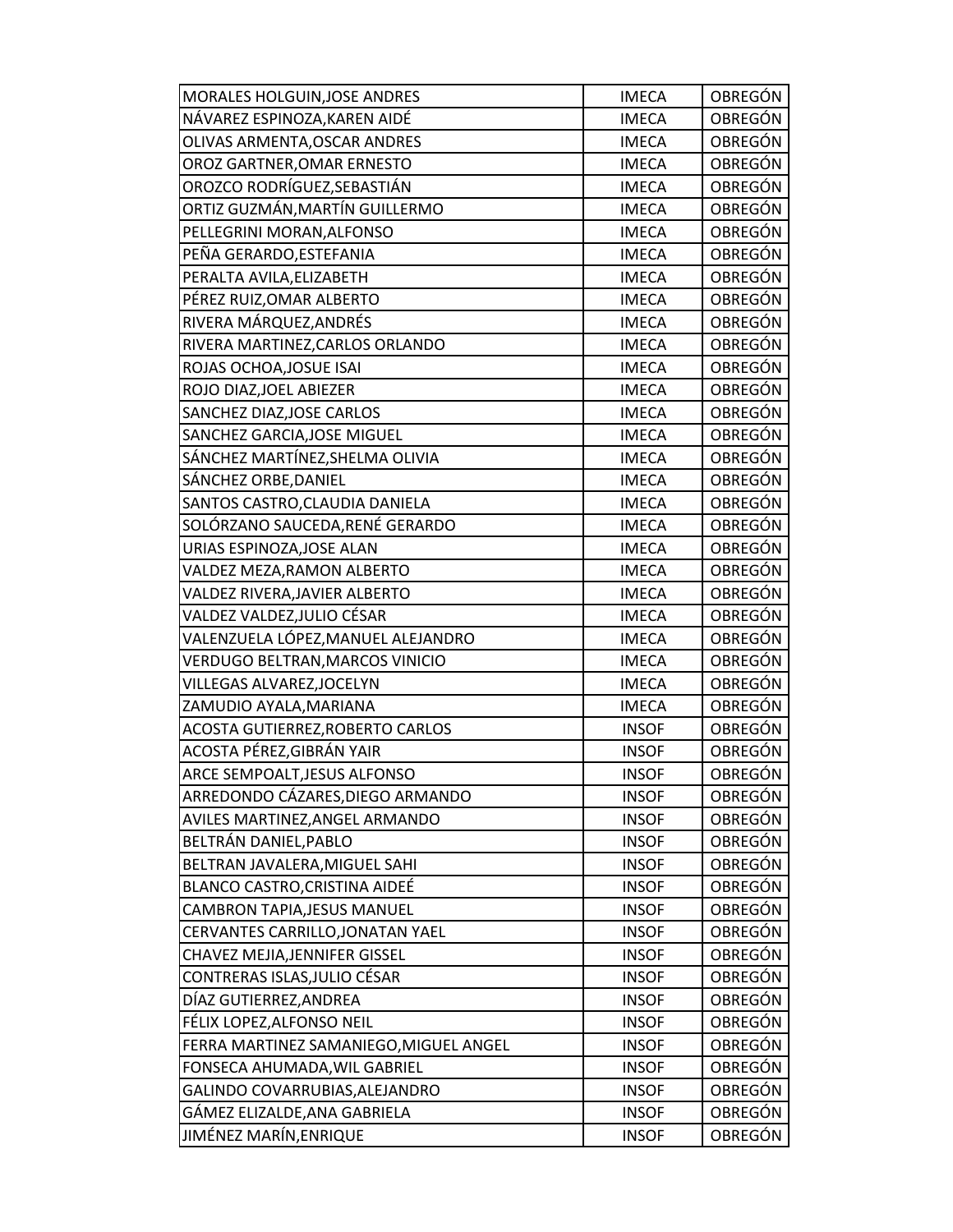| JIMENEZ NUÑEZ, DIANA LAURA           | <b>INSOF</b> | OBREGÓN        |
|--------------------------------------|--------------|----------------|
| LUMBRERAS MÁRQUEZ, CYNTHIA GUADALUPE | <b>INSOF</b> | <b>OBREGÓN</b> |
| MANCILLAS CASTAÑEDA, MIGUEL ANGEL    | <b>INSOF</b> | OBREGÓN        |
| MIRANDA SANCHEZ, MIRANDA LUCIA       | <b>INSOF</b> | OBREGÓN        |
| MONTOYA SOLÍS, JOSÉ EDUARDO          | <b>INSOF</b> | OBREGÓN        |
| MURILLO VALLE, MAURICIO BISMARCK     | <b>INSOF</b> | OBREGÓN        |
| OBESO CAMACHO, FRANCISCO JAVIER      | <b>INSOF</b> | <b>OBREGÓN</b> |
| OCHOA PARRA, GUILLERMO EDUARDO       | <b>INSOF</b> | OBREGÓN        |
| PARRA RODRÍGUEZ, JOSÉ FERNANDO       | <b>INSOF</b> | <b>OBREGÓN</b> |
| REY BALDENEGRO,JOSÉ ROBERTO          | <b>INSOF</b> | OBREGÓN        |
| RODRÍGUEZ CASTELLANOS, JOSÉ EDUARDO  | <b>INSOF</b> | OBREGÓN        |
| SALAZAR ARMENTA, JOSE ORLANDO        | <b>INSOF</b> | OBREGÓN        |
| VALENCIA CHAN, JESUS ARMANDO         | <b>INSOF</b> | OBREGÓN        |
| ZAMORANO BELTRÁN, MIGUEL ANGEL       | <b>INSOF</b> | <b>OBREGÓN</b> |
| ALQUISIRIS MARTÍNEZ,FRANCISCO OBED   | <b>IQUIM</b> | OBREGÓN        |
| ARCE ARCE, LIZBETH LOURDES           | <b>IQUIM</b> | <b>OBREGÓN</b> |
| ARGUELLES LEMA, CRISTINA GUADALUPE   | <b>IQUIM</b> | OBREGÓN        |
| AVILÉS MÉNDEZ, MARÍA GABRIELA        | <b>IQUIM</b> | <b>OBREGÓN</b> |
| AVILEZ ARRAYALES, ALEJANDRO          | <b>IQUIM</b> | OBREGÓN        |
| AYALA ESPINOZA, ALEJANDRA            | <b>IQUIM</b> | OBREGÓN        |
| BARRAZA RAGGIO, FRANCISCO            | <b>IQUIM</b> | OBREGÓN        |
| BERRELLEZA MENDIVIL, CRUZ PABLO      | <b>IQUIM</b> | OBREGÓN        |
| BORBON ACOSTA, KAROLINA              | <b>IQUIM</b> | <b>OBREGÓN</b> |
| CABANILLAS ESPARZA, LUIS FERNANDO    | <b>IQUIM</b> | OBREGÓN        |
| CARRERA PALAFOX, SARA LIESEL         | <b>IQUIM</b> | OBREGÓN        |
| CASTELO BARRAZA, LILIAN ANDREA       | <b>IQUIM</b> | <b>OBREGÓN</b> |
| CASTILLA PADILLA, VANESSA            | <b>IQUIM</b> | <b>OBREGÓN</b> |
| CASTRO LÓPEZ, MARTHA MARÍA           | <b>IQUIM</b> | <b>OBREGÓN</b> |
| CHÁVEZ CARRILLO, ZAILEM              | <b>IQUIM</b> | OBREGÓN        |
| CRUZ BASILIO, LUIS FERNANDO          | <b>IQUIM</b> | OBREGÓN        |
| DOMINGUEZ MUÑOZ, PALOMA ELOISA       | <b>IQUIM</b> | OBREGÓN        |
| DOMINGUEZ VALENZUELA, CARLOS GERARDO | <b>IQUIM</b> | OBREGÓN        |
| DURÁN FÉLIX, MARIO ALBERTO           | <b>IQUIM</b> | <b>OBREGÓN</b> |
| ESPINOZA PADILLA, SERGIO SUSEJ       | <b>IQUIM</b> | OBREGÓN        |
| EUAN GONZÁLEZ, JESSICA AYERIM        | <b>IQUIM</b> | OBREGÓN        |
| FABELA VALENZUELA, SANTIAGO          | <b>IQUIM</b> | <b>OBREGÓN</b> |
| FELIX PORTILLO, MARTIN FAVIAN        | <b>IQUIM</b> | <b>OBREGÓN</b> |
| FERNÁNDEZ LAM, SUKEY HAYDEÉ          | <b>IQUIM</b> | OBREGÓN        |
| FOX GONZALEZ, ALEC                   | <b>IQUIM</b> | OBREGÓN        |
| GÁMEZ GARCÍA,OSIRIS ANGÉLICA         | <b>IQUIM</b> | <b>OBREGÓN</b> |
| GARCÍA TORRECILLAS, DIANA PAOLA      | <b>IQUIM</b> | OBREGÓN        |
| GARCIA VALDEZ, RITA DANIELA          | <b>IQUIM</b> | OBREGÓN        |
| GONZALEZ DEL REAL, MARIJOSE          | <b>IQUIM</b> | OBREGÓN        |
| GONZALEZ HERNANDEZ, DANIELA JUDITH   | <b>IQUIM</b> | OBREGÓN        |
| GRACIA CAMPAS, RENÉ FRANCISCO        | <b>IQUIM</b> | OBREGÓN        |
| GUERRERO CRUZ,MARÍA FERNANDA         | <b>IQUIM</b> | OBREGÓN        |
| GUTIERREZ VELASQUEZ, KAREN           | <b>IQUIM</b> | <b>OBREGÓN</b> |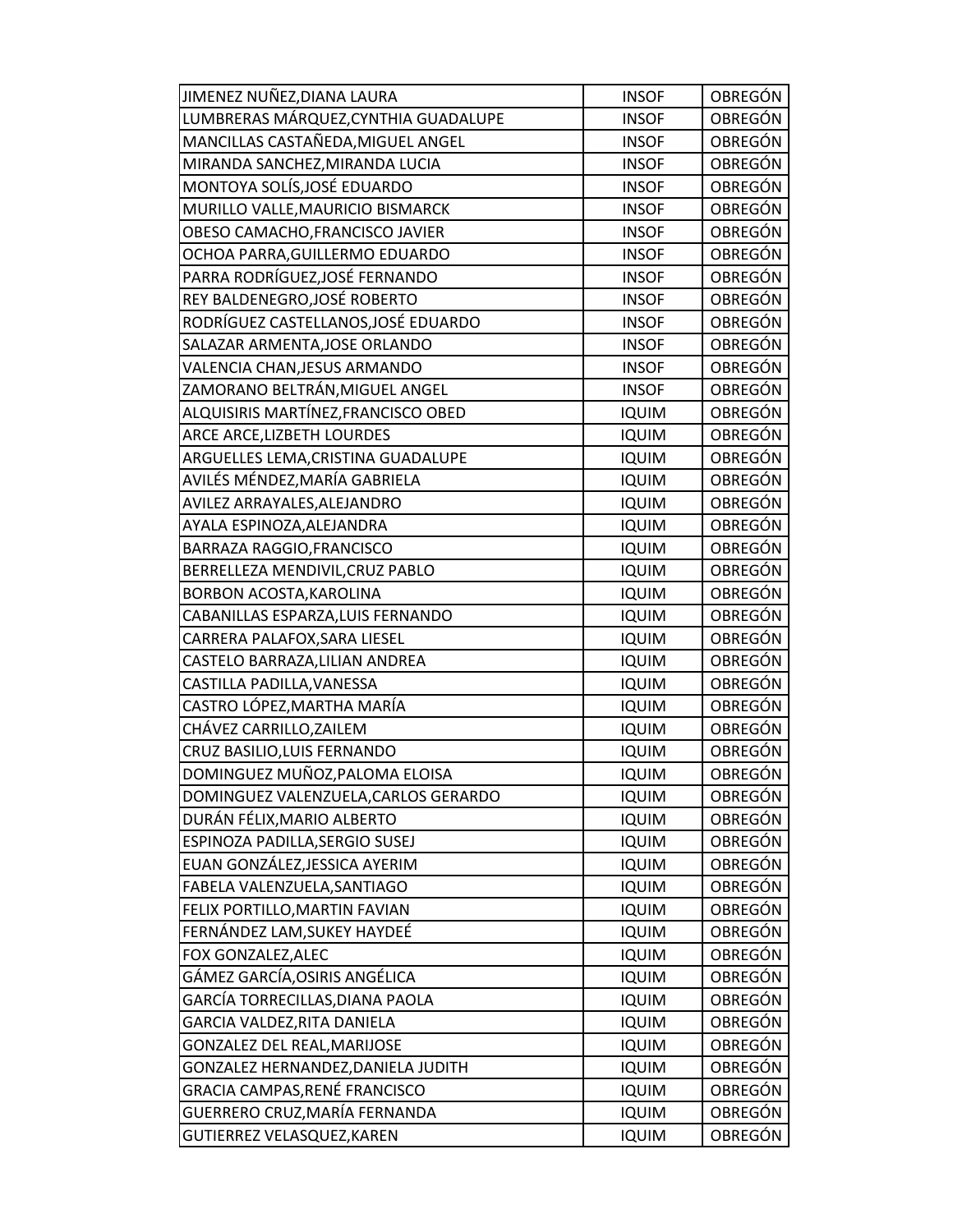| HIGUERA CHAVEZ, ANDREA                | <b>IQUIM</b> | OBREGÓN        |
|---------------------------------------|--------------|----------------|
| HIGUERA GUTIERREZ, CIELO AHOLIVA      | <b>IQUIM</b> | OBREGÓN        |
| HURTADO LOPEZ, JORGE LEOBARDO         | <b>IQUIM</b> | OBREGÓN        |
| JOCOBI AUSTIN,JESÚS ALEXIS            | <b>IQUIM</b> | OBREGÓN        |
| LARES RANGEL, HÉCTOR GABRIEL          | <b>IQUIM</b> | OBREGÓN        |
| LARES RANGEL, LUIS ALBERTO            | <b>IQUIM</b> | OBREGÓN        |
| LEON PEREZ, JASSIVE ITZEL             | <b>IQUIM</b> | <b>OBREGÓN</b> |
| LÓPEZ BARRA, ISMAEL                   | <b>IQUIM</b> | OBREGÓN        |
| LOPEZ DORADO, CARLOS ALBERTO          | <b>IQUIM</b> | <b>OBREGÓN</b> |
| LOPEZ LOPEZ, SAUL EDUARDO             | <b>IQUIM</b> | OBREGÓN        |
| MADERO CALVO, CESAR IVAN              | <b>IQUIM</b> | OBREGÓN        |
| MARDUEÑO COVARRUBIAS, HECTOR HONORIO  | <b>IQUIM</b> | OBREGÓN        |
| MARISCALEZ NORZAGARAY, JOCELYN JULIET | <b>IQUIM</b> | OBREGÓN        |
| MARTIN HERRERA, JESUS ALEJANDRO       | <b>IQUIM</b> | <b>OBREGÓN</b> |
| MARTINEZ ENCINAS, JESUS EFREN         | <b>IQUIM</b> | OBREGÓN        |
| MEDINA BOJORQUEZ, AGUSTÍN EDUARDO     | <b>IQUIM</b> | OBREGÓN        |
| MEZA MARTINEZ, JENNIFER AILINNE       | <b>IQUIM</b> | <b>OBREGÓN</b> |
| MOLINA MOLINA, MARIANA GUADALUPE      | <b>IQUIM</b> | OBREGÓN        |
| MONTIEL RIOS, LUIS MARIO              | <b>IQUIM</b> | OBREGÓN        |
| MONTOYA GIL, JESUS PABLO              | <b>IQUIM</b> | OBREGÓN        |
| MONTOYA INZUNZA, MARÍA JOSÉ           | <b>IQUIM</b> | <b>OBREGÓN</b> |
| MORALES ARAUJO, MARIO ALBERTO         | <b>IQUIM</b> | OBREGÓN        |
| MORALES MENDIVIL, DEEMI PAOLA         | <b>IQUIM</b> | OBREGÓN        |
| MORALES MONTOYA, ISELA ABIGAIL        | <b>IQUIM</b> | OBREGÓN        |
| MORENO SARABIA, YASMIN                | <b>IQUIM</b> | OBREGÓN        |
| MORENO VEGA, REYNALDO                 | <b>IQUIM</b> | <b>OBREGÓN</b> |
| MURILLO DUARTE, JOSE MANUEL           | <b>IQUIM</b> | <b>OBREGÓN</b> |
| NAVARRO ALDAMA, GISELLE DANIELA       | <b>IQUIM</b> | <b>OBREGÓN</b> |
| OLIVARRÍA COVARRUBIAS,ANA LUCÍA       | <b>IQUIM</b> | OBREGÓN        |
| OLIVAS ARMENTA, SAIRA IGNACIA         | <b>IQUIM</b> | OBREGÓN        |
| OLVERA FLORES, JOSE RAMON             | <b>IQUIM</b> | <b>OBREGÓN</b> |
| PAYÁN SERNA, ANGÉLICA                 | <b>IQUIM</b> | OBREGÓN        |
| PEÑA MARTINEZ, CITLALY SINAHI         | <b>IQUIM</b> | OBREGÓN        |
| PEREZ PEREZ, LYTZY DANIELA            | <b>IQUIM</b> | OBREGÓN        |
| PINZON CABRAL, MARIA FERNANDA         | <b>IQUIM</b> | OBREGÓN        |
| POMPA RIVERA, MARIANA                 | <b>IQUIM</b> | OBREGÓN        |
| REYNA ZAYAS, VANESSA                  | <b>IQUIM</b> | OBREGÓN        |
| RIOS RUIZ, LIZBETH MICHEL             | <b>IQUIM</b> | OBREGÓN        |
| RIVERA BORBON, KARLA LILIANA          | <b>IQUIM</b> | OBREGÓN        |
| RODRIGUEZ JABALERA, DIANA LAURA       | <b>IQUIM</b> | OBREGÓN        |
| ROSAS RUIZ, JESÚS HAZAEL              | <b>IQUIM</b> | OBREGÓN        |
| SARATE DIAZ, VIRGINIA LORENA          | <b>IQUIM</b> | OBREGÓN        |
| SERNA CERVANTES, JAVIER               | <b>IQUIM</b> | OBREGÓN        |
| SIMENTAL DUARTE, SUSSET YOMARA        | <b>IQUIM</b> | OBREGÓN        |
| SOTO VALENZUELA, KARLA LIZETH         | <b>IQUIM</b> | OBREGÓN        |
| SUCHILT VALLES, MIGUEL ANGEL          | <b>IQUIM</b> | OBREGÓN        |
| TORRES VALENZUELA, ILSA YARACELY      | <b>IQUIM</b> | <b>OBREGÓN</b> |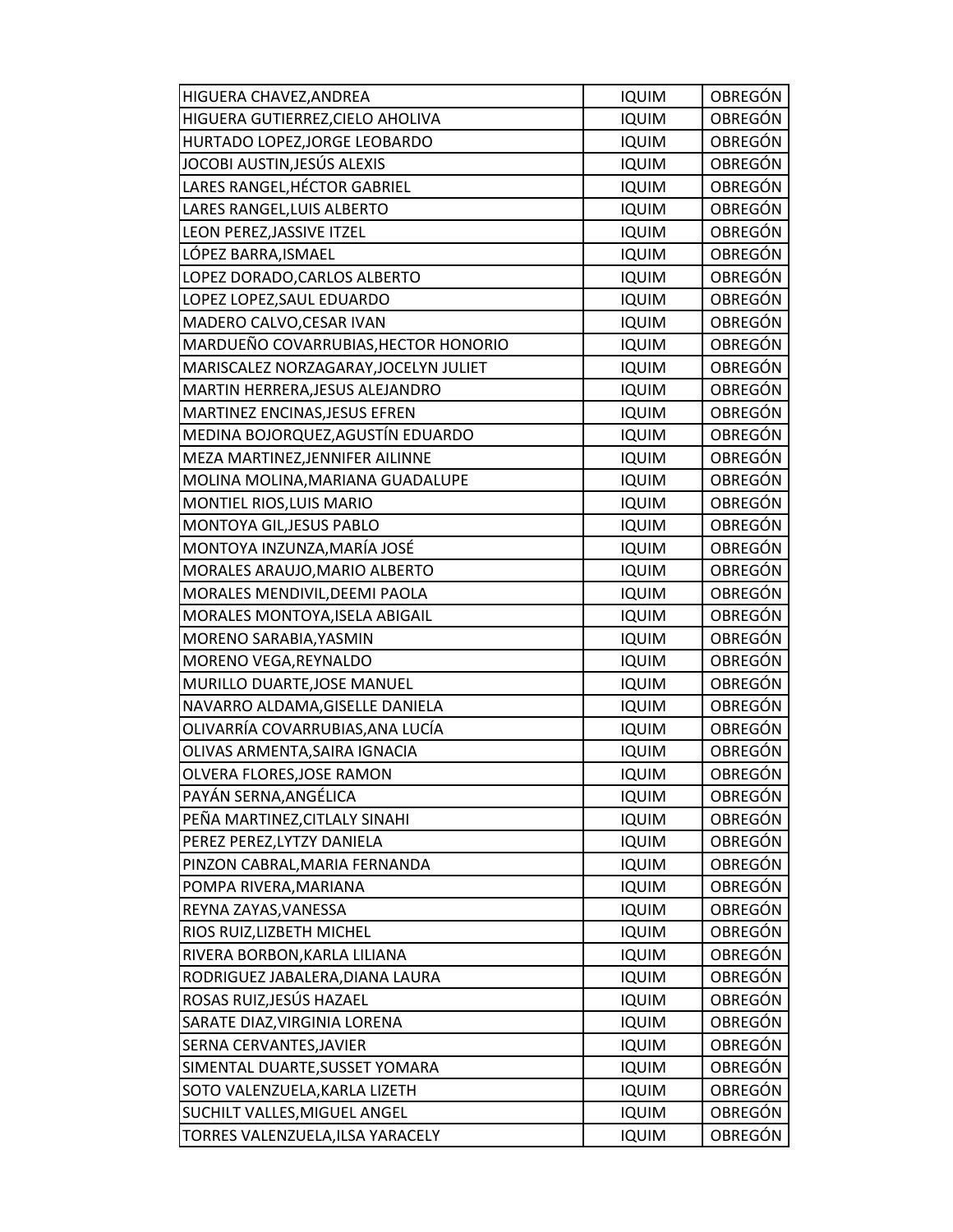| UGARTE SAUCEDA, MARLETH                | <b>IQUIM</b> | OBREGÓN        |
|----------------------------------------|--------------|----------------|
| VALDEZ VALDEZ, JUAN CARLOS             | <b>IQUIM</b> | OBREGÓN        |
| VALENZUELA GUZMAN, DANIEL ANGEL        | <b>IQUIM</b> | OBREGÓN        |
| VALENZUELA MARTINEZ, JESUS BERNARDO    | <b>IQUIM</b> | OBREGÓN        |
| VALENZUELA YBARRA, MARIANA             | <b>IQUIM</b> | OBREGÓN        |
| VEGA TORRES, CRISTIAN ADRIEL           | <b>IQUIM</b> | OBREGÓN        |
| VELARDE LUGO, REBECA                   | <b>IQUIM</b> | <b>OBREGÓN</b> |
| VELAZQUEZ CORRALES, JONATHAN ALEXIS    | <b>IQUIM</b> | <b>OBREGÓN</b> |
| VILLA CARDENAS, ALONDRA ALEJANDRA      | <b>IQUIM</b> | OBREGÓN        |
| VIZCARRA GAMBOA, ARTURO ALEJANDRO      | <b>IQUIM</b> | OBREGÓN        |
| YEPIZ ALMADA, AGUSTIN                  | <b>IQUIM</b> | OBREGÓN        |
| ZAZUETA DOMINGUEZ,ALMA DANIELA         | <b>IQUIM</b> | OBREGÓN        |
| ZETINA GIL, MANUEL ROBERTO             | <b>IQUIM</b> | OBREGÓN        |
| ALONSO SOSA, JENNIFER DARITHZA         | LADMI        | OBREGÓN        |
| ANTILLON MERCADO, ALFREDO SEBASTIAN    | LADMI        | OBREGÓN        |
| AVENDAÑO VALENZUELA,JOSÉ FERNANDO      | LADMI        | OBREGÓN        |
| <b>BOJORQUEZ ESQUER, JOSE DE JESUS</b> | LADMI        | OBREGÓN        |
| BORBON PALAFOX, JUAN FRANCISCO         | LADMI        | OBREGÓN        |
| BUSTAMANTE PARRA,ILICH SEBASTIÁN       | LADMI        | OBREGÓN        |
| CARRILLO PEÑUELAS, DULCE MARIA         | LADMI        | <b>OBREGÓN</b> |
| CASTRO ACEDO, ABRIL LLAELL             | LADMI        | OBREGÓN        |
| CEJUDO TALLA, KARLA MARITZA            | LADMI        | OBREGÓN        |
| CHAVEZ CUEVAS, VIVIAN ADRIELA          | LADMI        | OBREGÓN        |
| CLARK CORRAL,JESÚS HIRAM               | LADMI        | OBREGÓN        |
| ESPINOZA OBESO, HERNAN                 | LADMI        | OBREGÓN        |
| ESPINOZA URIAS, CINTHYA NALLELY        | LADMI        | OBREGÓN        |
| ESQUER VELAZQUEZ, ILDA GLADICELA       | LADMI        | OBREGÓN        |
| FLORES ROCHA, NATALIA GUADALUPE        | LADMI        | OBREGÓN        |
| GASPAR MUÑOZ,ALIDA LIZBETH             | LADMI        | OBREGÓN        |
| GAXIOLA ROSS, SOFÍA                    | LADMI        | OBREGÓN        |
| IZA CASTRO, JOSE ARTURO                | LADMI        | <b>OBREGÓN</b> |
| IZAGUIRRE MADRIZ, MARISOL              | LADMI        | OBREGÓN        |
| LLINÁS BALDENEBRO, JOHANA MARÍA        | LADMI        | <b>OBREGÓN</b> |
| LOPEZ GONZALEZ, ERIKA PAOLA            | LADMI        | OBREGÓN        |
| LÓPEZ MEDINA,LESLIE MARIANA            | LADMI        | <b>OBREGÓN</b> |
| MARTINEZ GASTELUM, GISELY MOREL        | LADMI        | OBREGÓN        |
| MARTINEZ JARAMILLO, ALMA SELENE        | LADMI        | OBREGÓN        |
| MENDIVIL CASTELO, LUZ ELENA            | LADMI        | OBREGÓN        |
| PEREZ BUELNA, BRENDA KEZIL             | LADMI        | OBREGÓN        |
| QUINTERO GARCIA, YUVITZA ALEJANDRA     | LADMI        | OBREGÓN        |
| REYES RAMOS, ALEJANDRA                 | LADMI        | OBREGÓN        |
| RODRIGUEZ ECHAVE, LETICIA KARELY       | LADMI        | <b>OBREGÓN</b> |
| RODRIGUEZ LEYVA, ALMA MARIA            | LADMI        | OBREGÓN        |
| RUBIO CASTRO, CHRISTIAN TADEO          | LADMI        | OBREGÓN        |
| RUIZ VELAZQUEZ, DENISSE RENEE          | LADMI        | OBREGÓN        |
| SAINZ QUINTERO, DANNA GALILEA          | LADMI        | OBREGÓN        |
| SALAZAR NAVARRO, MARIA                 | LADMI        | OBREGÓN        |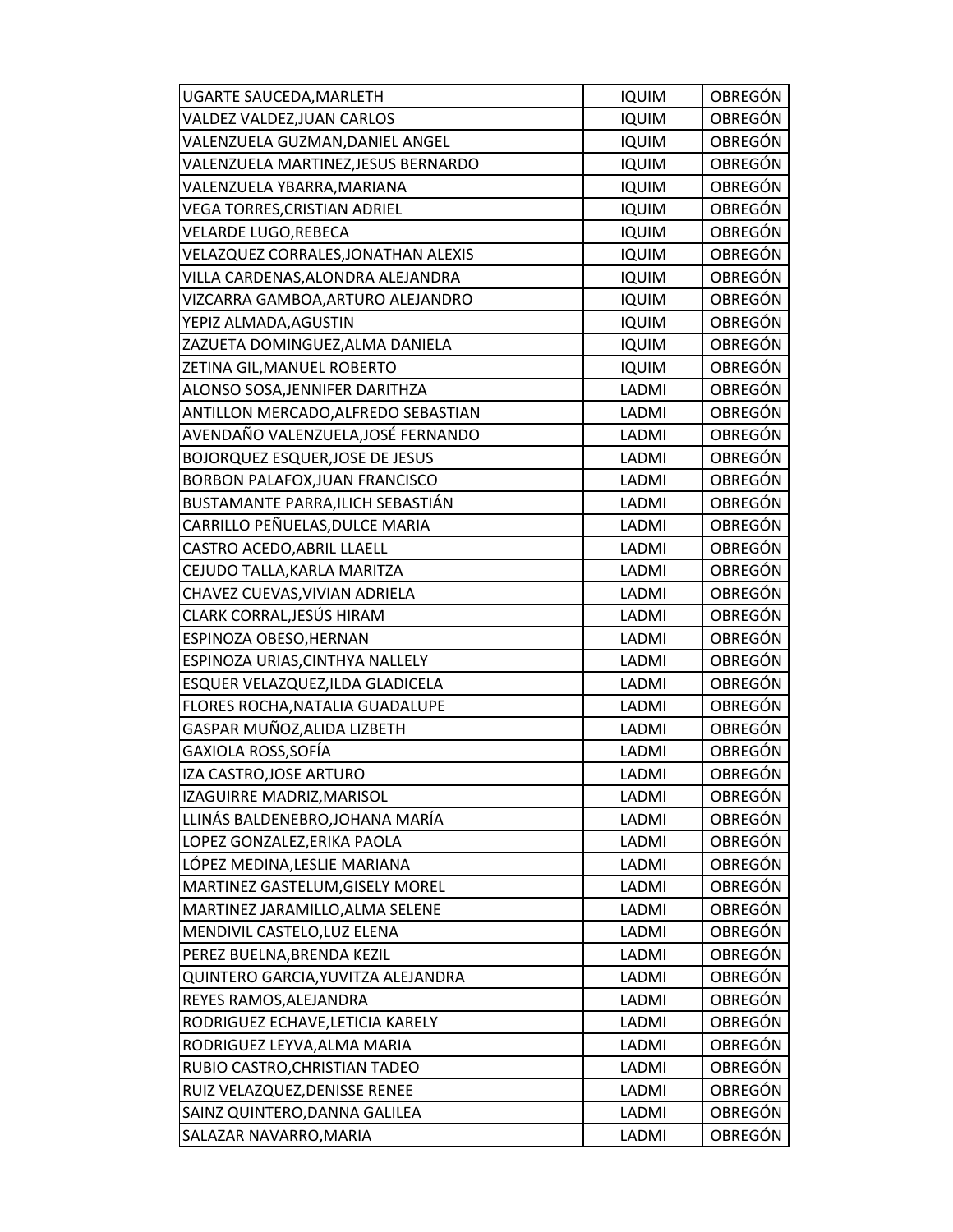| SERVIN DE LA MORA OCHOA, KARLA YVETH | LADMI        | OBREGÓN        |
|--------------------------------------|--------------|----------------|
| SILVA ALMADA, ISSIS NALLELY          | LADMI        | <b>OBREGÓN</b> |
| SOTO CHÁVEZ,JESÚS MANUEL             | LADMI        | OBREGÓN        |
| SOTO ESTRELLA, JHOANA                | LADMI        | <b>OBREGÓN</b> |
| VIZCARRA DUEÑEZ,ERNESTO ISAÍ         | LADMI        | OBREGÓN        |
| ALMADA MUÑOZ,CARMEN MARGARITA        | LADTU        | <b>OBREGÓN</b> |
| ARIAS SOTARRIBA, STEPHANIE YARAZETH  | LADTU        | <b>OBREGÓN</b> |
| BARAJAS DÍAZ, ZAIRA PAOLA            | LADTU        | <b>OBREGÓN</b> |
| BECERRA ACOSTA, JENNIFER ARACELI     | LADTU        | <b>OBREGÓN</b> |
| CAMARGO HUGUEZ, YESSICA ALEJANDRA    | LADTU        | OBREGÓN        |
| CASTRO ARROYO, LORENIA ITZEL         | LADTU        | OBREGÓN        |
| FELIX MALDONADO, PERLA NALLELY       | LADTU        | <b>OBREGÓN</b> |
| GARCIA CERVANTES, YUSMARA SALOME     | LADTU        | <b>OBREGÓN</b> |
| GARCIA MATUZ, MAYRA CECILIA          | LADTU        | <b>OBREGÓN</b> |
| GONZALEZ ACOSTA, JESUS ADRIAN        | LADTU        | <b>OBREGÓN</b> |
| LARRAÑAGA QUESNEY, CELIA ROSA        | LADTU        | OBREGÓN        |
| MANCILLAS CORRAL, ANA CAROLINA       | LADTU        | OBREGÓN        |
| MEZA TAPIA, VERONICA LIZBETH         | LADTU        | <b>OBREGÓN</b> |
| MORENO CARDENAS, MIRIAM GABRIELA     | LADTU        | <b>OBREGÓN</b> |
| QUIROZ MONTIEL, CLARISSA             | LADTU        | <b>OBREGÓN</b> |
| RAMOS TELLES, FRANCISCO JAVIER       | LADTU        | OBREGÓN        |
| RIVAS ALCARAZ, LUISA FERNANDA        | LADTU        | OBREGÓN        |
| RIVERA VALENZUELA, ADRIANA           | LADTU        | <b>OBREGÓN</b> |
| RODRÍGUEZ TORRES, MELISSA            | LADTU        | OBREGÓN        |
| ROMERO CAMPOS, PERLA GUADALUPE       | LADTU        | <b>OBREGÓN</b> |
| SALGUERO ITURRÍOS, ALEJANDRA         | LADTU        | <b>OBREGÓN</b> |
| URBINA PEÑUELAS, AYDE YAZMIN         | LADTU        | <b>OBREGÓN</b> |
| VALDEZ LÓPEZ, JAZMIN LIZETH          | LADTU        | OBREGÓN        |
| VALENZUELA ARAIZA, ANA GUADALUPE     | LADTU        | <b>OBREGÓN</b> |
| VALENZUELA BARRAZA, PAOLA NALLELY    | LADTU        | OBREGÓN        |
| VERDUGO VELAZQUEZ, HILDALY YAMILETH  | <b>LADTU</b> | <b>OBREGÓN</b> |
| VIDALES MALDONADO, ARIANA VANESSA    | LADTU        | <b>OBREGÓN</b> |
| ALVARADO MORALES,RAMÓN ORLANDO       | <b>LCIED</b> | <b>OBREGÓN</b> |
| ALVAREZ ARIAS, MARIA ELOISA          | <b>LCIED</b> | OBREGÓN        |
| ARGUELLES TARIN, ALEXIA ADILENE      | <b>LCIED</b> | OBREGÓN        |
| BACA DAVALOS, YAJAIRA YESENIA        | <b>LCIED</b> | OBREGÓN        |
| BELTRAN HUERTA, GUADALUPE            | <b>LCIED</b> | OBREGÓN        |
| BORBON CERVANTES, KENIA YADIRA       | <b>LCIED</b> | OBREGÓN        |
| DIAZ MERCADO, ALONDRA GRACIELA       | <b>LCIED</b> | OBREGÓN        |
| DUARTE SÁNCHEZ, JESSICA MARÍA        | <b>LCIED</b> | OBREGÓN        |
| ESQUER FLORES, KENYA ALEJANDRA       | <b>LCIED</b> | OBREGÓN        |
| FÉLIX ANAYA, CÉSAR ENRIQUE           | <b>LCIED</b> | <b>OBREGÓN</b> |
| FRANCO DENNIS, JOHANN                | <b>LCIED</b> | OBREGÓN        |
| GONZALEZ GRACIA, GUADALUPE           | <b>LCIED</b> | OBREGÓN        |
| GUTIÉRREZ SALOMÓN,JORDAN ALONSO      | <b>LCIED</b> | <b>OBREGÓN</b> |
| HUITRON VALENZUELA, EVELYN MELISA    | <b>LCIED</b> | OBREGÓN        |
| LOPEZ DOMINGUEZ, KARIM               | <b>LCIED</b> | <b>OBREGÓN</b> |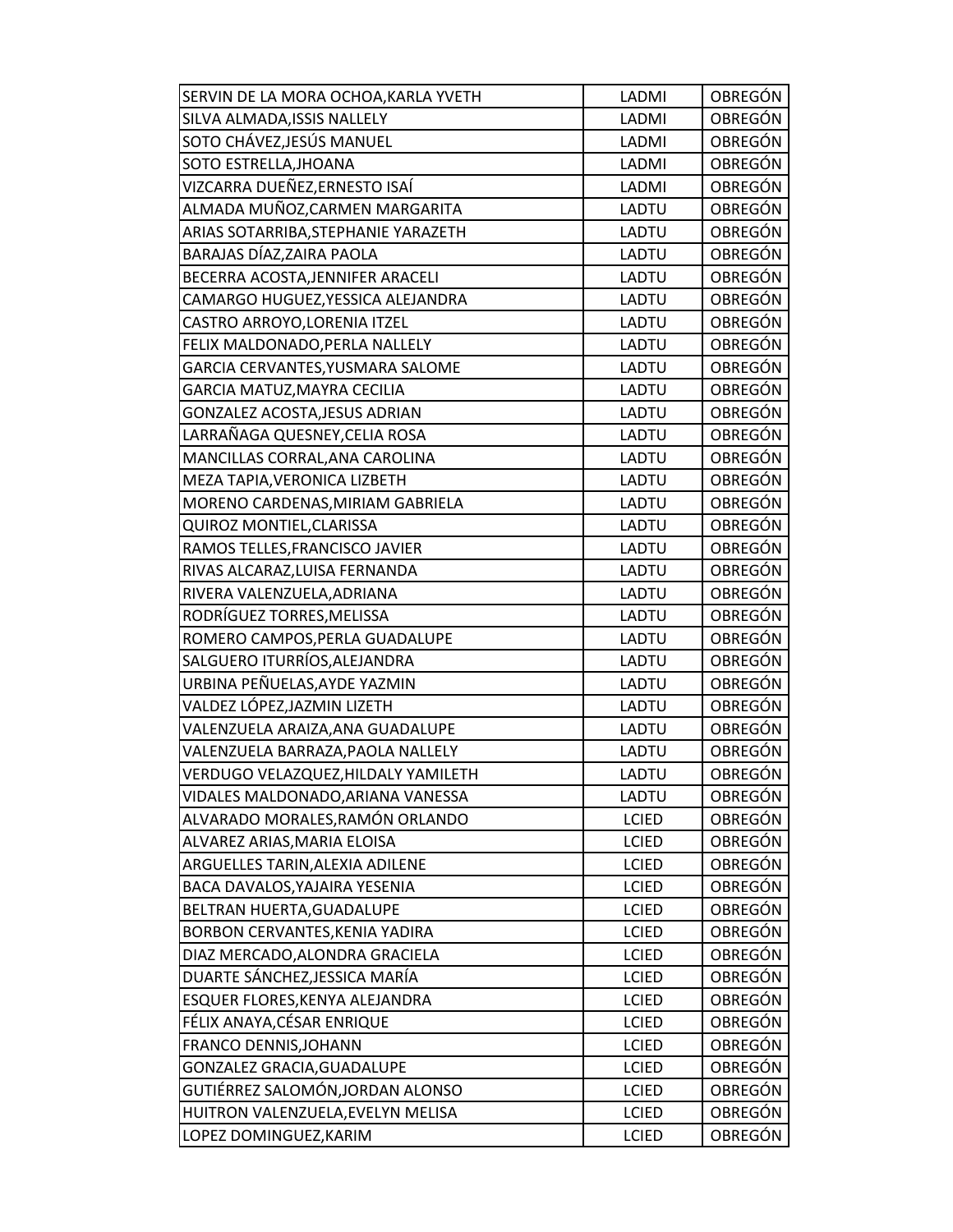| MARQUEZ RAMIREZ, ABIGAIL EMMANUEL         | <b>LCIED</b> | OBREGÓN        |
|-------------------------------------------|--------------|----------------|
| MARTÍNEZ VALENZUELA, MARÍA DE LOS ANGELES | <b>LCIED</b> | OBREGÓN        |
| MARTINEZ ZARATE, ANGELY CRISTINA          | <b>LCIED</b> | OBREGÓN        |
| MILLÁN NORIEGA, CAROLINA GUADALUPE        | <b>LCIED</b> | OBREGÓN        |
| MURRIETA PERAZA, KARLA YOLANDA            | <b>LCIED</b> | OBREGÓN        |
| NERI TAPIA, LIZBETH                       | <b>LCIED</b> | OBREGÓN        |
| PADILLA LOPEZ, MARIA ISABEL               | <b>LCIED</b> | OBREGÓN        |
| PINZON ZAMORA, VICTOR EDUARDO             | <b>LCIED</b> | OBREGÓN        |
| QUIROZ VILLALOBOS, BETSABE GUADALUPE      | <b>LCIED</b> | OBREGÓN        |
| REYES MALDONADO, ANGELINA ADRIANA         | <b>LCIED</b> | OBREGÓN        |
| RODRIGUEZ MARTINEZ, DIANA GUADALUPE       | <b>LCIED</b> | OBREGÓN        |
| ROSAS SALAS, ANGÉLICA                     | <b>LCIED</b> | OBREGÓN        |
| ULLOA LUZANIA, SHARON ANIRAK              | <b>LCIED</b> | OBREGÓN        |
| ZAZUETA POMPA, ANDREA                     | <b>LCIED</b> | <b>OBREGÓN</b> |
| ARAGON GIL, MARCO ANTONIO                 | <b>LCIEF</b> | OBREGÓN        |
| BUSTAMANTE CASTRO, GERMAN ENRIQUE         | <b>LCIEF</b> | OBREGÓN        |
| CAMARENA JUAREZ, ANA CECILIA              | <b>LCIEF</b> | OBREGÓN        |
| CASTELO VALLE, ANTONIO                    | <b>LCIEF</b> | OBREGÓN        |
| CERVANTES TOVAR, JESUS MIGUEL ANGEL       | <b>LCIEF</b> | <b>OBREGÓN</b> |
| CIBRIAN CELIS, FIDEL ALEJANDRO            | <b>LCIEF</b> | OBREGÓN        |
| CORONADO ORTIZ, NICHOLE                   | <b>LCIEF</b> | OBREGÓN        |
| DOMINGUEZ ESPINOZA, JOSSIEL GUADALUPE     | <b>LCIEF</b> | OBREGÓN        |
| FELIX PARRA, ANGEL ERNESTO                | <b>LCIEF</b> | OBREGÓN        |
| HERNANDEZ FELIX, PAUL DANIEL              | <b>LCIEF</b> | OBREGÓN        |
| LOPEZ MIRANDA, SAUL                       | <b>LCIEF</b> | OBREGÓN        |
| MENDIVIL FIGUEROA, ESTEFANI GUADALUPE     | <b>LCIEF</b> | OBREGÓN        |
| MONGE CUBEDO, MARIA JOSE                  | <b>LCIEF</b> | <b>OBREGÓN</b> |
| RIVERA GONZALEZ, NALLELY GUADALUPE        | <b>LCIEF</b> | OBREGÓN        |
| SALDAMANDO CONKLE, DAMARIS PRISCILA       | <b>LCIEF</b> | OBREGÓN        |
| SANTILLAN HERRERA, VIRIDIANA              | <b>LCIEF</b> | OBREGÓN        |
| TIRADO LÓPEZ, CHRISTIAN JESÚS             | <b>LCIEF</b> | OBREGÓN        |
| URIBE FUENTES, CÉSAR RENÉ                 | <b>LCIEF</b> | OBREGÓN        |
| VALLADARES FIGUEROA, HUGO JESUS           | <b>LCIEF</b> | <b>OBREGÓN</b> |
| VEGA PALMA, SUSAN DANIELA                 | <b>LCIEF</b> | OBREGÓN        |
| VILLEGAS RICARDO, EDGAR EDUARDO           | <b>LCIEF</b> | OBREGÓN        |
| ANTELO LOZANO, ARACELI RAMONA             | <b>LCOPU</b> | OBREGÓN        |
| APODACA COYOL, HERIBERTO ALEJANDRO        | <b>LCOPU</b> | OBREGÓN        |
| ARAIZA VALENZUELA, YAMILETT JAKELINE      | <b>LCOPU</b> | OBREGÓN        |
| AVALOS CAMPOS, SAMIR NICODEMUS            | <b>LCOPU</b> | OBREGÓN        |
| AVITIA ESCOBAR, FRANCISCO JAVIER          | <b>LCOPU</b> | OBREGÓN        |
| BARBEYTIA ZAMORANO, JOSE LEONEL           | <b>LCOPU</b> | OBREGÓN        |
| BORQUEZ OSUNA, IVAN TELESFORO             | <b>LCOPU</b> | OBREGÓN        |
| CABRERA AMAYA, KEVIN HAZIEL               | <b>LCOPU</b> | OBREGÓN        |
| CASTRO MORALES, ADRIAN                    | <b>LCOPU</b> | OBREGÓN        |
| CORONA VALENCIA, MILDRED JAEL             | <b>LCOPU</b> | OBREGÓN        |
| COTA REYES, KARINA LIZBETH                | <b>LCOPU</b> | OBREGÓN        |
| CUEVAS ARIAS, JOSELINE DENISSE            | <b>LCOPU</b> | OBREGÓN        |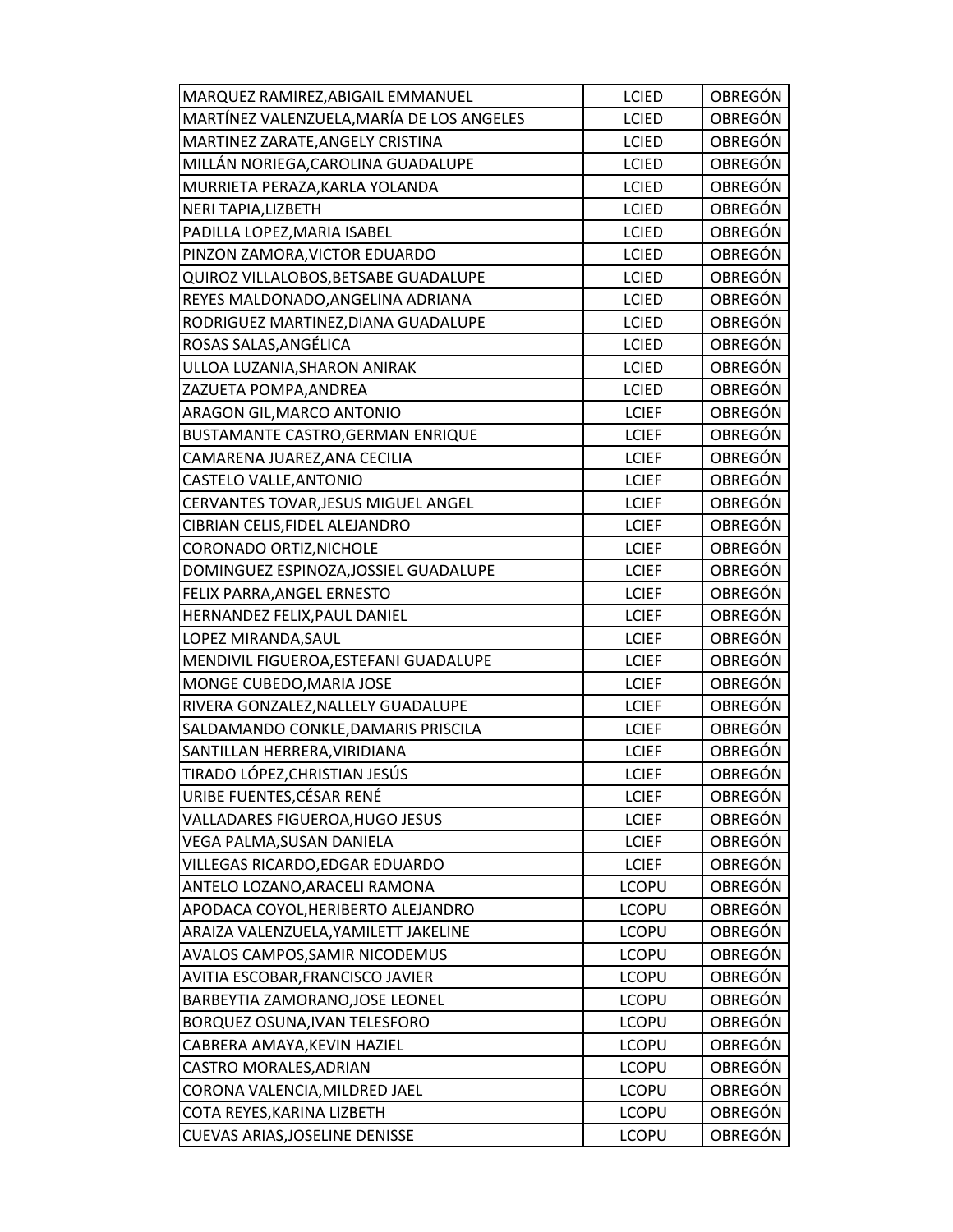| ESQUER ROMAN, CRISTA FERNANDA        | <b>LCOPU</b> | OBREGÓN        |
|--------------------------------------|--------------|----------------|
| ESTRADA HOLGUIN, MARTIN ERNESTO      | <b>LCOPU</b> | <b>OBREGÓN</b> |
| FAJARDO RENDÓN, CARLOS ENRIQUE       | <b>LCOPU</b> | OBREGÓN        |
| FÉLIX GIL,MELISSA GABRIELA           | <b>LCOPU</b> | OBREGÓN        |
| FLORES AGUAYO, LIZETH MARIA          | <b>LCOPU</b> | OBREGÓN        |
| FLORES OCHOA, DIANA JAQUELINE        | <b>LCOPU</b> | OBREGÓN        |
| FLORES RAMIREZ, FRANCISCO JAVIER     | <b>LCOPU</b> | OBREGÓN        |
| GARCIA LEON, GRECIA CRISTINA         | <b>LCOPU</b> | OBREGÓN        |
| <b>GERARDO ARMENTA, JOSE CARLOS</b>  | <b>LCOPU</b> | <b>OBREGÓN</b> |
| GIL HERALDEZ, DULCE DORITA           | <b>LCOPU</b> | OBREGÓN        |
| GIL REYES, LUIS ARMANDO              | <b>LCOPU</b> | OBREGÓN        |
| GONZALES HERNANDEZ, TERESA STEPHANIE | <b>LCOPU</b> | OBREGÓN        |
| GUZMAN MUÑOZ,ARIADNA JUDITH          | <b>LCOPU</b> | OBREGÓN        |
| GUZMAN UREÑA,MANUEL ALEJANDRO        | <b>LCOPU</b> | <b>OBREGÓN</b> |
| HERNÁNDEZ VALENZUELA, KAREN MIGUEL   | <b>LCOPU</b> | OBREGÓN        |
| HUITRON HERRERA, LAURA COLUMBA       | <b>LCOPU</b> | OBREGÓN        |
| LABRA LUZANILLA, REYNA GUADALUPE     | <b>LCOPU</b> | OBREGÓN        |
| LEON CAMACHO, XIOMARA ADILENE        | <b>LCOPU</b> | OBREGÓN        |
| LEYVA ARMENTA, ANGEL                 | <b>LCOPU</b> | OBREGÓN        |
| LOBO VALENZUELA, MARIELA             | <b>LCOPU</b> | OBREGÓN        |
| LOYA PALAFOX, CLAUDIA CITLALI        | <b>LCOPU</b> | <b>OBREGÓN</b> |
| MANJARREZ FLORES, KENYA ESMERALDA    | <b>LCOPU</b> | OBREGÓN        |
| MARTINEZ LACHICA, OSVALDO ULISES     | <b>LCOPU</b> | OBREGÓN        |
| MATA LEON, DIANA PAULINA             | <b>LCOPU</b> | OBREGÓN        |
| MEDINA ARCE, DENISSE                 | <b>LCOPU</b> | OBREGÓN        |
| MEDRANO MACHADO, KARLA VERONICA      | <b>LCOPU</b> | <b>OBREGÓN</b> |
| MIRANDA ROBLES, VANIA BANELY         | <b>LCOPU</b> | OBREGÓN        |
| MONTES FLORES, LUISA GUADALUPE       | <b>LCOPU</b> | <b>OBREGÓN</b> |
| MONTOYA VEGA, KARLA GUADALUPE        | <b>LCOPU</b> | OBREGÓN        |
| MORALES ENCINAS, MARÍA ALEJANDRA     | <b>LCOPU</b> | OBREGÓN        |
| MORENO RAMIREZ, ANA PAULINA          | <b>LCOPU</b> | OBREGÓN        |
| OLEA CHAVEZ, GABRIELA MERCEDES       | <b>LCOPU</b> | OBREGÓN        |
| OROZCO VALDEZ, PERLA GUADALUPE       | <b>LCOPU</b> | OBREGÓN        |
| PADILLA FIERROS, DUNIA ALICIA        | <b>LCOPU</b> | OBREGÓN        |
| PALAFOX BUGARIN, JESUS ARTURO        | <b>LCOPU</b> | OBREGÓN        |
| PALMA GÓMEZ,MARÍA FERNADA            | <b>LCOPU</b> | OBREGÓN        |
| PEREZ VALENZUELA, MIRLETH KARELY     | <b>LCOPU</b> | OBREGÓN        |
| PICOS VALENZUELA, PAULINA            | <b>LCOPU</b> | OBREGÓN        |
| PONCE FLORES, MARÍA FERNANDA         | <b>LCOPU</b> | OBREGÓN        |
| QUIJADA VALENCIA, JAZMIN ARACELY     | <b>LCOPU</b> | <b>OBREGÓN</b> |
| QUIROZ PALOMARES, VANESSA            | <b>LCOPU</b> | OBREGÓN        |
| RAMIREZ MONGOY, MELISSA              | <b>LCOPU</b> | OBREGÓN        |
| RAMIREZ MONTAÑO,MARCELA ALTAGRACIA   | <b>LCOPU</b> | OBREGÓN        |
| RASCON MENDOZA, ANAYANSI             | <b>LCOPU</b> | OBREGÓN        |
| RIVERA ESQUER, ANETTE ALEJANDRA      | <b>LCOPU</b> | OBREGÓN        |
| ROBLES ROJAS, JESSICA                | <b>LCOPU</b> | OBREGÓN        |
| SALAS PERAFAN, YAMILE GUADALUPE      | <b>LCOPU</b> | <b>OBREGÓN</b> |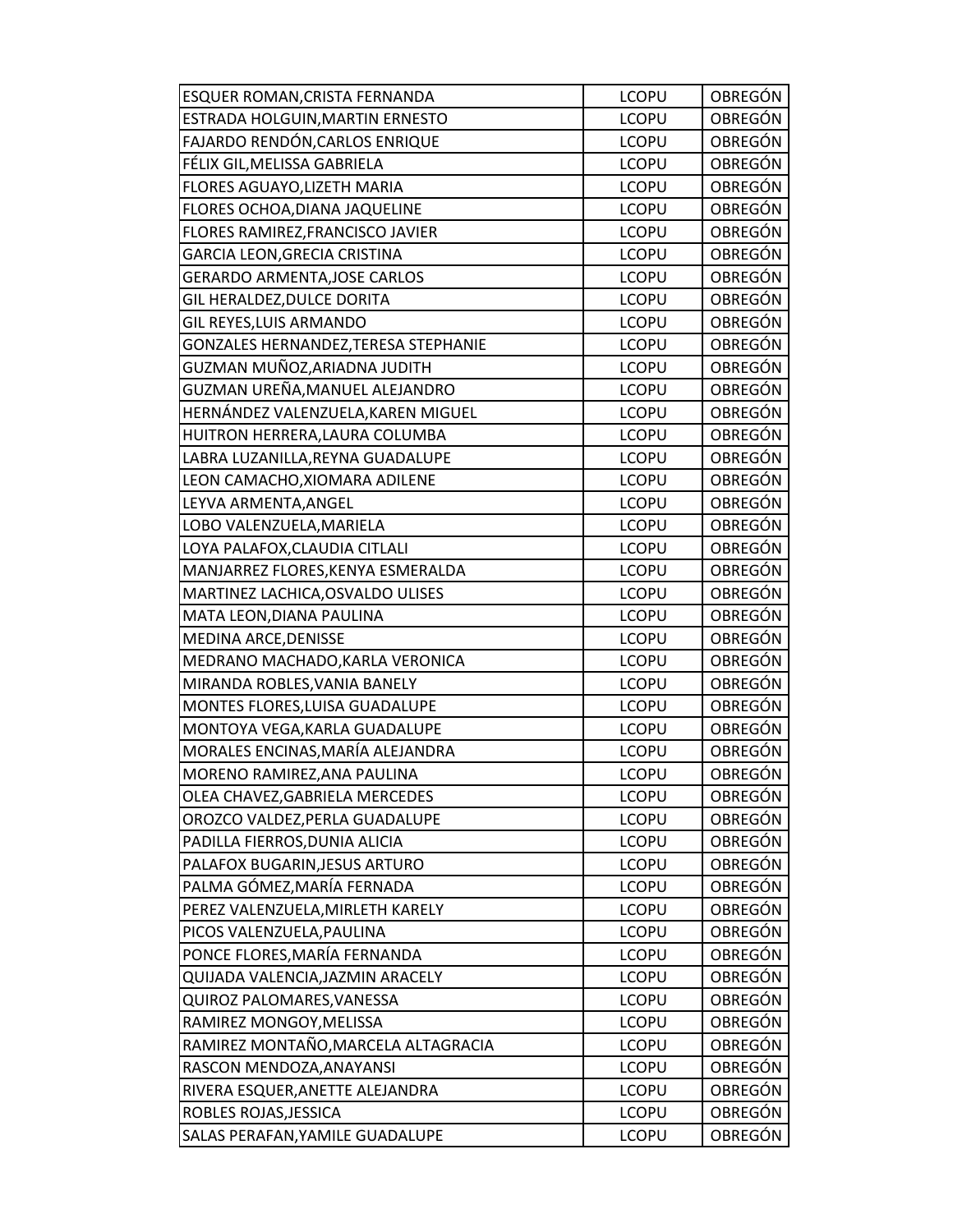| SANCHEZ CASTELLANOS, NARDA GEORGINA | <b>LCOPU</b> | OBREGÓN        |
|-------------------------------------|--------------|----------------|
| SÁNCHEZ ESPINOZA, CAROLINA          | <b>LCOPU</b> | <b>OBREGÓN</b> |
| SILVA QUEVEDO, GLENDA CAROLINA      | <b>LCOPU</b> | OBREGÓN        |
| SORTILLON JOFFROY, CLARISSA         | <b>LCOPU</b> | <b>OBREGÓN</b> |
| SUAREZ LÓPEZ, ILIAN ADELINA         | <b>LCOPU</b> | OBREGÓN        |
| TINOCO BLANCO, ADILENE              | <b>LCOPU</b> | OBREGÓN        |
| URQUIETA VALENZUELA, OLGA GRISBETH  | <b>LCOPU</b> | <b>OBREGÓN</b> |
| VALDÉZ RODRÍGUEZ, ELSA NOEMI        | <b>LCOPU</b> | OBREGÓN        |
| VALENCIA LUVIANO, LIZBETH GUADALUPE | <b>LCOPU</b> | <b>OBREGÓN</b> |
| VALENZUELA CAZARES, ARACELI         | <b>LCOPU</b> | OBREGÓN        |
| VALENZUELA RAMIREZ, LAURA           | <b>LCOPU</b> | OBREGÓN        |
| VALLEJO VALENZUELA, MYRNA ADRIANA   | <b>LCOPU</b> | OBREGÓN        |
| VÁZQUEZ PÉREZ, MARÍA FERNANDA       | <b>LCOPU</b> | <b>OBREGÓN</b> |
| VEGA CHACÓN, MARÍA DEL CARMEN       | <b>LCOPU</b> | <b>OBREGÓN</b> |
| VEGA COTA, YAHAIRA                  | <b>LCOPU</b> | OBREGÓN        |
| VERDUGO AMAYA, LUIS ALBERTO         | <b>LCOPU</b> | OBREGÓN        |
| VILLALOBOS PITONES, ANGEL FABIAN    | <b>LCOPU</b> | OBREGÓN        |
| VILLEGAS LOPEZ, JAQUELINE           | <b>LCOPU</b> | OBREGÓN        |
| BELMONTE VAZQUEZ, GERARDO THENY     | <b>LDCFD</b> | OBREGÓN        |
| ALDRETE GODOY, MERCEDES ALICIA      | <b>LDIGR</b> | <b>OBREGÓN</b> |
| AMAVIZCA PADILLA, JULISA JUDITH     | <b>LDIGR</b> | <b>OBREGÓN</b> |
| AVILEZ TRAPERO, SANTIAGO            | <b>LDIGR</b> | OBREGÓN        |
| CÁRDENAS PEÑA, ANA MARIA            | <b>LDIGR</b> | OBREGÓN        |
| CASTELO MÁRQUEZ, ALICIA             | <b>LDIGR</b> | OBREGÓN        |
| CORONADO CORONADO, KARLA GUADALUPE  | <b>LDIGR</b> | OBREGÓN        |
| CORRAL ESQUER, JESUS HERIBERTO      | <b>LDIGR</b> | <b>OBREGÓN</b> |
| ESCALANTE VALDEZ, RAFAEL DE JESUS   | <b>LDIGR</b> | OBREGÓN        |
| GASTELUM TORRES, LESLIE CAROLINA    | <b>LDIGR</b> | OBREGÓN        |
| GOMEZ ANAYA, LAURA QUETZALI         | <b>LDIGR</b> | OBREGÓN        |
| GUTIERREZ BOJORQUEZ, DENI YUNUEN    | <b>LDIGR</b> | OBREGÓN        |
| ISLAS CUEN, DANIELA GUADALUPE       | <b>LDIGR</b> | OBREGÓN        |
| LÓPEZ BOJÓRQUEZ, LIZBETH ARIADNA    | <b>LDIGR</b> | OBREGÓN        |
| MADERO CARDONA, JENNIFER ALEXIA     | LDIGR        | <b>OBREGÓN</b> |
| MANRIQUEZ JUAREZ, MARIA DEL ROCIO   | <b>LDIGR</b> | OBREGÓN        |
| MINJAREZ LUNA, ALEJANDRA            | <b>LDIGR</b> | OBREGÓN        |
| MORENO, NAHOMY RENEE                | <b>LDIGR</b> | OBREGÓN        |
| NUÑEZ RAMIREZ, AIME GUADALUPE       | <b>LDIGR</b> | OBREGÓN        |
| PORTILLO HERNÁNDEZ, SALMA JOSELINE  | <b>LDIGR</b> | OBREGÓN        |
| RAMIREZ CUADRAS, THANYA MELISSA     | <b>LDIGR</b> | OBREGÓN        |
| RAMÍREZ ROMERO, GABRIELA            | <b>LDIGR</b> | <b>OBREGÓN</b> |
| RICARDO CABALLERO, JUAN ALBERTO     | <b>LDIGR</b> | OBREGÓN        |
| RINCON GALLEGOS, DIANA LAURA        | <b>LDIGR</b> | <b>OBREGÓN</b> |
| RIVERA FELIX, ANA CECILIA           | <b>LDIGR</b> | OBREGÓN        |
| RODRIGUEZ RAYOS, JESUS ARMANDO      | <b>LDIGR</b> | OBREGÓN        |
| ROMERO ZAPATA, ANDREA SOFÍA         | <b>LDIGR</b> | OBREGÓN        |
| RUIZ RIVERA, ANDREA DENISSE         | <b>LDIGR</b> | OBREGÓN        |
| SOLORZANO LIZARRAGA, MANUEL         | <b>LDIGR</b> | OBREGÓN        |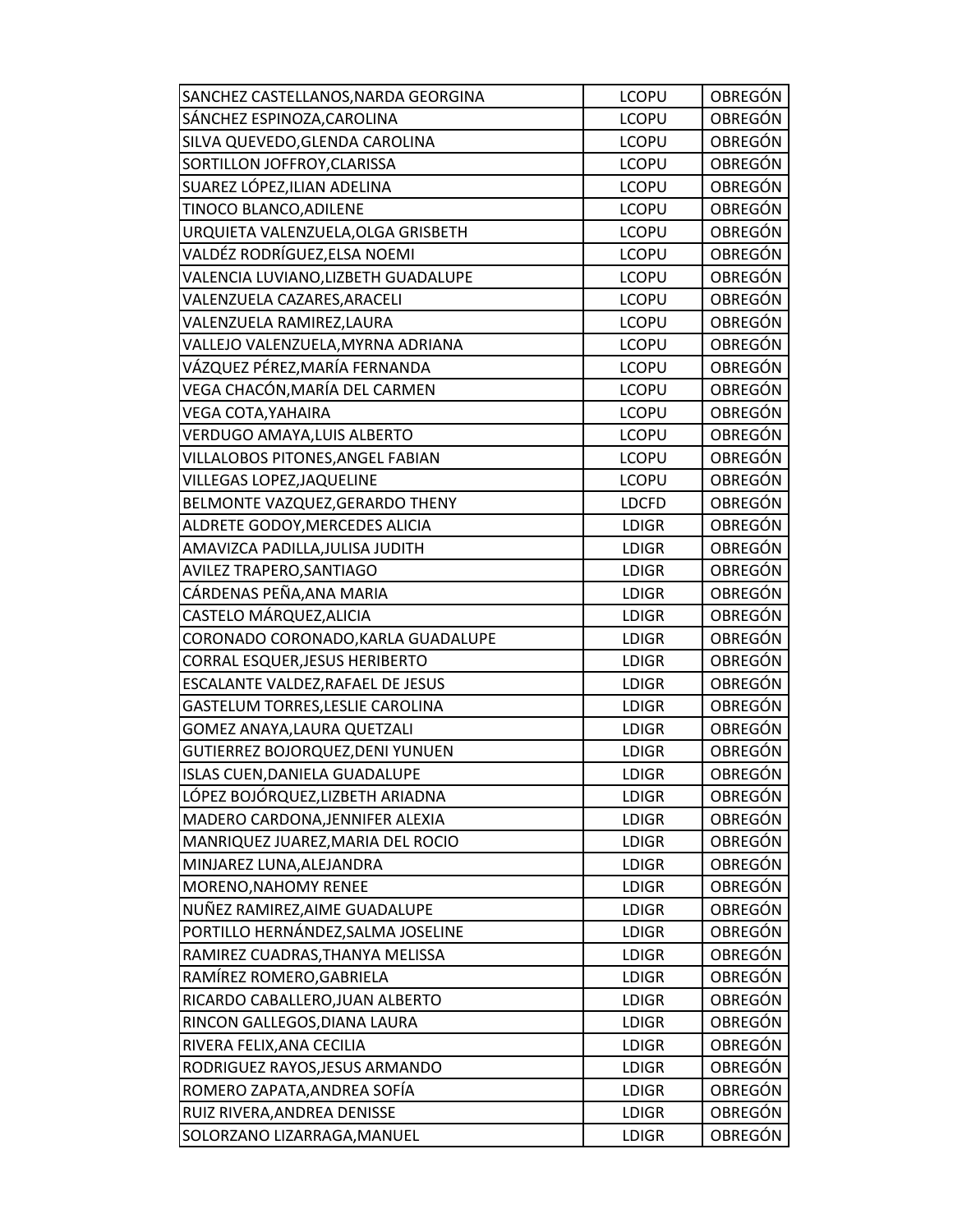| URDIALES VEGA, ILIANA ALEJANDRA     | <b>LDIGR</b> | OBREGÓN        |
|-------------------------------------|--------------|----------------|
| VALENZUELA RIVERA, FRANCISCO JAVIER | <b>LDIGR</b> | <b>OBREGÓN</b> |
| VILLA MUÑOZ,SOFIA ALEJANDRA         | <b>LDIGR</b> | OBREGÓN        |
| AGUILAR CASTILLO, SUSANA            | <b>LECFI</b> | OBREGÓN        |
| BELTRÁN MONTAÑO, NOEL ARTURO        | <b>LECFI</b> | <b>OBREGÓN</b> |
| BORUNDA VALENZUELA, ANDRÉS          | <b>LECFI</b> | OBREGÓN        |
| CASTRO GAXIOLA, KARLA GABRIELA      | <b>LECFI</b> | OBREGÓN        |
| CHAPARRO LOYA, JESUS ABRAHAM        | <b>LECFI</b> | OBREGÓN        |
| CLARK AVILES, IRAN ABIMAEL          | <b>LECFI</b> | <b>OBREGÓN</b> |
| CONS SILVA, NANCY FABIOLA           | <b>LECFI</b> | OBREGÓN        |
| ECHEGARAY DEWET, MARIA FERNANDA     | <b>LECFI</b> | OBREGÓN        |
| FLORES LEYVA, SONIA GUADALUPE       | <b>LECFI</b> | OBREGÓN        |
| FRIAS MENDOZA, FRIDA ALEJANDRA      | <b>LECFI</b> | OBREGÓN        |
| GALINDO ENRIQUEZ, PERLA YAZMIN      | <b>LECFI</b> | <b>OBREGÓN</b> |
| GUTIERREZ CARRIZOSA, KAREN OLIVIA   | <b>LECFI</b> | OBREGÓN        |
| LARA JUNCO, FERNANDO                | <b>LECFI</b> | OBREGÓN        |
| LEGARRETA MUELA, ANDRES JACOB       | <b>LECFI</b> | OBREGÓN        |
| LIZARRAGA ESQUER, JOSE ANTONIO      | <b>LECFI</b> | OBREGÓN        |
| LOZOYA LOPEZ, FERNANDO DE JESUS     | <b>LECFI</b> | OBREGÓN        |
| MENDIVIL FIGUEROA, DANIELA SARAI    | <b>LECFI</b> | <b>OBREGÓN</b> |
| MOROYOQUI VAZQUEZ, JULIO CESAR      | <b>LECFI</b> | <b>OBREGÓN</b> |
| ORTIZ ANGULO, GRISELDA              | <b>LECFI</b> | OBREGÓN        |
| PAYAN GODOY, OSSIRIS GUADALUPE      | <b>LECFI</b> | OBREGÓN        |
| RAMÍREZ SALIDO, ZABDIEL JOSHUA      | <b>LECFI</b> | OBREGÓN        |
| VALDEZ LOPEZ, ITZEL LORENIA         | <b>LECFI</b> | OBREGÓN        |
| VALENZUELA MARTÍNEZ, LAURA MIREYA   | <b>LECFI</b> | <b>OBREGÓN</b> |
| VERDUGO ROMERO, ARLETH MARIANA      | <b>LECFI</b> | <b>OBREGÓN</b> |
| DOMINGUEZ CASTRO, FERNANDA          | LEI          | OBREGÓN        |
| GÓMEZ AMARILLAS, SILVIA GUADALUPE   | LEI          | OBREGÓN        |
| LOPEZ REYES, LILIA SOCORRO          | LEI          | <b>OBREGÓN</b> |
| MADERO OVIEDO, ANA CAROLINA         | LEI          | OBREGÓN        |
| MENDEZ AYALA, ASHLEY VESCANY        | LEI          | OBREGÓN        |
| RIVERA ANDUJO, ANA MELISSA          | LEI          | <b>OBREGÓN</b> |
| SALAZAR CANTU, GALILEA              | LEI          | OBREGÓN        |
| SERNA PEREZ, RAYO MAGDALENA         | LEI          | <b>OBREGÓN</b> |
| URIAS CASTILLO, ALMA ANGELICA       | LEI          | OBREGÓN        |
| <b>VILLA HERNANDEZ, BERENICE</b>    | LEI          | OBREGÓN        |
| GARCIA BURCIAGA, JHOANNA PAOLA      | LGDAR        | OBREGÓN        |
| GONZALEZ ESCOBAR, ISIS ALONDRA      | LGDAR        | OBREGÓN        |
| MANZANO CASTILLO, CAMILA            | LGDAR        | <b>OBREGÓN</b> |
| MARTINEZ VIZCARRA, LIZETH ALEJANDRA | LGDAR        | OBREGÓN        |
| PEÑA RODRIGUEZ, LUIS MANUEL         | LGDAR        | <b>OBREGÓN</b> |
| PEREZ GOMEZ, THELMA PAOLA           | LGDAR        | OBREGÓN        |
| RAMIREZ ALMEIDA, LUIS DAVID         | LGDAR        | OBREGÓN        |
| RUELAS GONZALEZ, ALONDRA            | LGDAR        | OBREGÓN        |
| ACOSTA GONZALEZ, S'HAROW AMAIRANI   | <b>LPSIC</b> | OBREGÓN        |
| ALCAZAR TERAN, VICTORIA EDITH       | <b>LPSIC</b> | OBREGÓN        |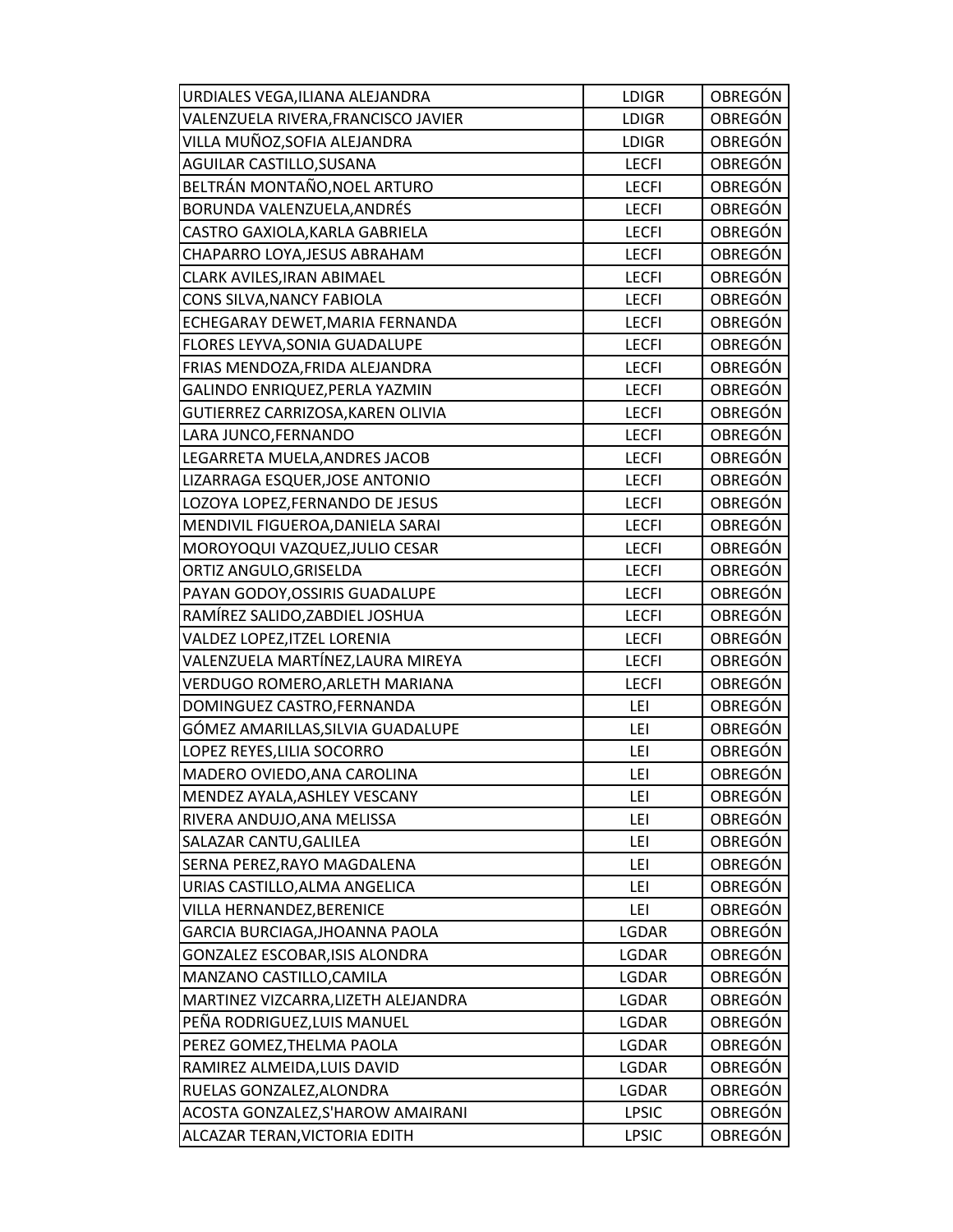| ALMADA FELIX, CARMEN MARIA          | <b>LPSIC</b> | <b>OBREGÓN</b> |
|-------------------------------------|--------------|----------------|
| ALVARADO ESCOBAR, ANA LETICIA       | <b>LPSIC</b> | <b>OBREGÓN</b> |
| AMAVIZCA DELGADILLO, IVAN VLADIMIR  | <b>LPSIC</b> | OBREGÓN        |
| ARAIZA VILCHES, JAVIER ORLANDO      | <b>LPSIC</b> | <b>OBREGÓN</b> |
| ARELLANES RODRIGUEZ, MARIA FERNANDA | <b>LPSIC</b> | OBREGÓN        |
| ARMENTA BALDENEGRO, KARLA DENISSE   | <b>LPSIC</b> | OBREGÓN        |
| AYALA NEYOY, SAGRARIO JOSEFINA      | <b>LPSIC</b> | OBREGÓN        |
| <b>BAUMAN LEON, MARIAJESUS</b>      | <b>LPSIC</b> | <b>OBREGÓN</b> |
| BELTRAN REYES, CRISTINA MARIA       | <b>LPSIC</b> | <b>OBREGÓN</b> |
| BON VILLARREAL, YAZMIN ELVIRA       | <b>LPSIC</b> | OBREGÓN        |
| BRAVO ESPINOZA, JAZMIN AZUCENA      | <b>LPSIC</b> | OBREGÓN        |
| CAMACHO MORALES, EVA PAOLA          | <b>LPSIC</b> | OBREGÓN        |
| CARRAZCO RIVERA, ANDREA             | <b>LPSIC</b> | OBREGÓN        |
| CHAVEZ LEPE, ERIKA NICOLE           | <b>LPSIC</b> | <b>OBREGÓN</b> |
| CHOIX VENTURA, DULCE MILAGROS       | <b>LPSIC</b> | <b>OBREGÓN</b> |
| CLARK HINOJOZA, LIZBETH DANIELA     | <b>LPSIC</b> | <b>OBREGÓN</b> |
| CORONADO CECEÑA, PERLA RUBY         | <b>LPSIC</b> | OBREGÓN        |
| CORONADO IBARRA, AYLIN LORELEI      | <b>LPSIC</b> | <b>OBREGÓN</b> |
| COTA TAMAYO, BRENDA BIBIANA         | <b>LPSIC</b> | OBREGÓN        |
| DIAZ GALINDO, BLANCA ARACELY        | <b>LPSIC</b> | <b>OBREGÓN</b> |
| ESPERO FLORES, ANDREA               | <b>LPSIC</b> | <b>OBREGÓN</b> |
| FELIX GRACIA, NORMA ADILENE         | <b>LPSIC</b> | OBREGÓN        |
| FERNÁNDEZ FIERROS, MAABIS DANIELA   | <b>LPSIC</b> | <b>OBREGÓN</b> |
| GALAVIZ SALAZAR, FABIOLA DE JESUS   | <b>LPSIC</b> | OBREGÓN        |
| GALAZ ECHEVERRIA, ELIZABETH         | <b>LPSIC</b> | OBREGÓN        |
| GALLARDO LÓPEZ, KARLA GUADALUPE     | <b>LPSIC</b> | <b>OBREGÓN</b> |
| GALLEGOS MEZA, MELISSA GUADALUPE    | <b>LPSIC</b> | <b>OBREGÓN</b> |
| GAMEZ GARCIA, DIEGO ALFONSO         | <b>LPSIC</b> | <b>OBREGÓN</b> |
| GARCÍA SOTO,ALEJANDRA               | <b>LPSIC</b> | OBREGÓN        |
| GARCÍA SOTO, DIANA LAURA            | <b>LPSIC</b> | OBREGÓN        |
| <b>GOMEZ DIAZ, ELIANA</b>           | <b>LPSIC</b> | <b>OBREGÓN</b> |
| GONZÁLEZ LUGO, MARCELA IVONNE       | <b>LPSIC</b> | OBREGÓN        |
| GUTIERREZ LUGO, TANIA LIZBETH       | <b>LPSIC</b> | <b>OBREGÓN</b> |
| GUTIERREZ SALAZAR, ANGEL OMAR       | <b>LPSIC</b> | OBREGÓN        |
| IBARRA AMAYA, KARLA YAREL           | <b>LPSIC</b> | OBREGÓN        |
| LEÓN GUTIÉRREZ, GLORIA MARGARITA    | <b>LPSIC</b> | OBREGÓN        |
| LEY BORBOA, KEVIN PAUL              | <b>LPSIC</b> | <b>OBREGÓN</b> |
| LIMÓN RAMOS, ABIGAIL                | <b>LPSIC</b> | OBREGÓN        |
| LOPEZ LOPEZ, JOSELYN                | <b>LPSIC</b> | OBREGÓN        |
| LOPEZ OZUNA, KARLA ABIGAIL          | <b>LPSIC</b> | <b>OBREGÓN</b> |
| LOPEZ VEGA, YUMILEYDA YULISSA       | <b>LPSIC</b> | OBREGÓN        |
| LOPEZ ZAMORA, DENISSE PAOLA         | <b>LPSIC</b> | OBREGÓN        |
| LUGO ESCORCIA, KARLA MELISA         | <b>LPSIC</b> | OBREGÓN        |
| MARTÍNEZ LÓPEZ, EDNA MELISSA        | <b>LPSIC</b> | OBREGÓN        |
| MARTÍNEZ MELENDEZ, DIANA SARAHÍ     | <b>LPSIC</b> | OBREGÓN        |
| MARTINEZ PEREZ, VALERIA             | <b>LPSIC</b> | OBREGÓN        |
| MENDOZA SOTO, EUNICE YANIRA         | <b>LPSIC</b> | OBREGÓN        |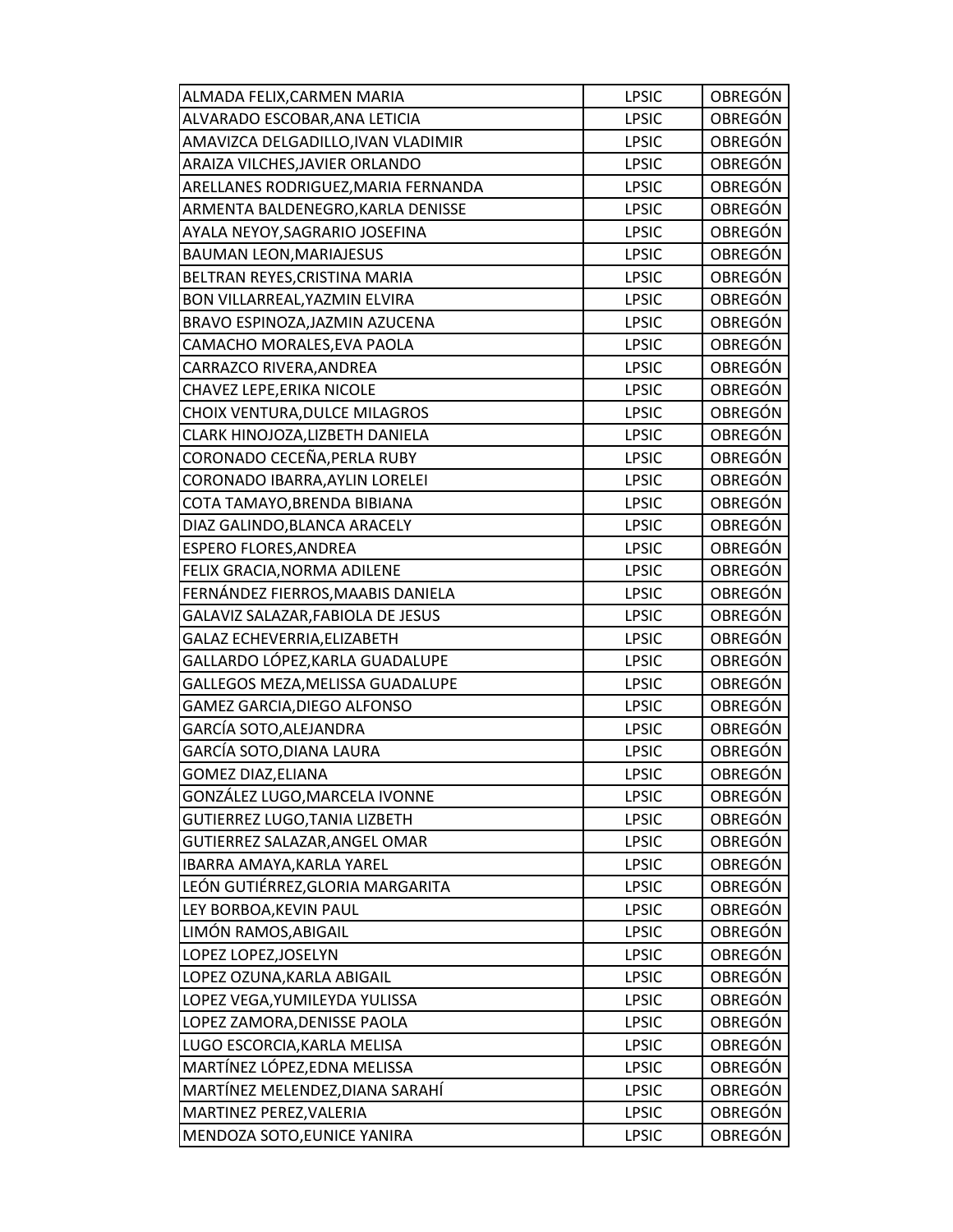| MENDOZA VALENZUELA, MARCELA EDITH         | <b>LPSIC</b> | OBREGÓN        |
|-------------------------------------------|--------------|----------------|
| MEZA AGUILAR, GRECIA                      | <b>LPSIC</b> | <b>OBREGÓN</b> |
| MILLAN RAYOS, ITXIA VALERIA               | <b>LPSIC</b> | OBREGÓN        |
| MORALES GIL, ROSAL DEL GETSEMANY          | <b>LPSIC</b> | <b>OBREGÓN</b> |
| MORALES PEREZ, NAOMY                      | <b>LPSIC</b> | OBREGÓN        |
| MORENO HERNÁNDEZ, MARÍA CONCEPCIÓN        | <b>LPSIC</b> | <b>OBREGÓN</b> |
| MOROYOQUI SOTO, VANESSA ANALY             | <b>LPSIC</b> | <b>OBREGÓN</b> |
| MUNGARAY SEYM, YARITZA MARIA              | <b>LPSIC</b> | OBREGÓN        |
| MUÑOZ VALENZUELA, CAROLINA                | <b>LPSIC</b> | <b>OBREGÓN</b> |
| NAVA CORDERO, CASSANDRA ARACELY           | <b>LPSIC</b> | OBREGÓN        |
| NAVARRO PÉREZ, SOPHIA                     | <b>LPSIC</b> | OBREGÓN        |
| NAVARRO URÍAS, VALERIA GUADALUPE          | <b>LPSIC</b> | <b>OBREGÓN</b> |
| NUÑEZ SANCHEZ, CARLOS EDUARDO             | <b>LPSIC</b> | <b>OBREGÓN</b> |
| OJEDA DUARTE, MARIA FERNANDA              | <b>LPSIC</b> | <b>OBREGÓN</b> |
| PARRA DIAZ, ELIDE FERNANDA                | <b>LPSIC</b> | <b>OBREGÓN</b> |
| PEIMBERT SABAG, KARIME                    | <b>LPSIC</b> | OBREGÓN        |
| PEREZ CORONADO, MARGARITA GUADALUPE       | <b>LPSIC</b> | OBREGÓN        |
| RÁBAGO INZUNZA, ARYANA FERNANDA           | <b>LPSIC</b> | <b>OBREGÓN</b> |
| RAMIREZ RUIZ, RAMONA VIRIDIANA            | <b>LPSIC</b> | <b>OBREGÓN</b> |
| RIVAS BUSTAMANTE, LUZ CLARA               | <b>LPSIC</b> | <b>OBREGÓN</b> |
| RIVERA RODRIGUEZ, DIEGO ARMANDO           | <b>LPSIC</b> | OBREGÓN        |
| ROBLES CASTILLO, GLORIA MARIA             | <b>LPSIC</b> | OBREGÓN        |
| ROCHIN MACIAS, CRISTINA BETSABE           | <b>LPSIC</b> | <b>OBREGÓN</b> |
| RODRIGUEZ PAEZ, ANTONIO                   | <b>LPSIC</b> | OBREGÓN        |
| RODRIGUEZ PALOMARES, MIROSLAVA            | <b>LPSIC</b> | <b>OBREGÓN</b> |
| ROJAS DELAPAZ, JAZMIN PAOLA               | <b>LPSIC</b> | <b>OBREGÓN</b> |
| RUBIO RODRÍGUEZ, ANA SOFÍA                | <b>LPSIC</b> | OBREGÓN        |
| RUIZ QUIÑONEZ, MELISSA FERNANDA           | <b>LPSIC</b> | <b>OBREGÓN</b> |
| SALAS LÓPEZ, MERCEDES GUADALUPE           | <b>LPSIC</b> | <b>OBREGÓN</b> |
| SALINAS CASTELLANOS, JACQUELINE LETICIA   | <b>LPSIC</b> | OBREGÓN        |
| SANCHEZ VALDENEBRO, EDGAR ALAN            | <b>LPSIC</b> | <b>OBREGÓN</b> |
| SEGURA CASTRO, MARIA FERNANDA             | <b>LPSIC</b> | <b>OBREGÓN</b> |
| SOSA CARRILLO, CLAUDIA DARIANA            | <b>LPSIC</b> | <b>OBREGÓN</b> |
| TONA ARROYO, DIEGO ISMAEL                 | <b>LPSIC</b> | <b>OBREGÓN</b> |
| URQUIJO ENRIQUEZ, DALETH CRISTINA         | <b>LPSIC</b> | OBREGÓN        |
| VALENZUELA AMPARAN, ISABEL ADELINA        | <b>LPSIC</b> | OBREGÓN        |
| VALENZUELA PARRA, YALVANY                 | <b>LPSIC</b> | OBREGÓN        |
| VALENZUELA ROSAS, ADAN                    | <b>LPSIC</b> | OBREGÓN        |
| VAZQUEZ CARRETAS, LIZZETH                 | <b>LPSIC</b> | <b>OBREGÓN</b> |
| VAZQUEZ ESPINOZA,SUSANA                   | <b>LPSIC</b> | OBREGÓN        |
| VAZQUEZ MORA, ALAN DARIO                  | <b>LPSIC</b> | OBREGÓN        |
| VAZQUEZ VEGA, BIBIANA GUADALUPE           | <b>LPSIC</b> | OBREGÓN        |
| VELAZQUEZ HUICOSA, ANGEL FRANCISCO        | <b>LPSIC</b> | OBREGÓN        |
| VENTURA VENTURA, GUADALUPE JOCELYN        | <b>LPSIC</b> | OBREGÓN        |
| VERDUGO GALAVIZ, ANA PAULA                | <b>LPSIC</b> | <b>OBREGÓN</b> |
| VILLA BORBON, ANA LUCIA                   | <b>LPSIC</b> | <b>OBREGÓN</b> |
| VILLALOBOS NAVARRETE, CINTHYA JACQUELINNE | <b>LPSIC</b> | <b>OBREGÓN</b> |